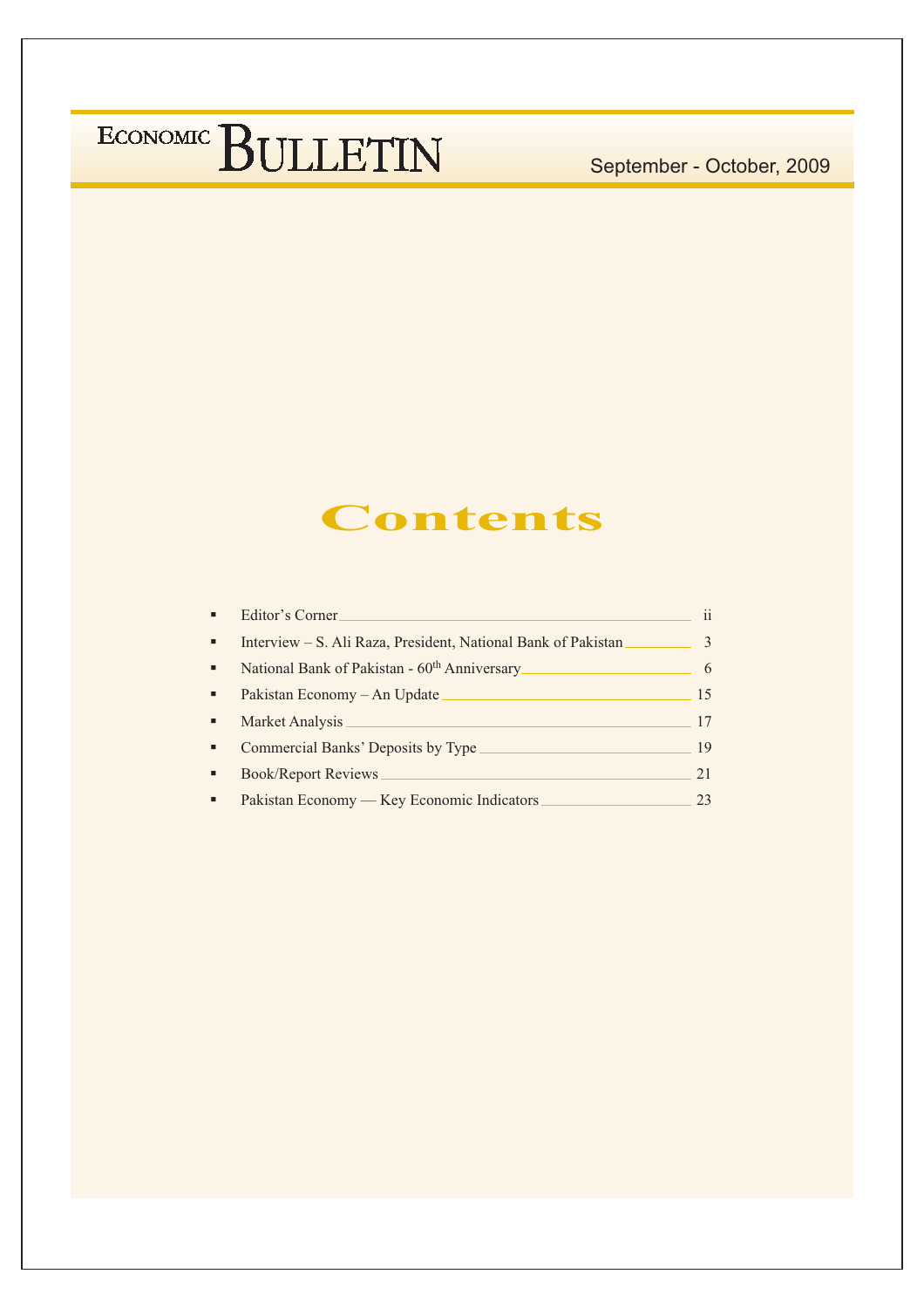#### **Editor's Corner**

Dear Readers,

In resource constrained countries like Pakistan, foreign assistance has been an important source of financing the economic needs of the country. Most aid is conditional but countries dependent on aid have little choice but to accept. Pakistan has been a recipient of foreign economic assistance for decades and has had to bear the economic repercussions of receiving assistance. Its external debt liabilities today have risen to \$50.1 billion, constituting 30.2 percent of GDP. Servicing of foreign debt and foreign loan repayment consumes about 17 percent of the allocation for general public services head under current expenditure in the Annual Budget.

Pakistan has time and again approached the IMF and other multilateral donors for financial assistance. The recent approach for help from IMF and other donors was because of the adverse macroeconomic conditions prevailing. In recent months the economy saw widening of fiscal and current account deficits, decline in export earnings because of the global economic crisis, outflow in portfolio investment, decline in foreign direct investment. Global financial crisis restricted Pakistan's ability to tap international capital markets. The fall in the financial inflows and widening of the trade deficit led to a loss of around 60 percent in Pakistan's reserves in just 11 months (October '07 to November '08).

Pakistan had little option but to seek IMF assistance to help it pursue a macroeconomic stabilization programme and restore the confidence of the investor in the economy. The IMF assistance of \$7.6 billion comes with a number of conditionality targets. These focus on quarterly quantitative targets for, government borrowings from State Bank of Pakistan, budget deficit, international reserves, phasing out of electricity subsidies, elimination of oil subsidies, improvement in banking and tax legislation, strengthening the social safety net for poor households and working towards elimination of inter-corporate debt.

The IMF also acceded to government of Pakistan's additional request for \$3.2 billion, which has increased the total assistance to \$11.3 billion. At the donors conference in Tokyo in April '09, the donors pledge \$5.7 billion to Pakistan over three years. Asian Development Bank assistance for various projects – power transmission, development of renewable energy programme and rural development programme in Balochistan has increased by \$1.5 billion in FY09. Among the Paris Club, Japan enhanced its lending, while China with a major share in bilateral debt was a major provider in FY09.

As the aggregate amount of foreign liabilities rose, the debt servicing costs have risen to \$4.69 billion in FY09, a 54.8 percent increase over a year earlier, alongwith a deterioration in the debt servicing indicators.

The Kerry Lugar Bill created a lot of furore in the country in recent weeks. What is lacking is perhaps the will to reduce the economy's dependence on foreign assistance. This could only be reduced if more taxes are raised by bringing the untaxed segment of society into the tax net, lowering the fiscal deficit by cutting down unnecessary expenditures, increasing the savings and investment level in the economy, raising exports earnings through diversification of items focusing on value addition and nontraditional items and other difficult structural reforms, which can bring a lasting solution to the resource problem.

Ayesha Mahn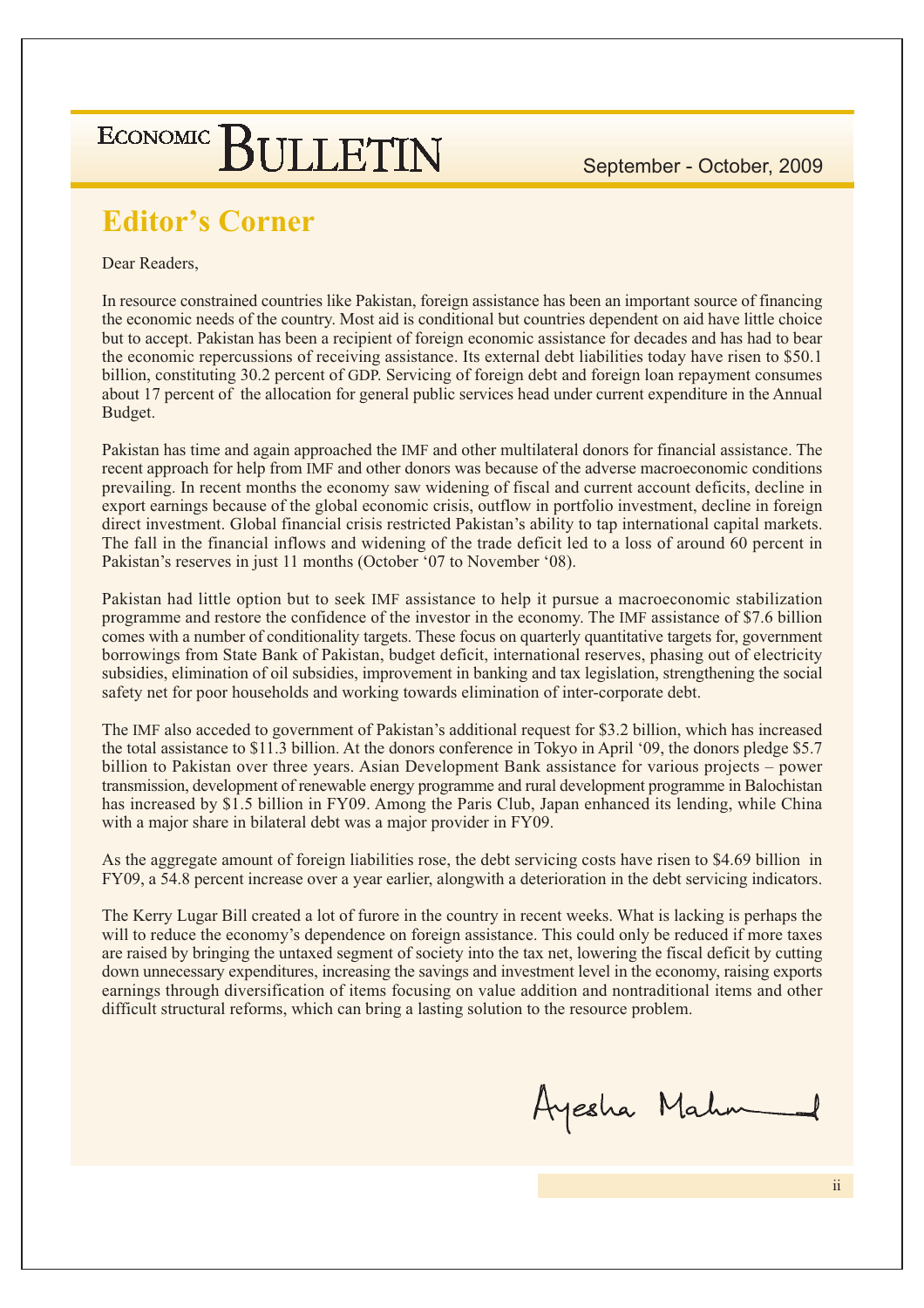September - October, 2009

#### Interview - S. Ali Raza, President National Bank of Pakistan

National Bank of Pakistan marks its 60th Anniversary in November 2009. S. Ali Raza, President of the Bank gives his views about the major achievements, the areas of development and his vision for the Bank going forward.

- Q.1 Please describe the Bank's strategy as of 2000 when you assumed charge as President of National Bank. How do you compare it to 2009?
- $A<sub>1</sub>$ In 2001 the bank had some very serious structural and financial issues. Our operating margin was almost zero, we had a huge problem with non performing loans and a very high intermediation cost, the moral among the staff was not very high, and all of this reflected in poor customer service, very little balance sheet growth and an impression that National Bank was like a department of the government and not a commercial organization. Today 7-8 years on, by the grace of God there is no institution that has received the kind of recognition that National Bank has internationally. We have received over 30 awards from the major international journals all over the world.

About two years ago our stock price was amongst the highest in this region. So the bank is completely different, and the challenge we face now are completely different. Challenges never end, they keep on changing in the light of what is happening in the external and internal environment. The problems of Pakistan in 2009 are quite different particularly the problems in the financial sector, or the issues facing the financial sector.

In 2001 the financial sector, most of it was nationalized, because the large banks had not been privatized. But today the entire banking system is privatized and even NBP if not privatized is corporatised and we have an independent Board that makes all decisions. So the structure of the Bank administratively is quite different than what it was in the 80s and 90s. The recent recession as everyone is aware has resulted in some of the most prominent financial institutions either collapsing or becoming nationalized. I think our banking sector has passed through this turbulence with resilience. Our banking system is safe and sound, which is not to say that it doesn't face challenges, I think one of the major challenge it faces today is because of the law  $\&$  order situation in the country, the energy problem, maybe the high cost of borrowing. A lot of our borrowers, and I am talking about the banking system as a whole now are in difficulty, many are not able to service their debts, because if a factory does not get electricity on a regular basis how can it produce, and if it can't produce how can it sell, if it can't sell how can it repay its loans. So there are problems with respect to non performing loans and this is affecting I suppose the smaller banks more, because the larger banks have capital cushions and strong capital adequacy. The smaller banks have been affected more.

Coming back to National Bank, our earnings have been pretty stable, yes they have been a little lower than the peak we achieved in 2008, but not by much. Our balance sheet continues to grow, which reflects the confidence the customers have in the Bank. So the challenges going forward basically are on the one hand, to manage this issue of non performing loans and the second is to continue to grow in certain areas where we see a good future, for example in agriculture, there is a lot of potential for the banking sector to grow in agriculture. Statistics demonstrate that market penetration that banks have in this sector is something like 20 per cent, so there is a huge amount of potential there. For National Bank it is a natural area of growth because we have a presence all over the country particularly in the rural areas.

Secondly this whole area of small and medium enterprises which is really in my opinion going forward is going to be the bedrock of the banking system, because ultimately large companies as has happened in most countries of the world start accessing the capital market for their borrowings and that will happen in Pakistan as well, and the core function of the commercial banks anyway is to lend to the SME sector.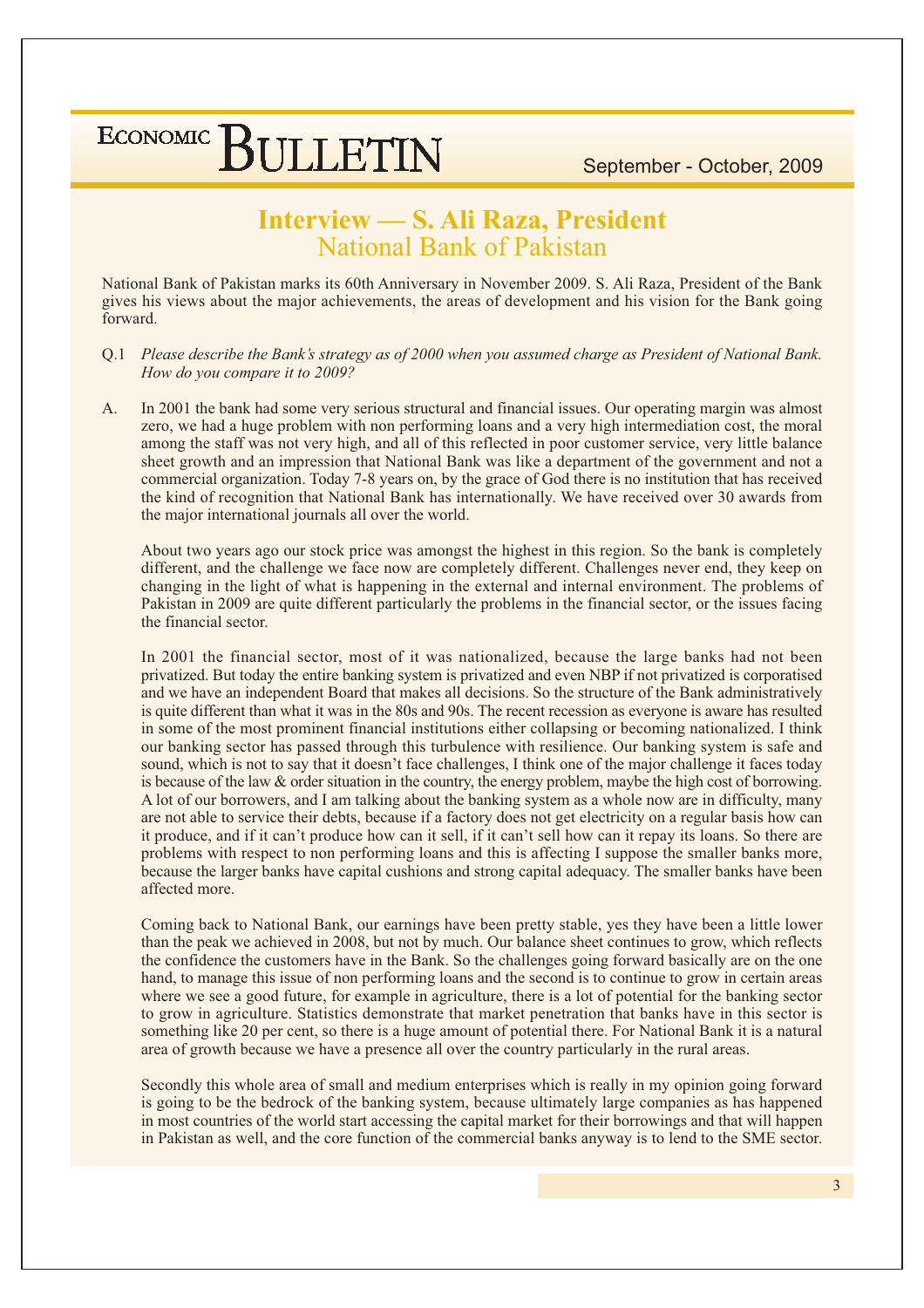September - October, 2009

The SME sector again is starved of credit because it is not organized, it doesn't have a system of credit evaluation or an external system of credit evaluation of the kind that would give banks sufficient confidence to grow their business, but the infrastructure is now ready, the State Bank has now given a very sensible framework for banks to lend to SME sector. So those are the two sectors where I see a lot of growth going forward

The third area where I see growth is in the area of project finance, because Pakistan is a country that requires a lot of investment in infrastructure whether it is roads, whether its power plants, whether it is refineries, whether its engineering projects and typically these projects are financed through a combination of bank borrowing, capital raising from the debt market, a synthetic combination of different forms of capital raising, I think that is an area where large commercial banks like National Bank who have the balance sheet and who have penetration will be able to play an important role.

And lastly I would like to mention our overseas franchise. We are unique in having a foot print throughout South Asia, Central Asia and Middle East, maybe the only international bank to have such a presence. And whereas I don't see any growth coming from the developed markets, I see more and more synergy in the Central Asia, South Asia and Middle East region in terms of trade, in terms of capital flows and National Bank will be in an excellent position given its on the dot presence to capitalize on these flows. So these are some of the areas where I see growth going forward.

- Q.2 How has NBP developed in the last 10 years? What changes have contributed positively to building the bank?
- I think the biggest threat other than the pre-financial position that National Bank faced in 2000-01 was  $A_{1}$ that it was too dependent on the public sector both in terms of deposits as well as in term of loans. Virtually 90 percent of our balance sheet was dependent on the government in one shape or form. I am very pleased to tell you that we have now vastly reduced that dependency. We are now functioning as a commercial bank competiting with the other large banks in the market and hopefully delivering the kind of service which not only our customers but which the market expects any good established commercial organization to provide. That's really one of the major transitions that has taken place.

In addition we have invested a lot in Human Resource development, in skill re engineering. In 2002 we started taking MBAs to update the quality of our staff; around 100-250 a year and now we have 900 MBAs working in this organization, which is more than the number of MBAs working in any organization in this country and as we continue to upgrade the quality of our people, the human resource will continue to become better and at the end of the day organizations are all about the quality of human resources. So we are investing a lot in hiring quality personnel, in training our existing staff, re-engineering their skills.

We are investing a lot in our IT platform which is another major focus area for the Bank, putting in a new core banking system which is a state of the art system second to none and it will take about 18 months to implement but once that implementation is in place it will vastly improve our customer service, it will vastly improve our internal MIS, it will vastly improve our ability to provide alternative delivery channels to our customers for their banking products, whether they want to make a bill payment, whether they want to access their account, seek information about their account, make transfers etc. So I would say that those are the other major pillars of our future development; continued development in human resource and investment in IT to achieve our goals.

- Q.3 What are NBP's greatest achievements so far, according to you?
- $\Delta$ I think NBP's greatest achievement is that it has been able to demonstrate that an organization owned by the government can be not only as efficient but more efficient than its counterpart organizations operating in the private sector. So what it shows really the issue is not ownership of the institution; the issue is quality of management and the vision of the management and the ability of the management to implement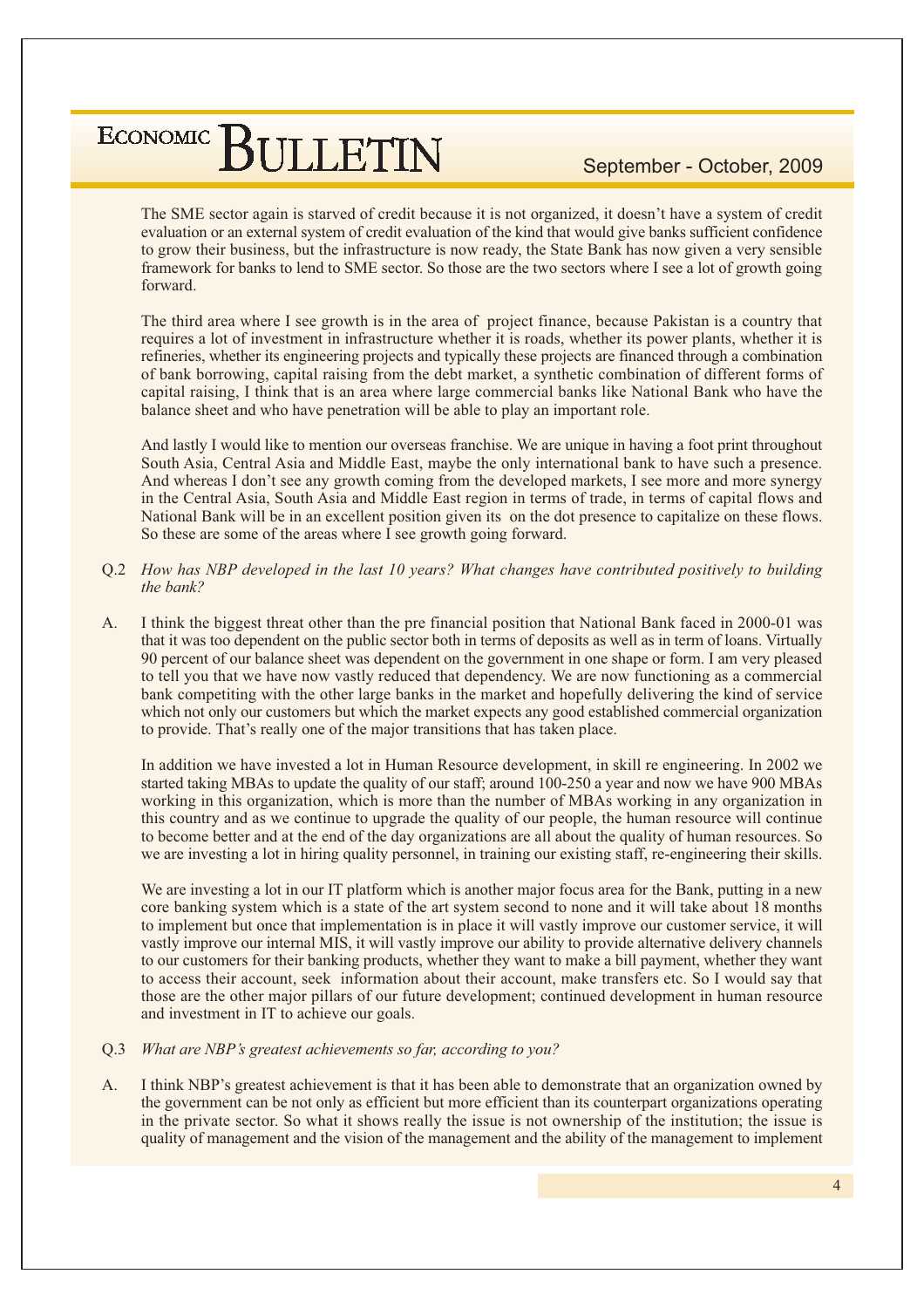September - October, 2009

that vision. At this point I have to compliment the quality of our people, I think the quality of people at National Bank in terms of their commitment is second to none.

In terms of their training maybe there are areas where they did not receive the kind of training in the past that was necessary so it was not really their fault. But I tell you the commitment I have seen in our employees and how hard they work and in what spirit they work is something I haven't seen any where in the world. I have actually worked in some 13 countries including the US and Europe and Middle East. This is really the core strength of this Bank and Inshallah going forward I am sure this spirit will become stronger and stronger.

#### O.4 What are the new focus areas?

- $\Delta$ I have talked about the focus areas. I have talked about on the business side, I have talked about agriculture, SMEs and on the infrastructure side I have talked about HR, continued development in HR and the whole IT platform. So those are the focus areas.
- Q.5 Where do you see NBP five years from now?

I see National Bank as a major regional bank, because in five years, I hope and I am confident that the geo politics of this region will be more peaceful than what it is today. Pakistan is a country with tremendous potential. It is facing challenges but we have the ability to overcome these challenges and I think we will be entering into an era where Pakistan will become strategically a very critical country.

It's the energy corridor for this whole region, it is a country with a large population, so therefore, once there is law & order, stability in the law & order situation we can actually attract a lot of investment. We have tremendous natural resources, tremendous human resources and all of this I think will enable Pakistan to move very very rapidly to the next level of development and I think National Bank with its presence globally especially in this very strategic region of Central Asia/South Asia, Middle East and in Pakistan will hopefully be one of biggest beneficiaries of this new situation.

#### Q.6 How do you visualize the banking sector in the years ahead?

I think the banking sector will go through a consolidation phase over the next couple of years, because  $A_{\cdot}$ the State Bank has rightly increased the minimum capital requirement, and because the financial sector has been in difficulty, I think the smaller banks probably would not be viable, in the shape and form that they are in today. They will have to merge or be acquired, this is a natural process and happens everywhere in the world. I see more consolidation in the banking sector. I see the banking sector becoming a much more service oriented sector than what it is today, on the back of technology and on the back of many more products for the convenience of customers and the good thing from the customer point of view is that because you will have a competitive sector, every bank will try and offer maybe a cheaper product in order to get market share. So at the end of the day this is going to be to the benefit of all the customers.

I also see the banking sector becoming a larger percentage of GDP than what it is today. Today the banking sector with deposits of about Rs4 trillion is something like 33 percent of GDP. I see in the next five years the percentage increasing from this 33 per cent to maybe 50-55 percent. So that is going to be very good for the country because if the banks have more deposits their lending capacities will increase. I think the habit of saving through the banking system will become more pronounced going forward. Traditionally in Pakistan the concept has been to use the banking system for transaction — writing cheques, but not for savings. People save through national saving schemes, or by investing in gold or, by investing in the stock market or by investing in property. But I think as the banks have increased their rate of deposits and are almost at par with the national saving schemes I see the banking sector becoming more of a conduit for savings, whereas previously or until even now it was used maybe for transactions and this is reflected from the fact that around 70 percent of the total deposits with the banking system are still current and saving accounts. In India this ratio is 22 percent. I see that evolution also taking place.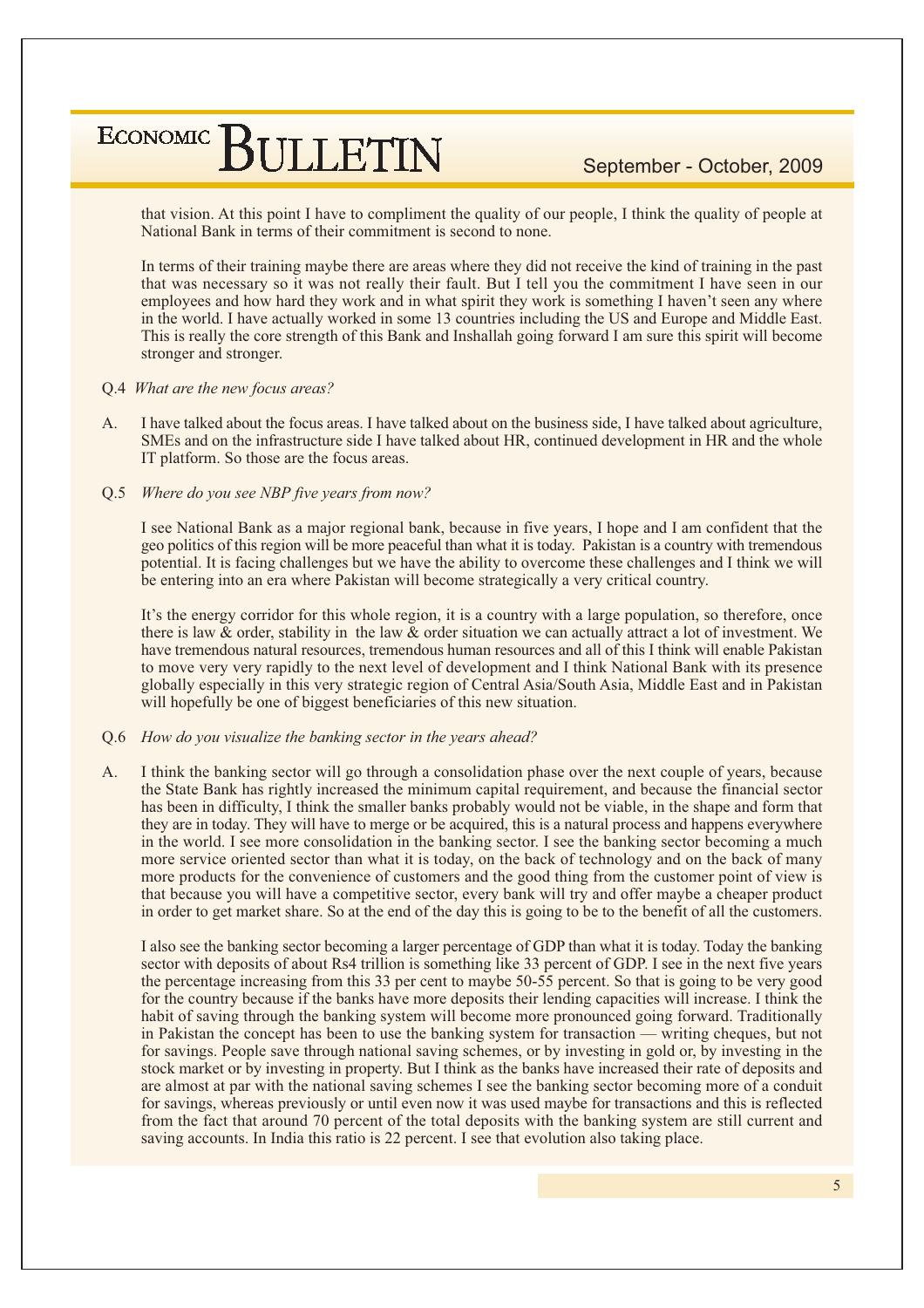#### **National Bank of Pakistan 60th Anniversary**

**NBP** began operations in 1949

**NBP** 

National Bank of Pakistan (NBP) opened its doors as a commercial bank on November 9, 1949, just two years after Pakistan gained independence. The need for a commercial bank which was truly national in character and enjoyed the full confidence of the Government had been realised because of the foreign dominance of the banking sector after gaining independence. A bank had to be constituted as to be able to take over the Government treasury work from the Imperial Bank of India.

In September 1949, the Government and the State Bank of Pakistan (SBP) were compelled to accelerate the programme because the devaluation of the sterling was followed by the devaluation of the Indian rupee and other currencies. Pakistan did not follow suit and this led to a cessation of jute purchases by India. In such circumstances an urgent need was felt for a bank to finance the jute trade.

National Bank of Pakistan, which was to be set up under a special legislation in 1950, was set up earlier under an Ordinance of November 9, 1949 following the crisis conditions which developed after deadlock with India. The Bank commenced business at six important jute centres in the then East Pakistan and directed its resources in financing the jute crop. Karachi and Lahore offices were opened in December. The pattern of its advances gave heavy weightage in the initial years to financing of jute trade, in fact until June 1950, the bank was engaged exclusively in jute operations. Later it expanded business to include other commodities as well.

Equally important was the kind of responsibility entrusted to NBP, which was distinct from other banks. It was entrusted to Responsiact as the trustee of the government and semibilities of government finances, including the National Investment Trust, and as the agent to the State Bank of Pakistan, in places where the SBP did not have a presence. Besides this it

renders active help in provision of services like Hajj services, collection of utility bills, paying of pension to central/provincial pensioners, as well as to civilian military pensioners and retired army personnel. The Bank also collects the railway earnings from designated railway stations and booking agencies all over Pakistan.

National Bank of Pakistan marks its 60th anniversary in November 2009 and celebrates the phenomenal growth, financial success, high socio-economic endeavours and dedicated employees that have made NBP the Nation's Bank. Since its inception in 1949 with an issued capital of Rs15 million and only 100 employees, NBP has grown and today its assets are over \$10 billion, a balance sheet size which surpasses that of any other bank functioning locally.

During the last six decades the Bank's financial stature has grown, it has served the economic objectives and social needs of the country, promoted small and medium enterprises, diversified its business portfolio and is today a major player in the debt and equity market, corporate and investment banking, retail and consumer banking, agricultural financing and has introduced a number of products tailored to meet the requirements of its growing clientele. To survive and meet the challenges of a highly competitive environment, the Bank has taken a number of HR initiatives. It has built an extensive branch network domestically and has an international presence in 22 countries of the world. It is a recipient of a number of prestigious international awards.

Let us look at the developments that have taken place at the Bank over the decades.

The 1950s could be termed as the formative phase for the Bank. It was a period when the Bank undertook a programme of expansion. Branch network was expanded, the first overseas branch was established at Jeddah.

The

1950s

Develop

ments during

the last

 $six$ decades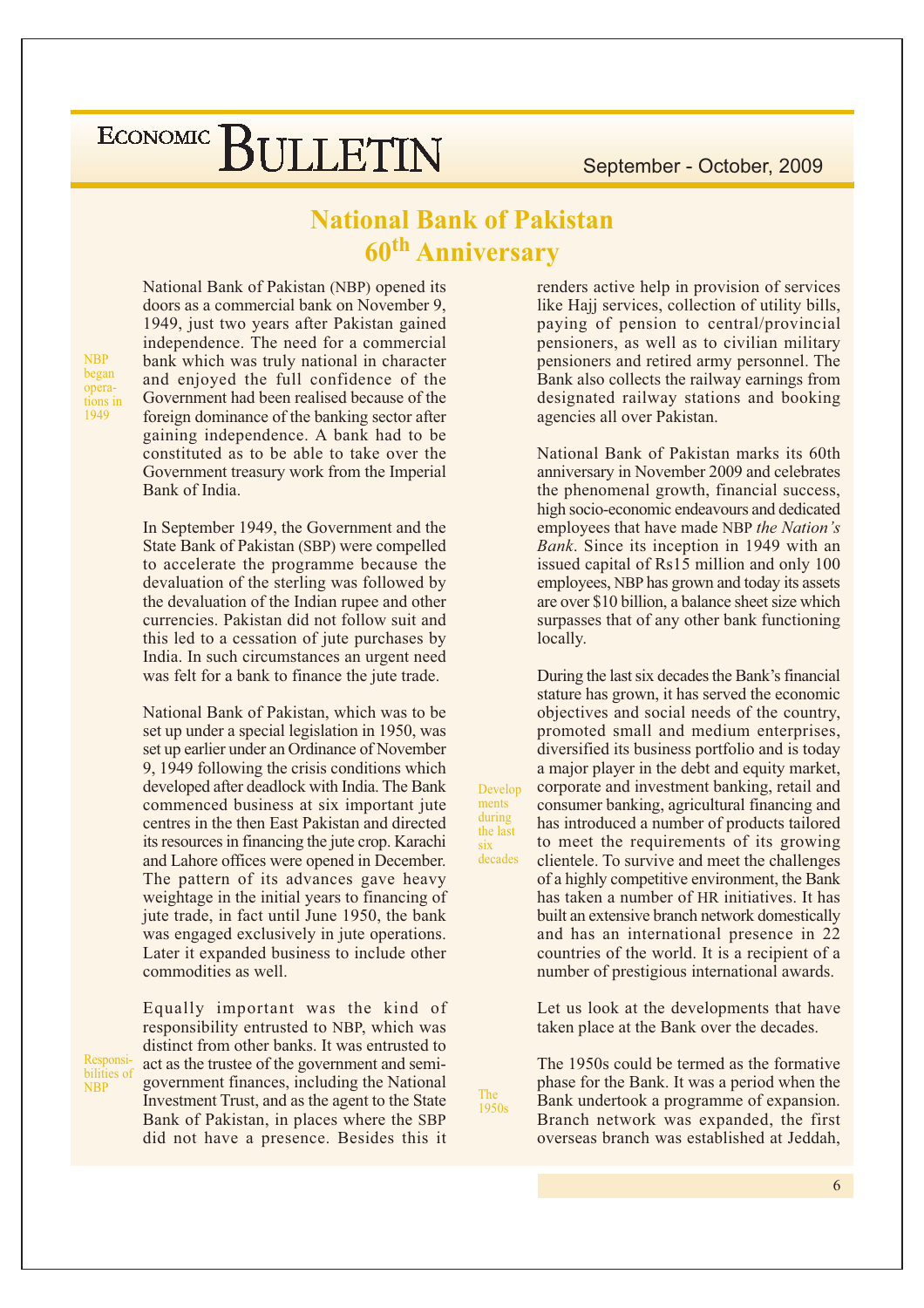Saudi Arabia (1950), followed by a branch in London (1953) and another in Baghdad (1957). The later was subsequently closed owing to nationalisation of banks. In 1951 it started foreign exchange business.

During the period the Bank took over Government Treasury operations and established currency chests at various locations. By the end of December 1959, NBP was undertaking Treasury operations and managing currency chests or sub-chests at 57 of its offices, where the turnover of business under the head amounted to Rs2,460 million.

This was accompanied by a corresponding growth in the Bank's financials. Deposits which were constituting 3.1 percent of total deposits of all Pakistani banks in 1949, had risen to 38 percent by 1952. However, by the end of the decade the share had fallen to 25 percent, which shows the growth of other Pakistani banks in the country.

Growth in deposits was accompanied by an increase in bank's portfolio of advances which while giving heavy weightage to jute and cotton branched out as demand from other sectors grew with increase in industrial activity. It lent out to textiles, yarn, iron and steel and played a pioneering role in the support of agriculture and commerce. It also assisted provincial governments with substantial finances for Food Grains Procurement.

The 1960s was a period when the Bank took some initiatives at popularising the banking and savings habit among the people. Initially a scheme was offered to school and college students, industrial workers and ladies. Under its School and College Banking Scheme, introduced in 1962, the Bank performed school banking in the premises of selected schools. During the 1960s it was also conducting banking at the premises of mills and factories with a view to promoting banking habit among industrial workers. By end 1969 under the worker scheme, total sum deposited by the factory workers had increased to Rs2.84 million and the number of accounts opened had touched 8767. The Bank also set up Ladies

#### September - October, 2009

Section at its various offices as a banking facility for ladies, catering to purdah observing ladies' banking requirements. Its School and Factory Banking Schemes had been extended and by the close of the decade, the School Scheme was operative in 1189 schools with the number of school children maintaining 91,372 accounts and deposits had risen to Rs2.9 million.

NBP's branch network expanded both at home and abroad and its foreign exchange business grew. By the end of the 1960s considerable headway had been made in the Bank's electronic accounting programmes.

The 1970s witnessed the nationalisation of Pakistani commercial banks operating in the country. On January 1, 1974 National Bank of Pakistan alongwith 13 other scheduled Pakistani banks was nationalised by the promulgation of the Banks (Nationalisation) Ordinance 1974 (Ordinance No.1 of 1974). Shares formerly held by the Government were acquired from the private holders after compensating them.

The<br>1970s

National-

**banks** 

Under the provisions of the Banks (Nationalisation) Act, 1974 the safety of all deposits with the bank (including deposits held with foreign branches) stood guaranteed by the Government of Pakistan. According to isation of the Banks (Amalgamation) Scheme 1974 framed by the Pakistan Banking Council in April 1974 in consultation with State Bank of Pakistan, Bank of Bahawalpur Ltd was amalgamated with National Bank of Pakistan with effect from June 30, 1974.

> In 1972 the National Bank of Pakistan evolved the Supervised Agricultural Credit Programme, which introduced a new methodology of viable credit for small farmers available at their doorstep. The concept was not only operationally feasible but ably served the multitude of small farmers in the vast countryside. Later the other Pakistani banks also adopted the scheme.

> The successful implementation of the Supervised Agricultural Credit Scheme to

The 1960s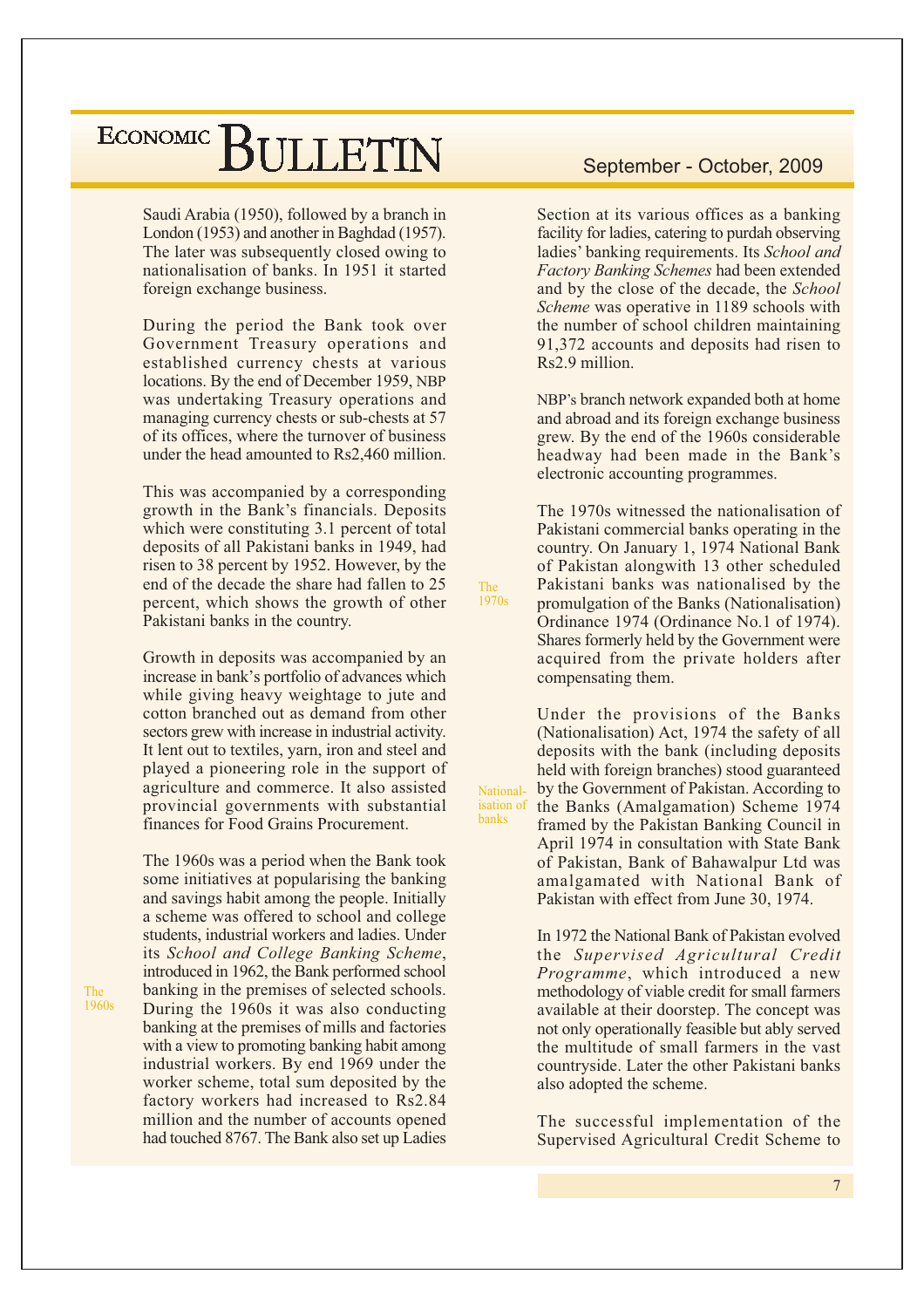serve the small farmer led the Bank to launch a similar scheme to provide assistance to selfemployed Engineers, Technicians and Mistries, called Supervised Credit for Technology. Credit in the form of medium term development loans was made available to individuals/ institutions engaged in advancement/adopted of technology in various sectors of the country's economy.

The Bank made a pronounced move to diversify concessional loaning to people of small means, through increasing loans to farmers, students and loans to agrobased industry, low cost housing etc. This was in accordance with the Small Loans Scheme of the State Bank of Pakistan which was introduced after the National Credit Consultative Council was formed in September 1972. The Bank not only met the target set by SBP, but even surpassed them in most cases.

In 1972 there was a reorganisation in the top management structure of the Bank, which had remained unchanged since the inception of the Bank. The 1970s saw growth in branch network both at home and abroad, continuation of the socioeconomic operations, reorganisation of banking operations. There was strengthening of relations between National Bank of Pakistan and Bank of China and the later handed over its branches in Chittagong and Karachi to National Bank in 1971. Overseas branch network was expanded with the opening of new branches at Frankfurt, Bahrain, Hong Kong, Cairo, Chicago and UK. Tokyo representative office was converted into a full-fledged branch. National Bank's Joint Venture Subsidiary in Saudi Arabia received a Royal Decree from the Saudi authorities and was renamed Bank Al-Jazira, functioning under NBP management.

In February 1980 the government announced a three year plan for the implementation of an Islamic Economic System. The system was introduced by the nationalised commercial banks w.e.f. January 1, 1981. NBP introduced a wholly separate and comprehensive

#### September - October, 2009

procedure for banking under this system from branch level to Head office.

The Bank increased its authorised and paid up capital twice during the 80s so gaining a much broader and stronger equity base. Consolidation of domestic branch network continued, while avenues of expansion in foreign operations was followed.

The Bank has over the years brought a change in its administrative set up, which was earlier highly centralised and rigid. It has incorporated innovative approaches to its traditional commercial banking operations with a view to give priority to customer care, upgrade the quality of resources both human and technological available to the bank and diversify into new areas of activities. It maintains a presence in all the major financial centres of the world through its overseas network. In 1996. National Discounting Services Ltd was launched as a wholly owned subsidiary of NBP. Corporate branches were set up and it installed ATM at selected branches.

Changes

adminis-

trative

setup

**GHS** 

offered

 $in$ 

The Bank became a SWIFT member in 1998. The facility provides modern technology to bank customers for prompt and convenient cash transactions and remittances round the clock.

The 1997 the Bank launched a major reorganisation programme and offered Golden Handshake Scheme. Branch network was rationalized, and those branches making losses or marginal profits and without any potential to improve were closed. In 1995 NBP took over Mehran Bank. Its pre-tax profit during 1996 turned into a net loss, after it had fully provided for former Mehran Bank liabilities which were amalgamated with it.

In 1999 the Bank celebrated its golden jubilee. During the five decades the bank made substantial strides in the financial services industry in Pakistan. By the close of the decade its market share had reached around 22 percent and it remained the largest financial institution in the country.

The accompanying tables shows NBP's financial performance in the first five decades.

Diversified concess ional loans

Overseas

**branch** expan-

sion

**NBP** introduces Islamic banking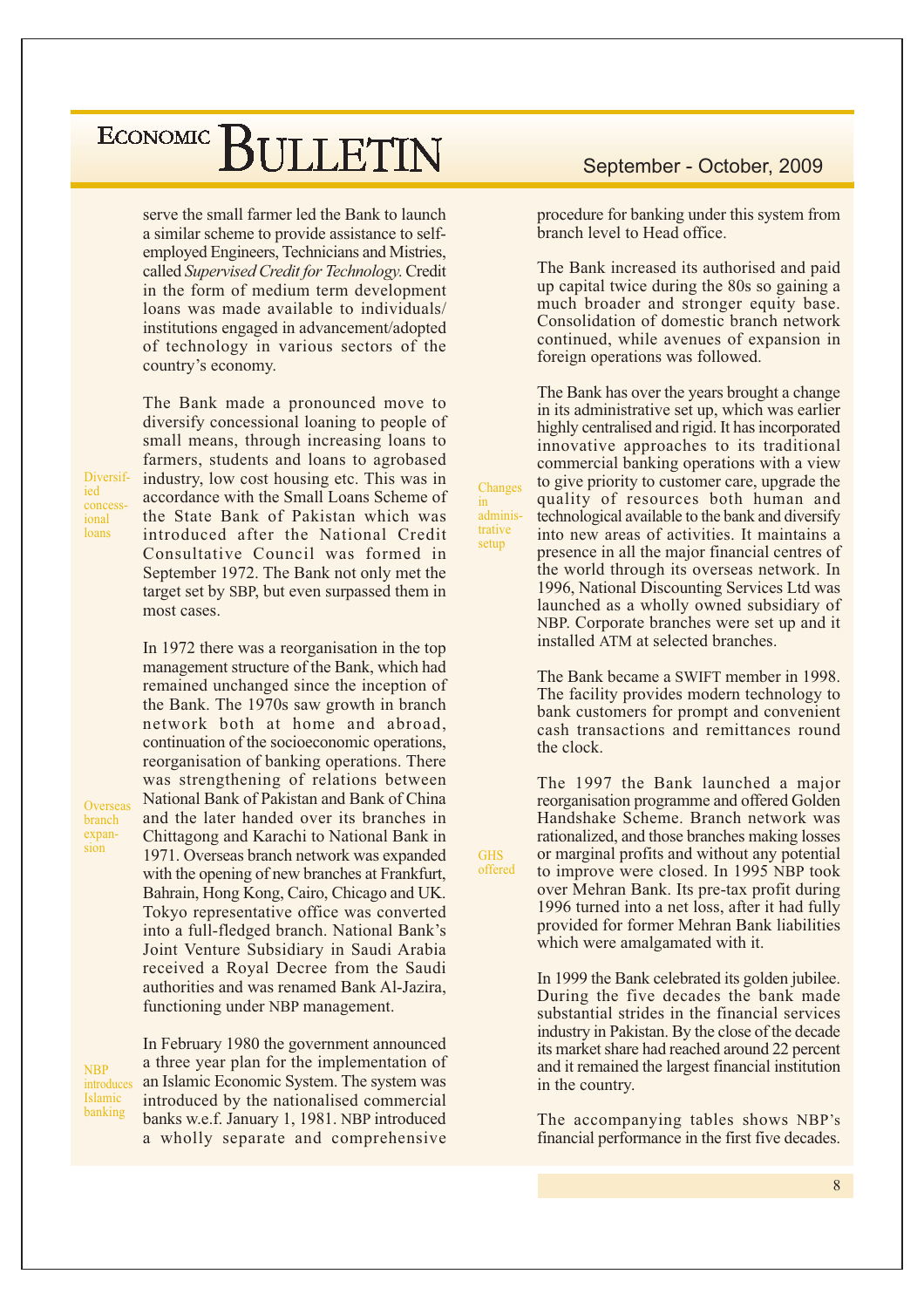September - October, 2009

| National Bank of Pakistan<br>(Rs. Mn) |          |          |            |        |                  |                 |  |  |  |  |  |  |  |
|---------------------------------------|----------|----------|------------|--------|------------------|-----------------|--|--|--|--|--|--|--|
| 31st December                         | Deposits | Advances | Investment | Profit | Number of Branch | Number of Staff |  |  |  |  |  |  |  |
| 1950                                  | 55.8     | 48.7     | 49.4       | 0.3    | 17               | 390             |  |  |  |  |  |  |  |
| 1951                                  | 173.6    | 208.9    | 77.9       | 2.3    | 29               | 1505            |  |  |  |  |  |  |  |
| 1952                                  | 279.0    | 177.9    | 85.4       | 5.4    | 40               | 2368            |  |  |  |  |  |  |  |
| 1953                                  | 292.7    | 160.6    | 104.1      | 4.9    | 52               | 2648            |  |  |  |  |  |  |  |
| 1954                                  | 330.3    | 182.8    | 126.4      | 3.6    | 65               | 2878            |  |  |  |  |  |  |  |
| 1955                                  | 401.9    | 245.7    | 154.3      | 7.5    | 67               | 3090            |  |  |  |  |  |  |  |
| 1956                                  | 485.8    | 322.8    | 189.8      | 8.0    | 73               | 3477            |  |  |  |  |  |  |  |
| 1957                                  | 580.4    | 423.9    | 211.0      | 9.3    | 85               | 3577            |  |  |  |  |  |  |  |
| 1958                                  | 675.0    | 576.4    | 224.4      | 9.5    | 105              | 4064            |  |  |  |  |  |  |  |
| 1959                                  | 835.4    | 554.4    | 276.2      | 10.2   | 129              | 4517            |  |  |  |  |  |  |  |
| 1960                                  | 885.1    | 664.1    | 378.9      | 11.9   | 156              | 5023            |  |  |  |  |  |  |  |
| 1961                                  | 1046.0   | 961.9    | 410.9      | 17.4   | 194              | 5703            |  |  |  |  |  |  |  |
| 1962                                  | 1247.2   | 1055.0   | 385.5      | 21.0   | 239              | 7091            |  |  |  |  |  |  |  |
| 1963                                  | 1575.3   | 1318.2   | 436.2      | 22.9   | 330              | 9699            |  |  |  |  |  |  |  |
| 1964                                  | 1914.4   | 1953.6   | 613.4      | 29.7   | 450              | 12319           |  |  |  |  |  |  |  |
| 1965                                  | 1988.8   | 2129.2   | 643.3      | 30.3   | 519              | 14460           |  |  |  |  |  |  |  |
| 1966                                  | 2273.1   | 2083.4   | 735.8      | 26.0   | 618              | 15981           |  |  |  |  |  |  |  |
| 1967                                  | 2324.0   | 1743.0   | 760.9      | 20.1   | 650              | 16897           |  |  |  |  |  |  |  |
| 1968                                  | 2678.7   | 2217.8   | 752.7      | 22.4   | 686              | 16946           |  |  |  |  |  |  |  |
| 1969                                  | 3114.7   | 2123.2   | 858.1      | 15.5   | 720              | 17284           |  |  |  |  |  |  |  |
| 1970                                  | 3342.8   | 2148.3   | 856.5      | 18.8   | 739              | 17457           |  |  |  |  |  |  |  |









Source : Bank's Annual Reports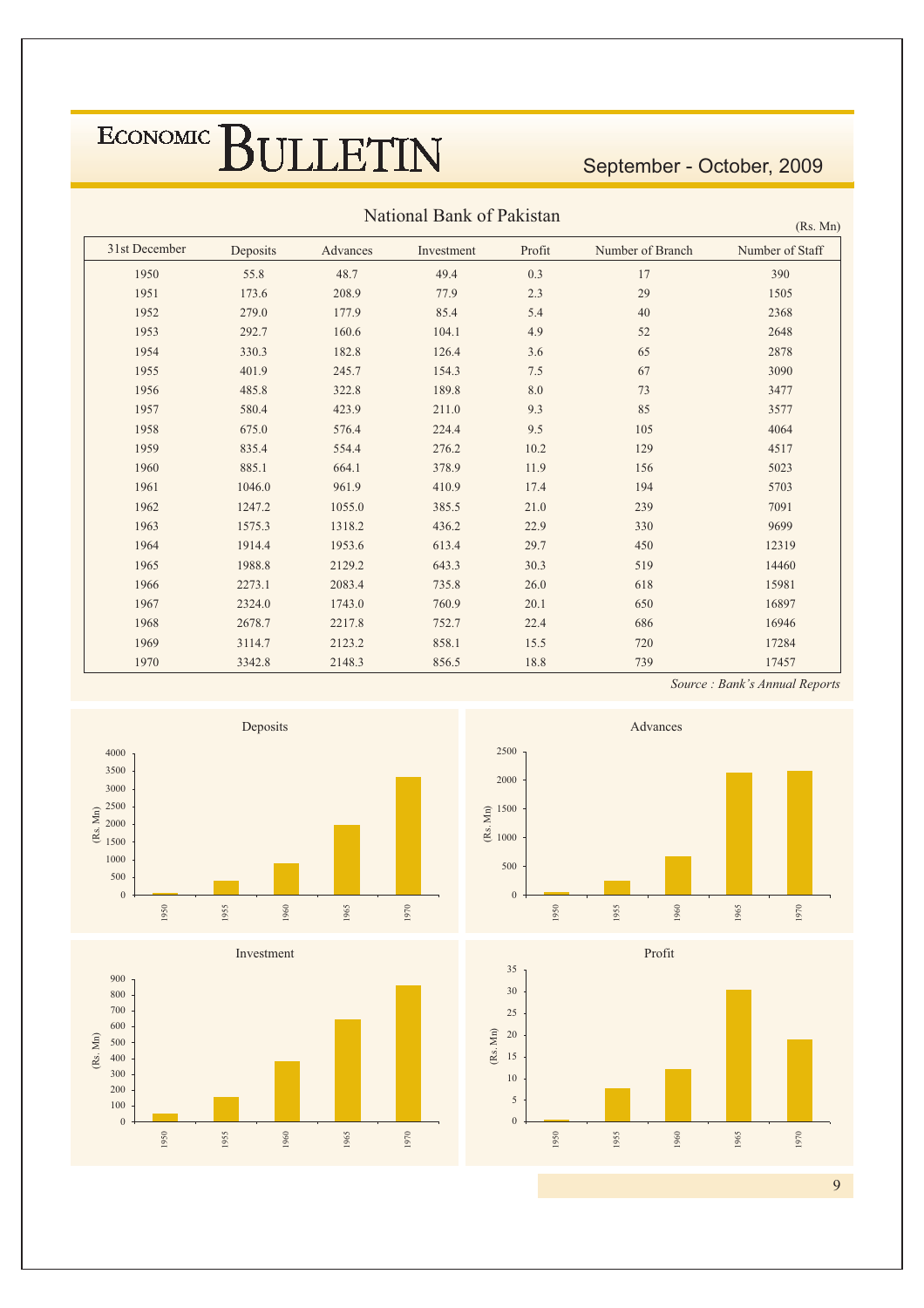|                           |                              |        |       |                |       |       | ULLLLIIN |       |       |       |       |       |       |       |       |       |       |       |        |        |        |        |        |        |        |        | September - October, 2009 |
|---------------------------|------------------------------|--------|-------|----------------|-------|-------|----------|-------|-------|-------|-------|-------|-------|-------|-------|-------|-------|-------|--------|--------|--------|--------|--------|--------|--------|--------|---------------------------|
| (Rs. Mn)                  | Number of<br>Employees       | 11617  | 11714 | 12358          | 16285 | 18437 | 19997    | 20828 | 22228 | 22132 | 21995 | 21785 | 21980 | 21795 | 21949 | 21728 | 21710 | 21567 | 21207  | 20858  | 21004  | 20657  | 20816  | 20694  | 20667  | 21549  | 23730                     |
|                           | Number of<br><b>Branches</b> | 770    | 834   | 701            | 1106  | 1342  | 1479     | 1573  | 1613  | 1646  | 1490  | 1402  | 1490  | 1476  | 1322  | 1328  | 1330  | 1342  | 1345   | 1360   | 1389   | 1421   | 1448   | 1458   | 1463   | 1537   | 1555                      |
|                           | Share Holder's<br>Equity     | 101    | 100   | 107            | 114   | 124   | 144      | 164   | 241   | 268   | 280   | 773   | 839   | 954   | 1123  | 1326  | 1530  | 2621  | 2819   | 2987   | 3175   | 3860   | 4600   | 6934   | 7233   | 7842   | 7047                      |
|                           | Pre-Tax<br>Profit            | $20\,$ | 59    | $\overline{4}$ | 73    | 94    | 105      | 119   | 32    | 107   | 109   | 110   | 149   | 183   | 226   | 272   | 282   | 314   | 315    | 346    | 371    | 946    | 2256   | 3408   | 2799   | 3082   | (1260)                    |
|                           | Expenditure                  | 161    | 227   | 350            | 566   | 814   | 949      | 1251  | 1657  | 1857  | 2421  | 2762  | 3199  | 3501  | 4751  | 5264  | 5497  | 5928  | 6824   | 8493   | 9722   | 10574  | 11250  | 13698  | 16747  | 21158  | 29456                     |
|                           | Income                       | 181    | 286   | 391            | 639   | 908   | 1054     | 1370  | 1689  | 1964  | 2530  | 2872  | 3348  | 3684  | 4978  | 5536  | 5779  | 6242  | 7139   | 8839   | 10093  | 11520  | 13506  | 17106  | 19546  | 24239  | 28196                     |
| National Bank of Pakistan | Investments                  | 979    | 1136  | 1442           | 1414  | 1966  | 2855     | 2937  | 3847  | 4354  | 5761  | 6143  | 6706  | 9063  | 8579  | 10746 | 12971 | 18683 | 19201  | 28084  | 31663  | 39140  | 57459  | 60561  | 85094  | 95649  | 108206                    |
|                           | Advances                     | 2120   | 3245  | 3141           | 5231  | 5869  | 7999     | 8447  | 8852  | 9429  | 11803 | 13698 | 14921 | 18990 | 21540 | 26990 | 31264 | 32663 | 37658  | 40534  | 47025  | 46425  | 47256  | 65257  | 62548  | 81528  | 85854                     |
|                           | Deposits                     | 3744   | 5659  | 6715           | 7072  | 9143  | 11927    | 14209 | 15779 | 18601 | 21384 | 24147 | 30838 | 40611 | 44415 | 52477 | 57463 | 63195 | 70990  | 79354  | 87900  | 105748 | 128679 | 140750 | 170476 | 208283 | 235932                    |
|                           | Assets<br>Total              | 5569   | 8799  | 10914          | 15423 | 15075 | 19074    | 22019 | 24875 | 28507 | 32380 | 34831 | 41466 | 55813 | 61655 | 76026 | 82590 | 91552 | 103158 | 116849 | 135074 | 163331 | 199993 | 219795 | 271779 | 320180 | 274117                    |
|                           | Year                         | 1971   | 1972  | 1973           | 1974  | 1975  | 1976     | 1977  | 1978  | 1979  | 1980  | 1981  | 1982  | 1983  | 1984  | 1985  | 1986  | 1987  | 1988   | 1989   | 1990   | 1991   | 1992   | 1993   | 1994   | 1995   | 1996                      |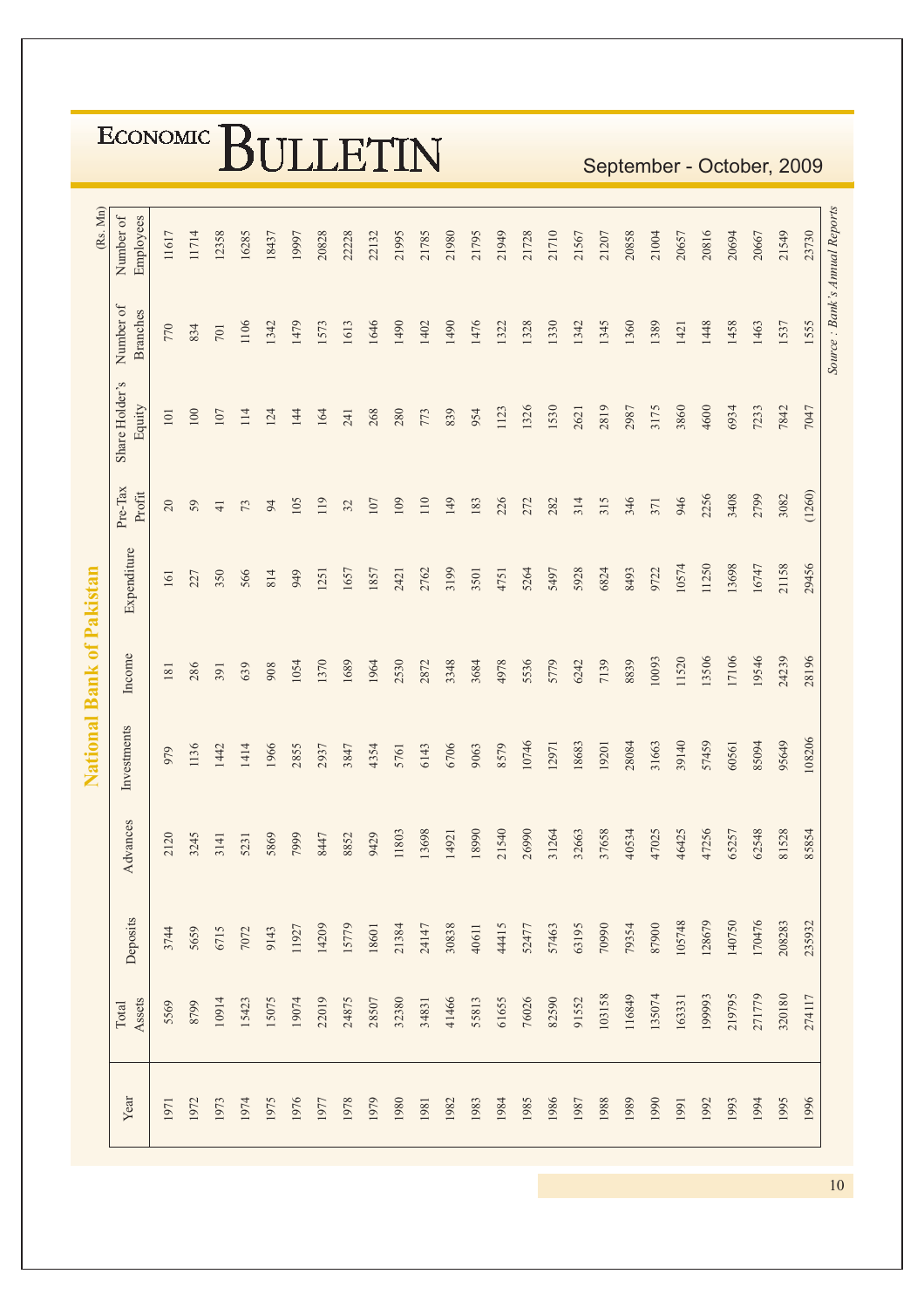A process of restructuring commenced in 2001, aimed at institutional development. Initiatives have been taken in terms of changes in the field structure, policies and procedures, internal control system with special emphasis on corporate governance, upgrading the quality of risk management practices, initiating Basel II Gap Analysis Exercises, upgrading of IT infrastructure, offering wide range of products, and developing the human resources. It has offered 23.2 percent shares to the public and is listed on all domestic stock exchanges. It has undergone a brand revitalization initiative, which included a redesigned logo and standardized look of the branches.

The decade  $(2000-09)$  has been a witness to a restructuring programme, where unprofitable and loss making branches were closed or merged; unnecessary tiers of management were reduced to 29 Regions; voluntary separation scheme was offered to the employees; a Student Loan Scheme was launched – Qarz-e-Hasna to provide financing free of mark up to outstanding students without sufficient resources; the Bank's shares were listed on the stock exchanges as it downloaded 23.2 percent of its shares; a number of retail products were introduced; it offered its services as Banker to the Issue to Privatisation Commission of Pakistan and has also provided Cash Management Services, which it has ably managed through its network of branches. Its Islamic banking operations have grown. NBP has a presence in the key trading partner countries. Subsidiaries have been set up. The Bank's wholly owned Exchange Company commenced operations in February 2003. NBP was the first bank to venture into this sector. The Bank has gained market recognition and is the recipient of nearly 30 international awards.

The ongoing transformation of the Bank has

employment opportunities and female

employees are being encouraged and given

been accompanied by a comprehensive training programme and induction of qualified personnel to meet the needs of changing times. Emphasis The Bank is investing in developing its human  $\alpha$ training resources through need based training and career development. It provides equal

Restruc-

turing

process

September - October, 2009

responsible and challenging assignments. The effort of the Bank towards gender mainstreaming has been recognized internationally and it has been presented with a Recognition Award in 2004 for its gender sensitive management.

The bank started a number of projects related to IT infrastructure development and upgradation. The Bank has increased the number of on-line branches and ATMs installed. In 2003 it joined the 1-LINK ATM switch, enabling its customers an access to around 300 ATMs, including ATMS of NBP. This has grown since. Capacity building projects initiated include on-line connectivity. Bandwidth enhancement for core WAN link, Call Centres, eChannel Manager/CMS projects and ATM expansion.

More recently the Bank has acquired Core Banking Application from one of the world's leading providers. Once fully adopted it would greatly facilitate Bank's customers and increase the business of the Bank. The software would be installed at different branches of the bank and then interconnected by means of communication lines, allowing customers to operate accounts from any branch if it has installed core banking system. Normal core banking functions will include deposit accounts, loans, payments etc. Banks make these services available across multiple channels like ATMs, Internet Banking and branches.

The Bank has a growing blue chip clientele and is a leading player in the corporate sector. It has the largest per party limit and provides competitive financial services to meet the clients requirements. The Bank has acted as lead advisor and has arranged a number of syndications, acquisitions, advisory and project financing transactions of its corporate customers, multinational companies and projects of infrastructure, basic industries, oil & gas, refinery, telecommunications etc.

The bank maintains a sound loan portfolio, diversified in nature to counter the risk of credit diversification. These range from big

Core

Banking

**IT** 

develop-

ments

**NBP** leading player in corporate sector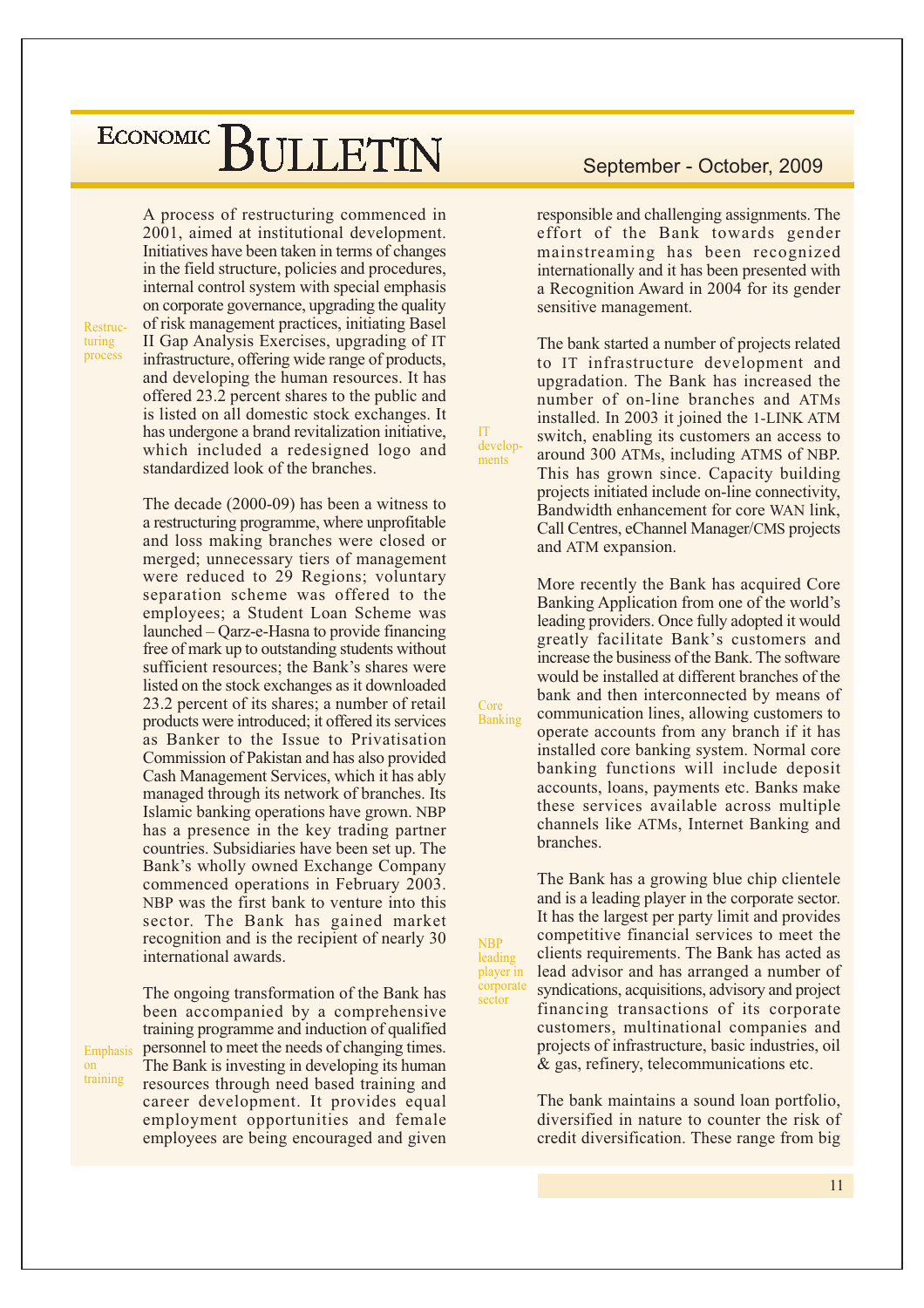|                           | ECONOMIC  <br><b>III LETIN</b><br>September - October, 2009 |        |        |                 |        |        |        |        |        |        |        |             |        |                                                                                                                                                                             |  |
|---------------------------|-------------------------------------------------------------|--------|--------|-----------------|--------|--------|--------|--------|--------|--------|--------|-------------|--------|-----------------------------------------------------------------------------------------------------------------------------------------------------------------------------|--|
| (Rs. Mn)                  | Number of<br>Employees                                      | 18096  | 15785  | 15541           | 15351  | 15163  | 12195  | 13272  | 13745  | 13824  | 14019  | 14079       | 15204  | Source: Bank's Annual Reports<br>818.0<br>8007<br>L00Z<br>9007                                                                                                              |  |
|                           | Number of<br><b>Branches</b>                                | 1468   | 1434   | 1431            | 1428   | 1245   | 1204   | 1199   | 1226   | 1242   | 1250   | 1261        | 1276   | 177.7<br>5007<br>$\text{t}00\text{C}$<br>Total Assets<br>2003<br>432.8<br>$z$ 00 $z$                                                                                        |  |
|                           | Share Holder's<br>Equity                                    | 9203   | 9978   | 10358           | 11378  | 11959  | 14279  | 18134  | 24900  | 37636  | 53045  | 69271       | 81367  | 415.1<br>1007<br>0007<br>\$64<br>6661<br>200.0<br>900.0<br>800.0<br>$700.0$<br>600.0<br>500.0<br>400.0<br>300.0<br>100.0<br>$0.0\,$                                         |  |
|                           | After-Tax<br>Profit                                         | 62     | 530    | $\overline{31}$ | 461    | 1149   | 2253   | 4198   | 6195   | 12709  | 17022  | 190343      | 15459  | (nS.Bn)<br>23001<br>8007                                                                                                                                                    |  |
|                           | Pre-Tax<br>Profit                                           | 996    | 2135   | 520             | 1032   | 3016   | 6045   | 9009   | 11978  | 19056  | 26311  | 28061       | 23001  | <b>1908</b><br>L00Z<br>531<br>9007<br>9056<br>S00Z                                                                                                                          |  |
| National Bank of Pakistan | Expenditure                                                 | 33188  | 32369  | 34771           | 32700  | 32776  | 26291  | 17692  | 17227  | 24029  | 29953  | 36054       | 54358  | 1978<br>$\text{1007}$<br>Pre-Tax Profit<br>$\frac{8}{2}$<br>2003<br>i045<br>$z$ 00 $z$<br>3016                                                                              |  |
|                           | Income                                                      | 34184  | 34505  | 35291           | 33732  | 35792  | 32336  | 26701  | 29205  | 43085  | 56264  | 64114       | 77359  | 1007<br>1032<br>0007<br>520<br>6661                                                                                                                                         |  |
|                           | aents<br>Investm                                            | 109485 | 102969 | 91486           | 72609  | 71759  | 143525 | 166196 | 149350 | 156986 | 139947 | 210788      | 170822 | $(\mathrm{nd\text{ .}aA})$<br>413.0<br>$62\,5.0$<br>8007                                                                                                                    |  |
|                           | Advances                                                    | 105598 | 109356 | 122559          | 140318 | 170319 | 140547 | 161266 | 220794 | 268839 | 316110 | 340677      | 412987 | 340.7<br>592.0<br>L00Z<br>316.1<br>501.9<br>900Z<br>268.8<br>463.4<br>S00Z                                                                                                  |  |
|                           | Deposits                                                    | 254863 | 273391 | 294754          | 316493 | 349617 | 362866 | 395492 | 465572 | 463427 | 501872 | 591907      | 624939 | Deposits & Advances<br>$\blacksquare$ Deposits $\blacksquare$ Advances<br>220.8<br>466.0<br>$\text{t}00\text{C}$<br>161.3<br>\$96.0<br>ε007<br>140.5<br>363.0<br>$z$ 00 $z$ |  |
|                           | Assets<br>Total                                             | 310598 | 325057 | 350406          | 371636 | 415089 | 432803 | 468972 | 553231 | 577719 | 635133 | 762194      | 817758 | 170.3<br>350.0<br>1007<br>140.1<br>316.5<br>0007<br>122.6                                                                                                                   |  |
|                           | Year                                                        | 1997   | 1998   | 1999            | 2000   | 2001   | 2002   | 2003   | 2004   | 2005   | 2006   | <b>2007</b> | 2008   | 295.0<br>6661<br>700.0<br>600.0<br>$(nd.8A)$<br>$(nd.8A)$<br>200.0<br>100.0<br>500.0<br>$0.0\,$                                                                             |  |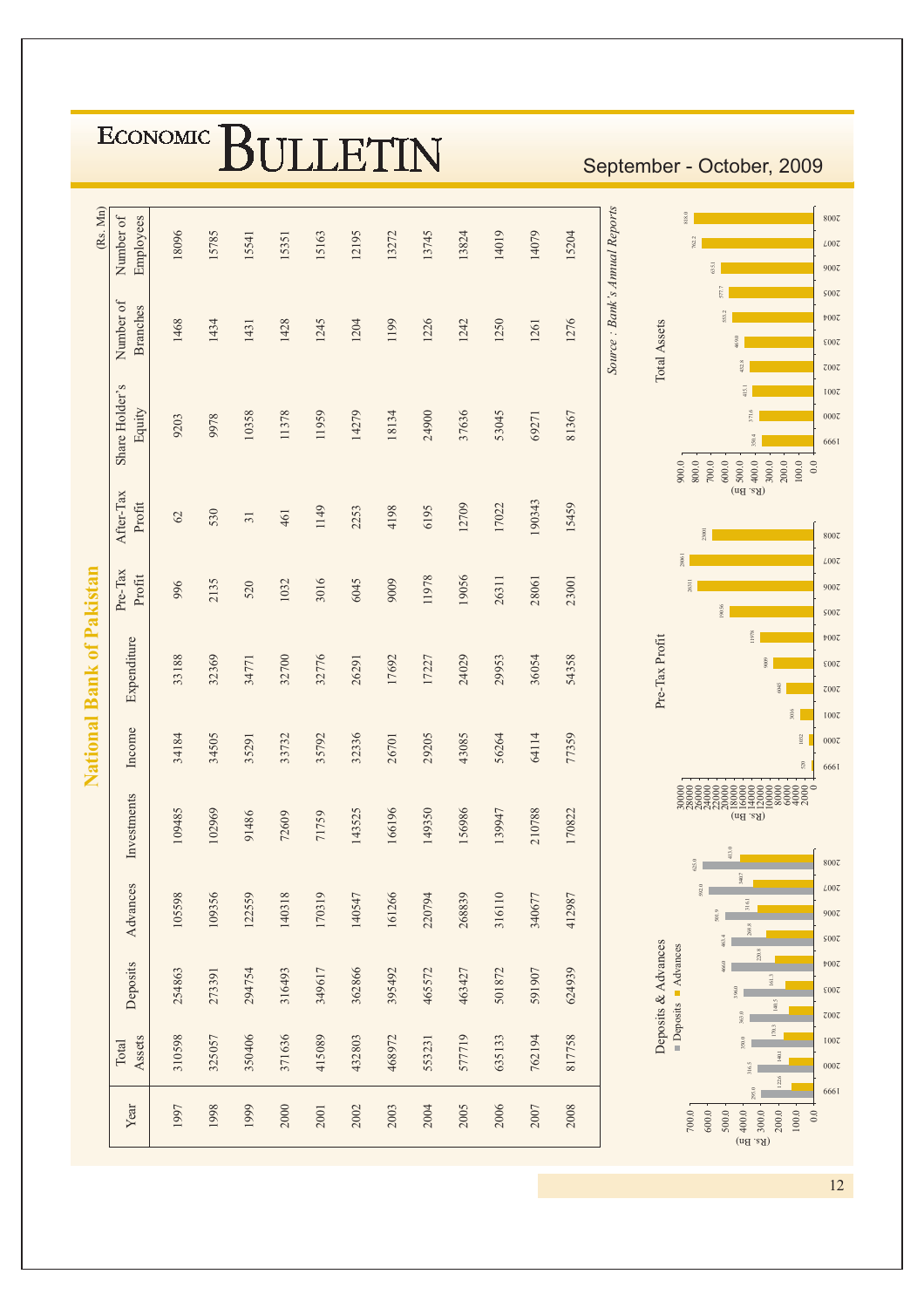corporate clients, infrastructure projects, basic industries to SMEs to agricultural financing and giving smaller loans for income generation purposes in an effort towards poverty alleviation in the country. NBP is well placed in the country's banking industry in terms of other performance indicators.

With a strong focus on SMEs, the Bank in 2005 signed a MoU with Small and Medium Enterprise Development Authority in developing lending programmes for this sector. It also entered into a technical assistance agreement with USAID for extensive training of field functionaries for SME financing.

The Bank has played an important role in financing the country's growing trade. With its 22 overseas branches, sizeable portion of workers' remittances have flowed through them. They play a significant role in financing the country's imports and other economic development projects.

NBP has shed its public sector image and is today a progressive, efficient and customer focused institution, listed on all the domestic stock exchanges.

It is sensitive to the needs of its clientele and offers a wide range of consumer products which cater to the different segments of society and enhances its business. In 2002 it launched NBP Advance Salary, and in September 2006 the NBP Karobar to bring about socioeconomic change through the development of small business. The other schemes are NBP Saibaan. NBP Kisan Dost, NBP Cash n Gold, NBP Protection Shield and NBP Investor Advantage. NBP Saaiban is a major player in housing finance amongst the top five banks in Pakistan amongst mortgages. When the new core banking system is implemented, the bank expects to launch new fee based retail banking products..

To attract deposits, the Bank offers attractive schemes, NBP Premium Enhanced Saving Accounts, NBP PLUS PLS Term Deposit Certificates, NIDA, Premium Aamdani Certificates besides the PLS term deposits.

#### September - October, 2009

The overseas operations were reorganized in 2001. The UK branches of the Bank were merged with branches of United Bank Ltd and a new bank incorporated in UK - Pakistan International Bank (UK) Ltd. It established a wholly owned subsidiary at Almaty in 2002. NBP was the first Pakistani bank to open a branch in Afghanistan (Kabul) in 2003. Overseas operations have been restructured and five regions; America, Europe, Far East, Middle East & Africa and Central Asia have been created, with respective Regional Chiefs located in New York, Paris, Hong Kong, Riyadh and Almaty respectively. It opened branches in Jalalabad (Afghanistan) and Chittagong (Bangladesh) in 2004. Today NBP operates in 22 countries worldwide including the Central Asian cities of Ashgabat, Bishkek and Baku and has recently opened branches in Herat and Mazar-e-Sharif, Afghanistan, and Gulshan, Sylhet, Bangladesh. Shortly the Bank will open its first branch in Rivadh, Saudi Arabia.

Growing

overseas

opera-

tions

**Bank** 

 $f_{\Omega}$ 

ise

adopts

measures

channel-

remitt-

ances

The Bank channelises the remittance business through its own overseas branches. The Bank had signed an agreement with Western Union for expanding the base in 2002. The Financial Institution Division has remittance agreement with exchange companies located in the US, Europe, Central Asia, Middle East and Asia. Over the years, NBP has taken various measures to facilitate overseas Pakistanis to send their remittances through the bank branches. It has recently developed NBP eRemittances, which would ensure prompt and efficient transfer of credit to the beneficiary.

The State Bank of Pakistan has recently developed a new payment system for Remittances — the Pakistan Remittances *Initiative.* National Bank of Pakistan is among the five major commercial banks which have adopted the new mechanism, and now transfer of remittances to the beneficiary's account takes place the same day.

NBP has correspondent arrangements with banks in nearly a thousand cities worldwide.

Bank's Retail products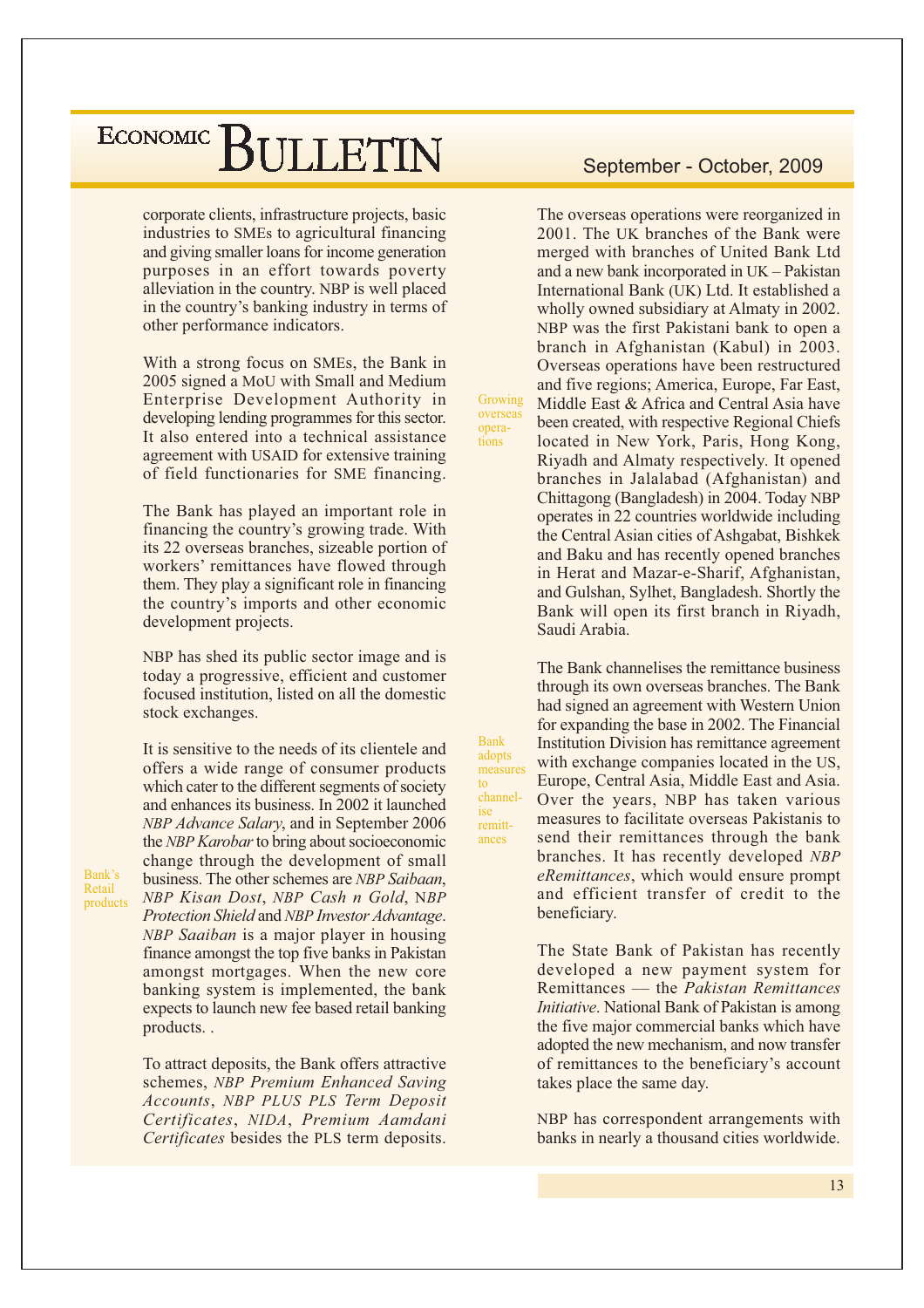It also offers a wide range of cash management and trade related products.

Credit needs of farmers

The Bank has played a pioneering role in meeting the credit needs of the farmers. As far back as 1972 it evolved a new concept, the highly successful Supervised Agricultural Credit Programme. Since then it has maintained its position as a major provider of agricultural finances, and is the second largest lender of agricultural credit next to Zarai Taraqiati Bank. It extends loans for thirty different purposes ranging from input loans to livestock farming, for purchase of implements for building of cold storages, fish farming, bee farming, purchase of fish boats, generator loan for tubewells, canal lining, poultry farming etc.

National Bank has been at the forefront of socioeconomic development in the country. It has over the years funded projects which best serve the economic objectives and social needs of the country. As far back as 1964, the Bank was providing credit facilities to small businessmen considered to be the backbone of the country's economy. The Supervised Agricultural Credit Programme served well the multitude of small farmers in the vast countryside. In the 1970s the Bank was extending concessional loaning facilities to people of small means, through increasing loans to farmers, students, agro-based industry and low cost housing. It has made tremendous contribution to the development of small and medium sized entrepreneurs and to self employment schemes.

Socioeconomic contribution

Over the years, the Bank has always contributed towards various Funds, such as the Flood Relief Fund, Special Olympics, Relief Fund for Earthquake, for promotion of games, to individuals in recognition of their contribution in the field of academics, research, to various trusts, charitable organizations, welfare associations etc.

The Bank's focus in more recent years has been on sports/culture. It has sponsored a number of sports events all over Pakistan. It

#### September - October, 2009

has built a state-of-the-art sports complex at Karachi. It has also sponsored a number of *Mushaira* in the country, among other the All Pakistan Mushaira and the Pak Hind Mushaira. It has instituted Awards for Excellence in Literature, where cash awards have been given for original work published in Urdu and the four provincial languages (Punjabi, Sindhi, Pushto and Balochi).

The bank's financial performance has been remarkable. Its assets have risen to over Rs800 billion, while deposits have grown to nearly Rs625 billion. Profitability has shown a phenomenal growth in recent years. Advances have risen to Rs413 billion. The Bank remains well capitalized and its capital adequacy ratio is well above the banking industry average. The year 2005 was a profitable year for NBP as its after tax profit (Rs12.7 billion) doubled over the preceding year's profit (Rs6.2 billion). This was achieved through a strong growth in core banking income. During the year  $(2005)$  the net interest income had grown by a substantial Rs9 billion, due to an increase in loan portfolio as well as increase in spreads on account of high interest rate prevailing. In 2005 non-performing loans were reduced by Rs2.3 billion due to cash recoveries and restructuring.

Financial

perfor-

mance

The year 2007 was an outstanding year for the Bank when it achieved a pre-tax profit of Rs28 billion through strong growth in core banking income. It was the highest in the Bank's history and in the banking industry. Earnings per share rose to Rs23.34, pre-tax return on assets stood at 4.1 percent and the cost to income ratio of 0.30 remained one of the highest in the sector. There was a decrease in the pre-tax profit of the Bank in 2008, mainly on account of higher provision charges which rose due to the bank's policy of prudently providing for against nonperforming loans. As a result the Bank is capable of absorbing any deterioration in the advances quality.

NBP has progressed over the years becoming more service oriented and gaining international recognition.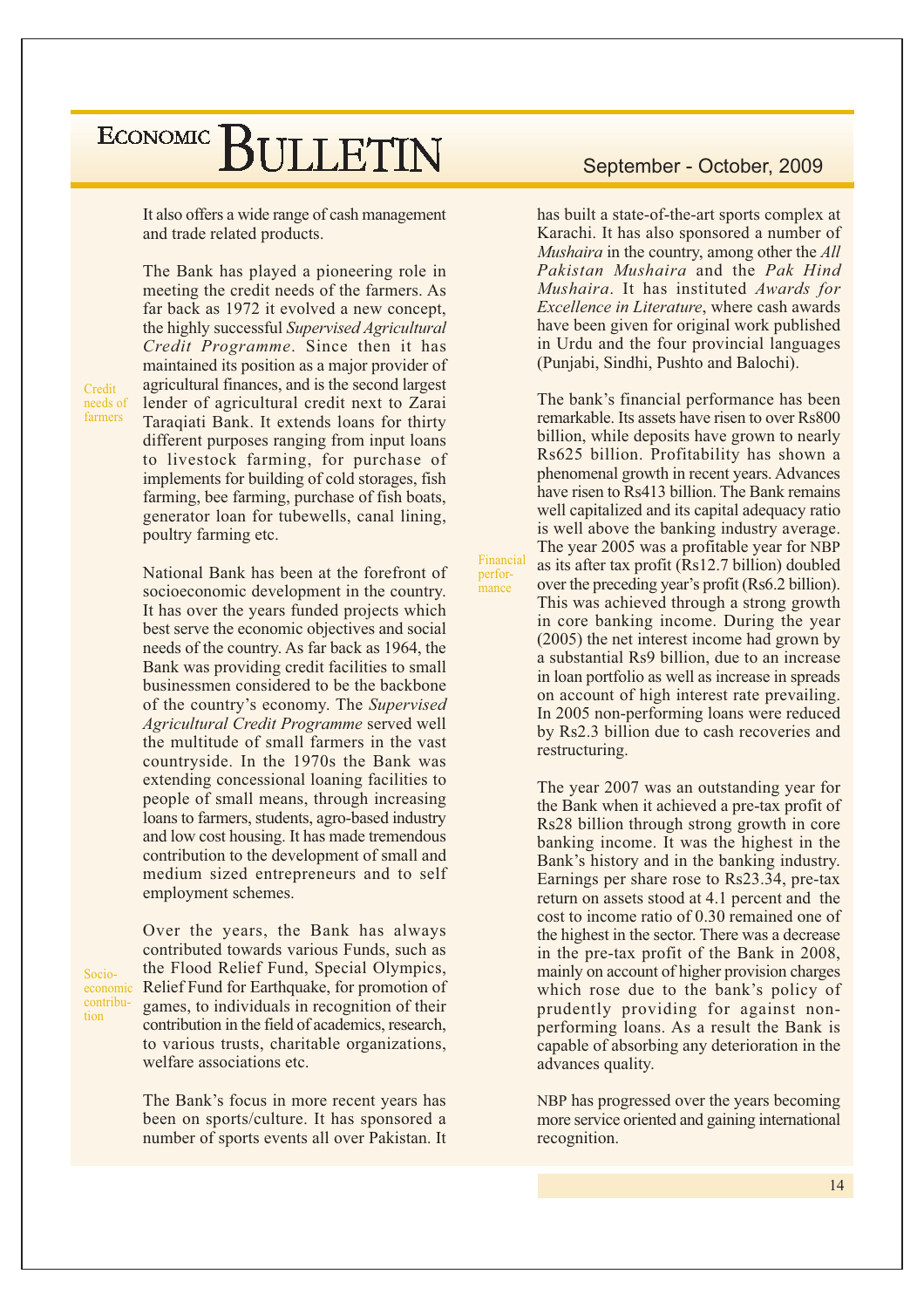September - October, 2009

#### **Pakistan Economy - An Update**

Weak

demand

GDP to

grow by

 $\frac{2}{3.3\%}$ 

pressures

The State Bank of Pakistan recently released its Annual Report 2008-09 on the State of Pakistan's Economy. Last fiscal was a difficult year as many challenges, like record high fiscal and current account deficits, rising inflationary pressures, decline inflows of foreign direct investment, depletion of foreign exchange reserves, erosion of purchasing power, acute energy crisis, had taken a heavy toll of the domestic economy. The global recession and the domestic security situation curtailed the availability of external financial inflows and added to the challenges facing the economy.

Stabilization programme

Challen-

facing the

economy

initiated a macroeconomic stabilization programme, supported by the IMF Stand-by Arrangement. This entailed fiscal tightening through phasing out of subsidies and implementing tax reforms. This was to be supported by a tight monetary policy. The basic objective was to curb demand for domestic goods.

Given the serious risks the Government

Fiscal deficit exceeds target

The implementation of the stabilization program has resulted in considerable fiscal consolidation during the year. The budget deficit as a percent of GDP shows a 2.4 percent reduction to 5.2 percent in FY09 over a year earlier. It however, fell short of the target of 4.7 percent agreed with the IMF, because of an increase in development spending, in the last quarter of FY09, reflecting IDP related expenditures and a substantial jump in development spending by the provinces.

A positive development during the year was a change in the composition of budgetary financing away from inflationary borrowings from the State Bank. This occurred as the borrowing requirement fell due to a fall in the fiscal deficit, there were larger inflows from national saving schemes, and higher borrowing from scheduled banks. Compared to FY08 where budgetary borrowings from SBP had effectively financed the entire domestic financing of the fiscal deficit for the year, in FY09 the share of non-bank borrowing in

total budgetary borrowing from domestic resources was 42.3 percent against 16.7 percent in FY08.

| Selected Macroeconomic Indicators |  |
|-----------------------------------|--|
|                                   |  |

|                                         |             |         | (9/0)         |
|-----------------------------------------|-------------|---------|---------------|
|                                         |             |         | <b>FY09</b>   |
|                                         | <b>FY08</b> |         | Target Actual |
| Real GDP (at factor costs)              | 4.1         | 5.5     | 2.0           |
| Agriculture                             | 1.1         | $3.5 -$ | 4.7           |
| Manufacturing                           | 48          | $5.5 -$ | $-3.3$        |
| Services sector                         | 66          | 6.1     | 3.6           |
| Consumer price index (FY01=100)         | 12.0        | 11.0    | 20.8          |
| Monetary assets (M2)                    | 15.3        | 14.0    | 9.6           |
| Private sector credit                   | 16.5        |         | 0.7           |
| Exports $(f.o.b.)$                      | 12.2        | 16.0    | $-6.7$        |
| Imports $(c.i.f.)$                      | 30.9        | 6.5     | $-12.9$       |
| as percent of GDP                       |             |         |               |
| Total investment                        | 22.0        | 21.5    | 19.7          |
| National savings                        | 13.4        | 14.3    | 14.3          |
| Tax revenue                             | 102         | 10.7    | 9.2           |
| Budgetary deficit                       | 7.6         | 4.7     | 5.2           |
| Current account balance                 | $-8.4$      |         | $-5.3$        |
| Total debt (incl. explicit liabilities) | 62.4        |         | 62.2          |
| Domestic debt                           | 31.8        |         | 29.4          |
| Foreign debt                            | 29.5        |         | 31.5          |

Source: Annual Report 2008-09, SBP

Demand pressures weakened as both fiscal and monetary policies sought to restrict demand. This was aided among others by weak investor confidence, energy shortages and the risk averse behaviour of domestic financial institutions. The large scale manufacturing declined by 8.2 percent during the year.

Primarily because of the decline large scale manufacturing growth, GDP grew by only 2.0 percent, the lowest in the last eight years. It was the agricultural sector growth of 4.7 percent which exceeded both the target  $(3.5\%)$ for the year and last year's growth  $(1.1\%)$  that aided the GDP to achieve a positive growth in FY09. GDP is projected to grow by 3.3 percent in FY10.

On the external account, there was a contraction in the trade deficit to \$12.46 billion in FY09 against \$14.97 billion a year earlier.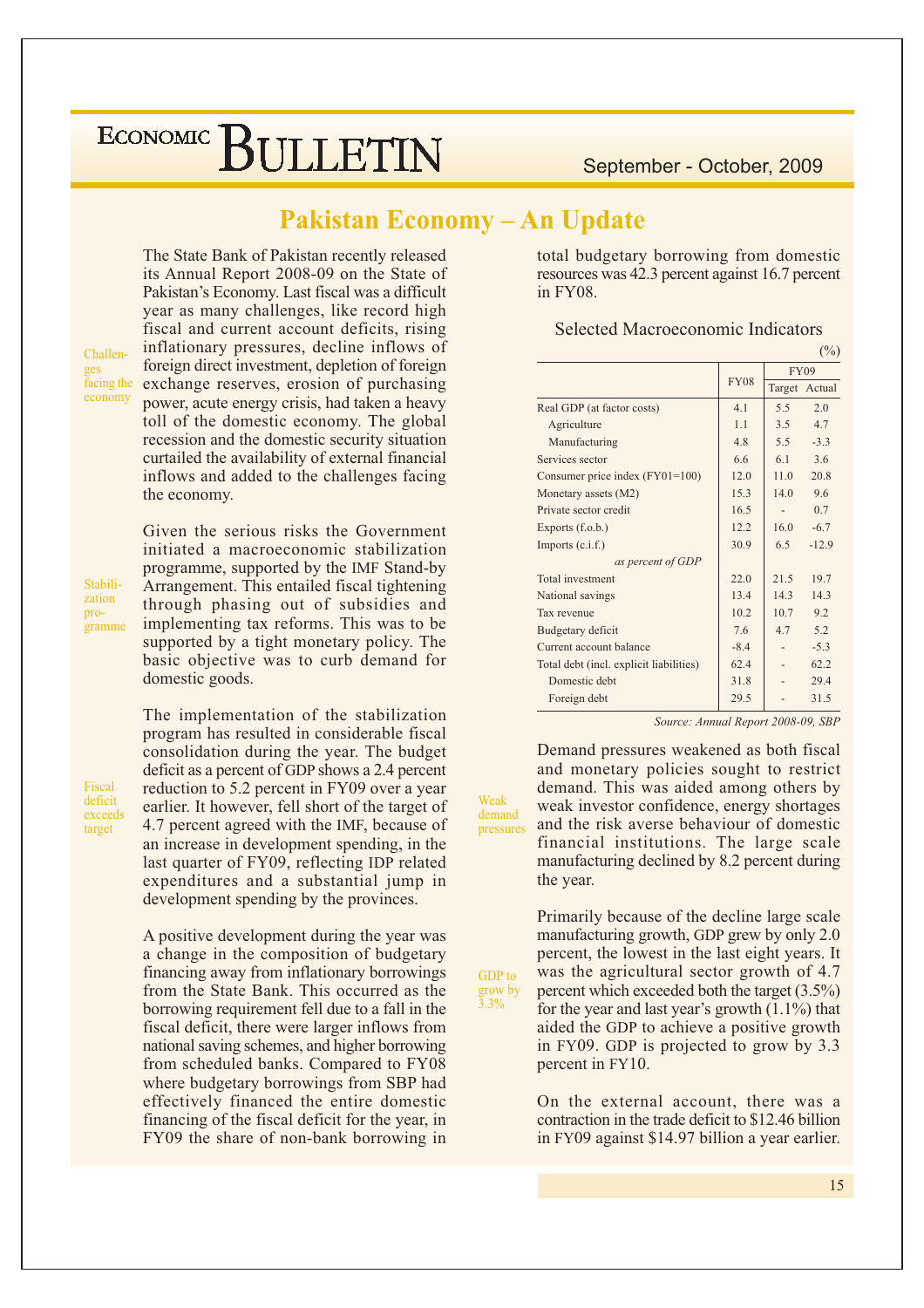While exports declined by nearly 6.0 percent to \$19.21 billion, imports contracted by 10.5 percent to \$31.67 billion.

Fall in international commodity prices and slowing domestic demand caused a decline in imports, while the international recession domestic energy crisis, law & order situation among other factors impacted Pakistan's exports. Textiles, the major foreign exchange earner, faced a serious impact of the adverse external and domestic development.

Workers' remittances rose by 21.2 percent in FY09 to \$7.81 billion against preceding year's level of \$6.44 billion. The positive development during this period was higher inflows (more than  $60\%$ ) through banks. Earlier these were coming through exchange companies, but with the government's drive to check undocumented fund transfer, people have started to remit money back home through the banks.

The current account deficit contracted in absolute terms by \$5.0 billion or by 36.1 percent to \$8.86 billion in FY09 compared with \$13.86 billion a year earlier. A decline in imports, increase in remittances, relatively higher receipts against logistic support and lower payments on account of import freights and travel have all contributed to the contraction in current account deficit. The current account deficit as a percentage of GDP narrowed to 5.3 percent in FY09 from a record 8.4 percent of GDP in the preceding year.

The annual average inflation for FY09 was 20.8 percent, the highest in the decade. It was significantly higher than the target of 11 percent for the year, and preceding year's 12.0 percent. Both food and non-food inflation Easing of were at record highs. There has been some inflationeasing in the inflationary pressures since pressures March '09. Figures for September '09 show CPI inflation at 10.1 percent year-on-year against 23.9 percent in September '08, with food inflation at 10.0 percent against 29.9 percent earlier.

> Easing of inflationary pressures in the economy, alongwith a fall in aggregate

#### September - October, 2009

demand, and narrowing of current account and fiscal deficits, allowed the Central Bank to ease its monetary stance. In 2009 the State Bank of Pakistan has reduced its policy discount rate by 1.0 percentage points each time in April and August '09.

There was a sharp slowdown in private sector growth, as a large number of industries witnessed substantial retirement in credit. The SBP in its Annual Report 2008-09 has identified some factors which has led to the sluggish growth in private sector credit. These are; the deceleration in economic growth, global and domestic industry specific shocks kept the economy under stress and weakened the demand for credit, banks were hesitant while lending, credit quality concerns compelled the banks to become more cautious. Rising nonperforming loans, particularly in the corporate sector affected incremental bank credit.

Slow-

down in

private

growth

Improved

prospects<br>for FY10

sector

Advances extended to the manufacturing sector which had been slowing down in the period 2005-07 declined sharply in FY09 and recorded the lowest growth in six years. Entire decline was attributable to a fall in working capital loans as fixed investment loans stayed substantially higher. Textiles, construction, commerce & trade, telecom, mining & quarrying witnessed a more pronounced fall.

While FY09 was a difficult year for the economy, prospects have improved both for the domestic economy and world economy, as countries pull out of recession. Global conditions are expected to continue to improve in 2010, though the recovery is expected to be sluggish. In Pakistan, the economy is expected to grow by 3.3 percent in FY10.

A pick up in domestic demand, a smaller decline in the growth of large scale manufacturing and resolution of circular debt problem would lend support to the economy. The agri-sector performance is expected to be close to the FY10 target of 4.7 percent, says the SBP Report on the economy. Large investments are required in the sector to improve yield, lower losses and increase value addition.

Higher remittances

arv

Lower

currrent

account

deficit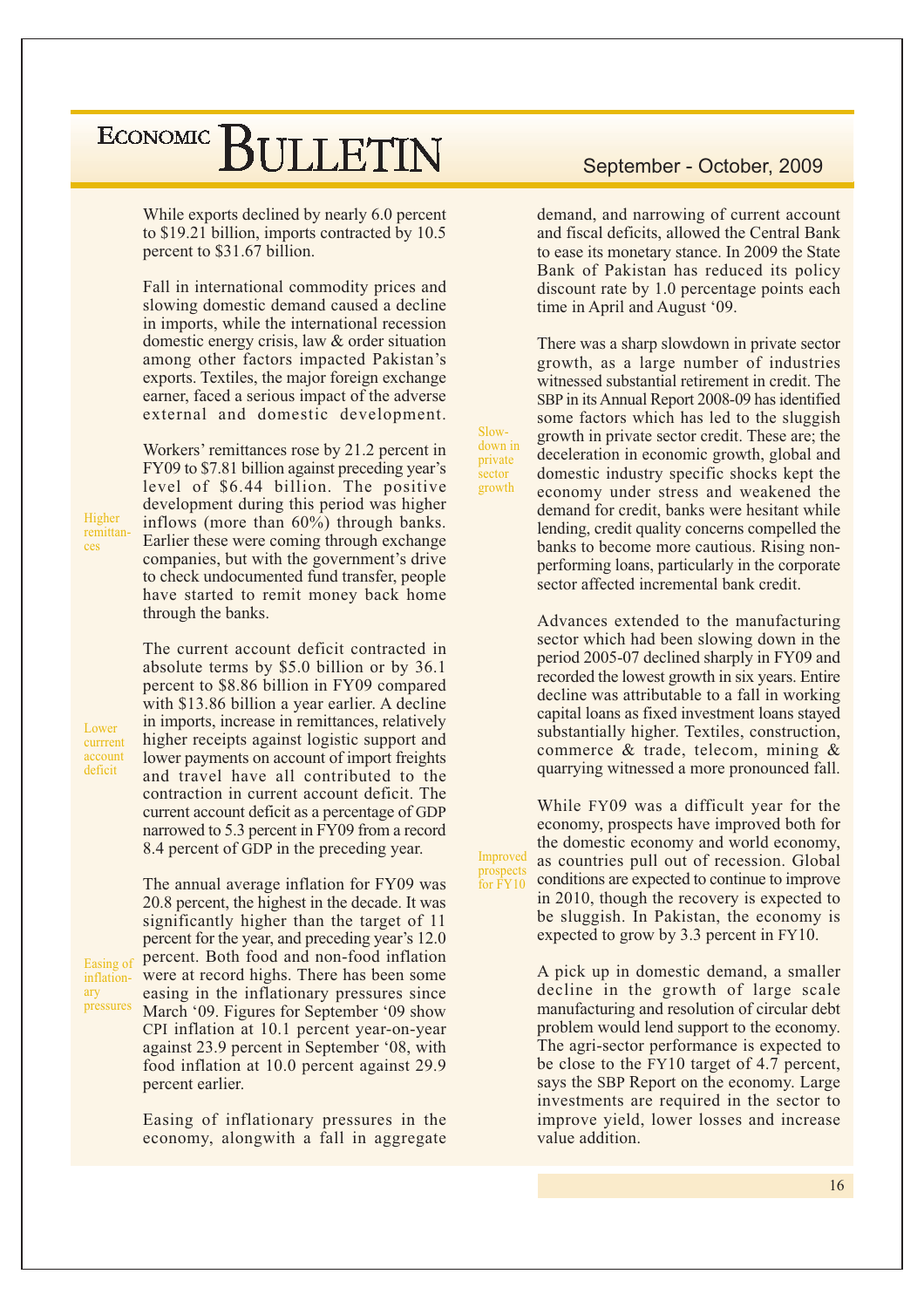#### **Market Analysis**

#### Market Review

The market performance has been flat for the period under review. The KSE-100 Index during the two-month period of September and October 2009 improved by 483 points to close at  $9,159$  on October 30, 2009. The average daily turnover during the period under review was 234.5 million shares traded.



The market during the first week of September continued its rally, which began in the last week of August. The KSE-100 Index gained 409 points or about 4.7 percent from end of August to September 9 to close at 9.084. From September 10 to September 15, the KSE-100 Index entered into a short-lived consolidation.

The consolidation phase did not last long and a late Ramadan breakout pattern was witnessed from September 15 to September 18, right before the Eid-ul Fitr holidays. In the last 3 trading days of Ramadan, the KSE-100 Index jumped by over 400 points to close at 9,436, as fresh liquidity by both foreign and local investors was the key driver in this break-out pattern. After the Eid break, the market continued to climb to 9,713 on September 24, the highest close of this calendar year so far.

The news of the Kerry-Lugar bill being passed by the US Senate and the hopes of Pakistan receiving aid from the Friends of Democratic Pakistan (FoDP) moot in New York was the key drivers behind the sanguine sentiments of most investors. However, the Index became

slightly volatile till the end of the month, as there were no positive developments from the FoDP meeting about the timeline and the nature of financial assistance. The KSE-100 Index ended September 9,349 and the average daily turnover was 258.25 million.

The KSE-100 Index had a strong start to the month as it gained 486 points or 5.2 percent in the first week to close at 9,836 on October 7. The key drivers that had ignited the Index during this period were the passage of the Kerry-Lugar Bill in the US Congress, buying activity by both local and foreign investors and improvement in the economic outlook from negative to stable by credit rating agencies such as Moody's.

However, the market experienced a minor correction over the next few trading days to shed 193 points or 2.0 percent to end at 9,642 on October 12. The slight downturn in the Index can be attributed to both technical factors and political developments. Technically, the Index was trading in the overbought region and so a correction was expected. During this period, the Index challenged the 10,000 plateau in intraday trading but ran into heavy resistance each time

On the political front, the Kerry-Lugar Bill became a contentious issue among the public, major opposition parties and the militaryintelligence establishment that caught the PPPled government on the back foot and the attack on the Army GHQ in Rawalpindi on October 10 led to anxiety among the public and investor community.

Fortunately, the market staged a modest comeback over the next 4 days to recover most of the losses to close at 9,838 on October 16. There was a shifting of interest among investors from large cap stocks to lower tier stocks from the financial, fertilizer and telecom sectors. There was still some interest in petroleum stocks because of further oil and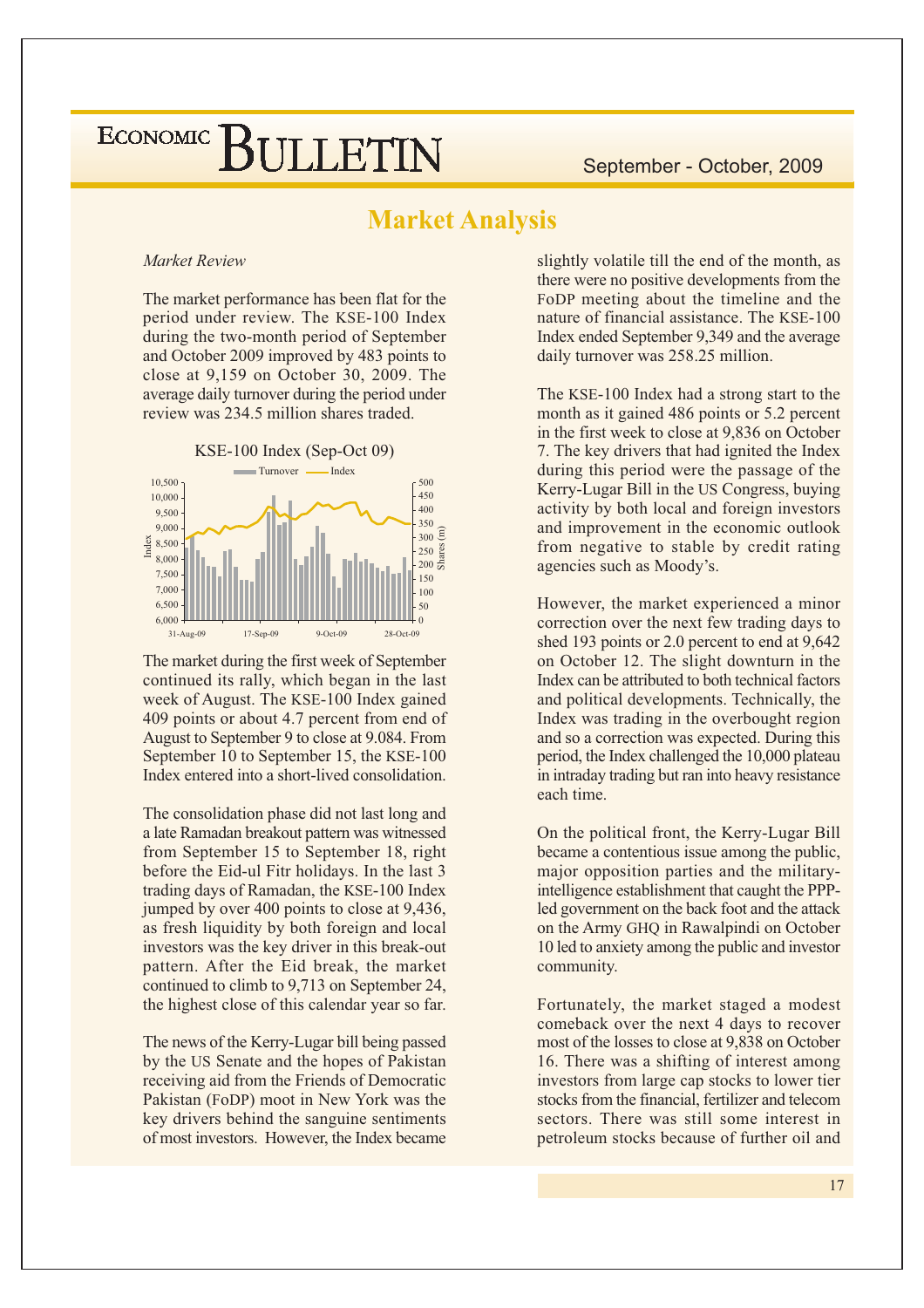gas discovery in Tal Block and positive earnings expectations for the upcoming quarterly announcements scheduled during the month under review

The last two weeks of October saw the market under selling pressure as the security situation throughout the country was precarious, as there were a number of bomb blasts and attacks by militants against both civilian and military targets. This led to panic selling and profit taking by both domestic and foreign investors. Despite good quarterly results reported by petroleum and fertilizer stocks and improvement in the current account balance during 1QFY10, the security situation and the ongoing military operation in South Waziristan has dominated the sentiments of investors.

Regional Valuation The Pakistan market PE at 8.38x is trading at a 42 percent discount to the regional average of 14.54x. Based on dividend yield, Pakistan is the most attractive at 5.68 percent as compared to the regional average of 2.86 percent, followed by Thailand (5.47 percent) and Singapore (4.98 percent).

#### September - October, 2009

**Regional Valuation Comparison** 

|             | 12m F      | 12m F              |
|-------------|------------|--------------------|
| Country     | <b>PEx</b> | Dividend Yield (%) |
| China       | 17.35      | 2.29               |
| Hong Kong   | 14.80      | 2.34               |
| India       | 15.17      | 1.13               |
| Indonesia   | 14.03      | 2.21               |
| Malaysia    | 14.25      | 3.21               |
| Pakistan    | 8.38       | 5.68               |
| Philippines | 12.55      | 3.22               |
| Singapore   | 14.56      | 4.98               |
| South Korea | 10.66      | 1.16               |
| Taiwan      | 20.27      | 2.59               |
| Thailand    | 11.79      | 5.47               |

Source: Thomson One Analytics, October 15, 2009

The monetary policy is going to be announced next month, but there are expectations that the policy rate will remain unchanged as inflationary pressure through higher international crude oil prices could impact the economy going forward. The main concern of investors is the breakdown of the security situation as a siege mentality has developed. The government along with the militarysecurity establishment needs to act in a coordinated manner to improve the situation or else the economy will not grow and investment will not be forthcoming from both domestic and foreign sources.

Looking

Ahead

(Contributed by Taurus Securities Ltd.) a subsidiary of National Bank of Pakistan)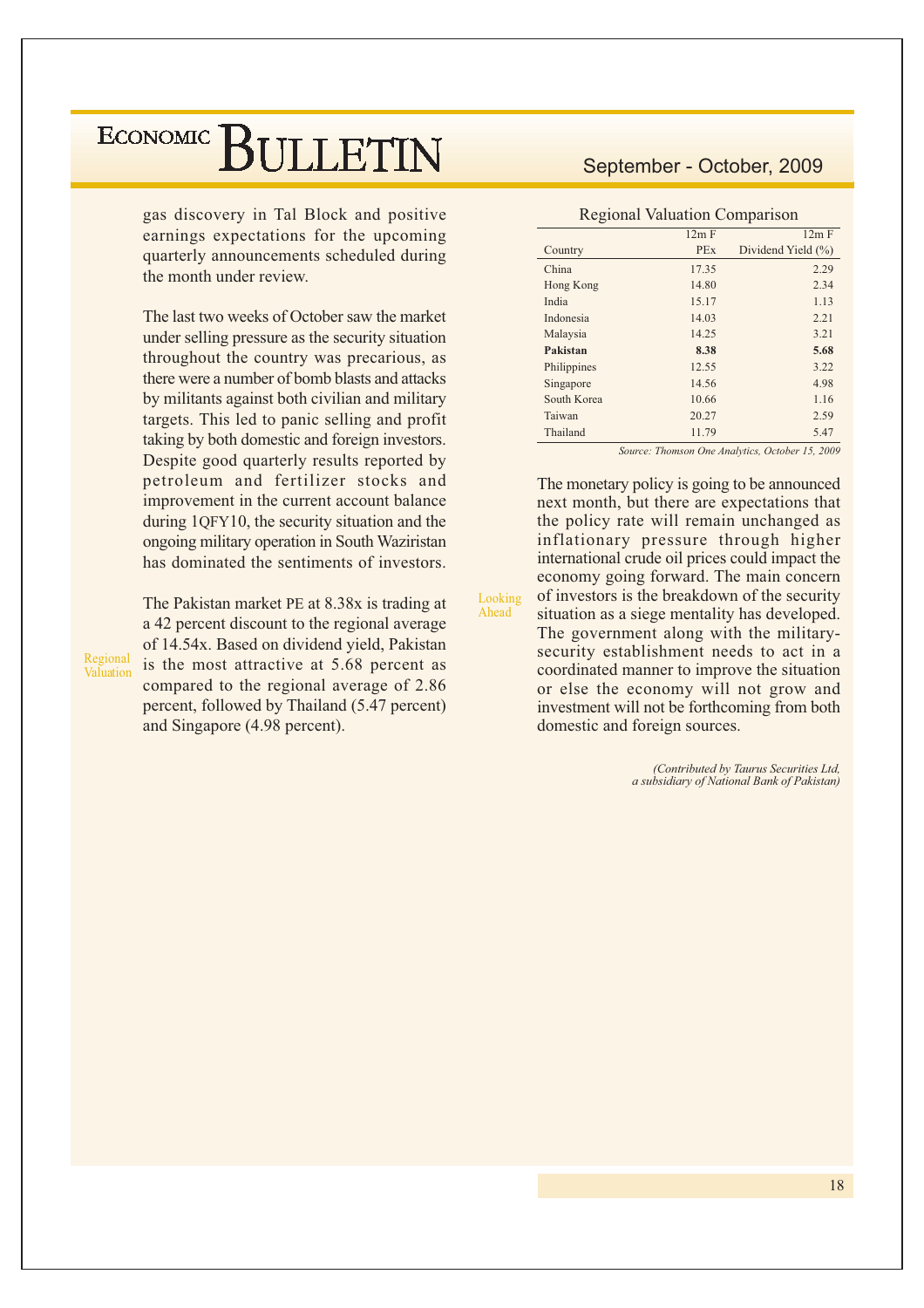September - October, 2009

#### **Commercial Banks' Deposits by Type**

| <b>Savings Deposits</b><br><b>Fixed Deposits</b><br><b>Banks</b><br>2002<br>2003<br>2008<br>2001<br>2003<br>2004<br>2005<br>2007<br>2008<br>2001<br>2004<br>2005<br>2006<br>2007<br>2002<br>2006<br><b>Public Sector Banks</b><br>162<br>124<br>139<br>171<br>204<br>211<br>232<br>265.9<br>190<br>75<br>84<br>92<br>94<br>124<br>209<br>156<br>National Bank of Pakistan<br>105<br>118<br>140<br>170<br>189<br>180<br>61<br>69<br>75<br>78<br>100<br>142<br>159<br>166<br>81<br>128<br><b>First Women Bank</b><br>4.5<br>7<br>$\overline{2}$<br>2.9<br>3<br>0.9<br>0.4<br>0.2<br>5.0<br>6<br>6<br>$\mathbf{1}$<br>$\mathbf{1}$<br>$\mathbf{1}$<br>0.4<br>$\mathbf{1}$<br>52<br>5<br>7<br>9<br>9<br><b>Bank of Punjab</b><br>10<br>12<br>19<br>32<br>32<br>65<br>36<br>72<br>54<br>÷,<br>$\qquad \qquad \blacksquare$<br>$\overline{7}$<br>9<br>$\tau$<br>$\tau$<br>9<br>Khyber Bank<br>$\overline{4}$<br>$\overline{4}$<br>7<br>8<br>8<br>7<br>6<br>$\tau$<br>8<br>13<br>6<br><b>Privatised Banks</b><br>361<br>431<br>495<br>555<br>546<br>494<br>570<br>577<br>143<br>141<br>226<br>375<br>541<br>164<br>165<br>336<br>Habib Bank Ltd.<br>154<br>183<br>240<br>220<br>194<br>198<br>73<br>73<br>72<br>74<br>101<br>135<br>143<br>186<br>213<br>168<br>39<br>187<br>United Bank Ltd.<br>69<br>83<br>104<br>123<br>122<br>37<br>43<br>80<br>118<br>153<br>156<br>45<br>115<br>127<br><b>MCB</b> Bank<br>90<br>109<br>127<br>134<br>137<br>152<br>151<br>28<br>22<br>14<br>13<br>33<br>32<br>62<br>137<br>28<br>Allied Bank Ltd.<br>48<br>52<br>67<br>32<br>73<br>106<br>56<br>63<br>66<br>71<br>72<br>24<br>21<br>12<br>10<br>53<br><b>Domestic Private Banks</b><br>119<br>235<br>301<br>321<br>329<br>465<br>423<br>42<br>77<br>131<br>292<br>387<br>498<br>598<br>167<br>67<br>Askari Comm.<br>27<br>58<br>82<br>8<br>$\overline{7}$<br>38<br>36<br>42<br>50<br>65<br>80<br>8<br>13<br>40<br>30<br>40<br>3<br>9<br>10<br>12<br>16<br>23<br>26<br>21<br>29<br>23<br>6<br>5<br>18<br>26<br>Soneri<br>$\overline{4}$<br>16<br>3<br>5<br><b>Bank Al Habib</b><br>13<br>15<br>21<br>9<br>18<br>57<br>11<br>16<br>17<br>17<br>22<br>3<br>34<br>41<br>Bank Al Falah<br>18<br>30<br>45<br>81<br>79<br>8<br>22<br>80<br>89<br>108<br>86<br>11<br>11<br>86<br>117<br>66<br><b>Union Bank</b><br>15<br>24<br>31<br>27<br>$\overline{2}$<br>5<br>5<br>10<br>29<br>32<br>$\overline{\phantom{a}}$<br>$\overline{\phantom{a}}$<br>$\overline{a}$<br>$\overline{\phantom{a}}$<br>$\overline{a}$<br>$\qquad \qquad -$<br><b>Standard Chartered</b><br>47<br>51<br>55<br>69<br>62<br>47<br>$\overline{\phantom{a}}$<br>$\overline{\phantom{a}}$<br>$\overline{\phantom{a}}$<br>$\overline{\phantom{a}}$<br>$\overline{a}$<br>$\overline{\phantom{a}}$<br>$\overline{a}$<br>$\overline{\phantom{m}}$<br>$\overline{\phantom{a}}$<br>Faysal Bank<br>8<br>9<br>19<br>$\overline{7}$<br>8<br>8<br>53<br>15<br>20<br>24<br>26<br>25<br>23<br>33<br>36<br>57<br>8<br>5<br>Habib Metropolitan Bank<br>22<br>15<br>13<br>28<br>30<br>10<br>16<br>20<br>49<br>55<br>62<br>11<br>14<br>11<br>Prime Commercial Bank<br>8<br>12<br>$\overline{c}$<br>3<br>8<br>10<br>15<br>16<br>$\mathbf{1}$<br>$\overline{4}$<br>$\bullet$<br>$\bullet$<br>٠<br>3<br>9<br>9<br>9<br>PICIC Comm. Bank<br>5<br>8<br>25<br>22<br>18<br>16<br>٠<br>$\bullet$<br>٠<br><b>KASB Bank</b><br>3<br>$\overline{2}$<br>$\overline{4}$<br>6<br>7<br>9<br>9<br>$\boldsymbol{0}$<br>$\mathbf{0}$<br>$\mathbf{0}$<br>$\overline{2}$<br>$\overline{4}$<br>7<br>15<br>18<br>6<br>3<br>5<br>$\tau$<br>17<br>3<br>3<br>5<br>6<br>$\mathbf{1}$<br>$\overline{2}$<br>19<br>mybank<br>4<br>$\overline{4}$<br>$\mathbf{0}$<br>1<br>1<br>$\tau$<br>Saudi Pak Comm.<br>3<br>15<br>20<br>12<br>15<br>9<br>10<br>$\mathbf{1}$<br>10<br>26<br>23<br>22<br>$\overline{4}$<br>6<br>6<br>$\overline{2}$<br>$\,$ 8 $\,$<br>Meezan Bank<br>$\overline{0}$<br>5<br>10<br>3<br>3<br>5<br>6<br>21<br>23<br>$\overline{4}$<br>18<br>25<br>$\mathbf{1}$<br>13<br>$\boldsymbol{0}$<br>Atlas Bank<br>$\boldsymbol{0}$<br>0.4<br>$\mathbf{1}$<br>3.3<br>$\overline{4}$<br>$\mathbf{0}$<br>$\overline{0}$<br>$\mathbf{0}$<br>0.5<br>2.0<br>3.7<br>9.5<br>$\mathbf{0}$<br>$\overline{\phantom{a}}$<br>Samba (Formerly Crescent Bank)<br>1.00<br>2.00<br>0.00<br>0.00<br>6.80<br>1.19<br>1.50<br>3.1<br>1.30<br>0.50<br>1.96<br>3.00<br>3.00<br>7.00<br>$\overline{a}$<br><b>NIB</b><br>3<br>37<br>23<br>$\mathbf{0}$<br>$\boldsymbol{0}$<br>$\overline{2}$<br>5<br>13<br>51<br>56<br>$\mathbf{1}$<br>6<br>6<br>18<br>3<br>6<br>JS Bank<br>3.1<br>2.6<br>3<br>6<br>$\overline{a}$<br>Arif Habib Bank<br>0.8<br>3.8<br>3.6<br>0.8<br>2.9<br>11.8<br>Dubai Islamic Bank<br>1.4<br>5<br>7.2<br>13<br>5.7<br>1.0<br>L,<br>$\tau$<br>Bank Islami Pakistan<br>0.6<br>3.6<br>0.8<br>4.9<br>2.8<br>$\overline{a}$<br>Emirates Global Islamic Bank<br>2.3<br>2.2<br>6<br>1.6<br>$\overline{a}$<br>$\overline{\phantom{a}}$<br>$\overline{a}$<br>3<br>Dawood Islamic Bank<br>0.4<br>0.6<br>0.6<br>$\blacksquare$<br>÷,<br>$\overline{a}$<br>$\qquad \qquad \blacksquare$<br>÷,<br>$\overline{\phantom{a}}$<br>$\frac{1}{2}$<br>$\overline{\phantom{a}}$<br>$\overline{\phantom{a}}$<br>$\overline{a}$<br>$\overline{a}$<br>$\overline{a}$<br><b>All Private Domestic Banks</b><br>480<br>599<br>730<br>1035<br>1000<br>1139<br>856<br>867<br>823<br>206<br>232<br>220<br>273<br>517<br>723<br>873<br><b>Foreign Banks</b><br>72<br>80<br>92<br>91<br>54<br>58<br>55<br>79<br>93<br>90<br>92<br>103<br>86<br>64<br>56<br>61<br><b>Standard Chartered</b><br>26<br>31<br>35<br>37<br>36<br>15<br>10<br>14<br>15<br>18<br>$\overline{\phantom{a}}$<br>$\overline{\phantom{a}}$<br>$\overline{a}$<br>$\overline{\phantom{a}}$<br>Citibank<br>17<br>17<br>17<br>21<br>30<br>29<br>17<br>13<br>16<br>21<br>16<br>16<br>15<br>20<br>37<br>34<br>9<br>5<br>RBS (formerly ABN Amro Bank)<br>17<br>20<br>25<br>19<br>21<br>32<br>32<br>24<br>11<br>20<br>16<br>38<br>36<br>38<br>$\overline{3}$<br>American Express<br>$\overline{3}$<br>$\mathfrak{Z}$<br>3<br>$\mathfrak{Z}$<br>$\overline{2}$<br>$\overline{c}$<br>$\mathbf{1}$<br>0.5<br>$\mathbf{1}$<br>$\overline{\phantom{a}}$<br>$\overline{\phantom{a}}$<br>$\overline{\phantom{a}}$<br>$\overline{\phantom{a}}$<br>$\overline{\phantom{a}}$<br><b>HSBC</b><br>$\overline{3}$<br>$\overline{4}$<br>$\overline{c}$<br>$\overline{2}$<br>$\overline{2}$<br>$\overline{3}$<br>$\overline{c}$<br>$\overline{2}$<br>$\overline{4}$<br>5<br>$\overline{4}$<br>5<br>5<br>8<br>15<br>22<br>Habib Bank AG Zurich<br>$\overline{4}$<br>$\overline{4}$<br>6<br>$7\phantom{.0}$<br>$\tau$<br>14<br>10<br>12<br>13<br>18<br>$\overline{\phantom{a}}$<br>$\equiv$<br>$\overline{\phantom{a}}$<br>$\overline{\phantom{a}}$<br>$\overline{\phantom{a}}$<br>$\overline{\phantom{a}}$<br>Deutsche Bank<br>$\overline{c}$<br>0.6<br>0.4<br>0.6<br>$\mathbf{1}$<br>0.2<br>0.9<br>0.4<br>$\mathbf{1}$<br>0.5<br>1.2<br>0.8<br>$\mathbf{1}$<br>1.3<br>1.4<br>7.1 | ᢦ |  |  |  |  |  |  |  |  |  |  | $\mathbf{v}$ if<br>(Rs. Bn) |  |  |  |  |  |  |  |
|----------------------------------------------------------------------------------------------------------------------------------------------------------------------------------------------------------------------------------------------------------------------------------------------------------------------------------------------------------------------------------------------------------------------------------------------------------------------------------------------------------------------------------------------------------------------------------------------------------------------------------------------------------------------------------------------------------------------------------------------------------------------------------------------------------------------------------------------------------------------------------------------------------------------------------------------------------------------------------------------------------------------------------------------------------------------------------------------------------------------------------------------------------------------------------------------------------------------------------------------------------------------------------------------------------------------------------------------------------------------------------------------------------------------------------------------------------------------------------------------------------------------------------------------------------------------------------------------------------------------------------------------------------------------------------------------------------------------------------------------------------------------------------------------------------------------------------------------------------------------------------------------------------------------------------------------------------------------------------------------------------------------------------------------------------------------------------------------------------------------------------------------------------------------------------------------------------------------------------------------------------------------------------------------------------------------------------------------------------------------------------------------------------------------------------------------------------------------------------------------------------------------------------------------------------------------------------------------------------------------------------------------------------------------------------------------------------------------------------------------------------------------------------------------------------------------------------------------------------------------------------------------------------------------------------------------------------------------------------------------------------------------------------------------------------------------------------------------------------------------------------------------------------------------------------------------------------------------------------------------------------------------------------------------------------------------------------------------------------------------------------------------------------------------------------------------------------------------------------------------------------------------------------------------------------------------------------------------------------------------------------------------------------------------------------------------------------------------------------------------------------------------------------------------------------------------------------------------------------------------------------------------------------------------------------------------------------------------------------------------------------------------------------------------------------------------------------------------------------------------------------------------------------------------------------------------------------------------------------------------------------------------------------------------------------------------------------------------------------------------------------------------------------------------------------------------------------------------------------------------------------------------------------------------------------------------------------------------------------------------------------------------------------------------------------------------------------------------------------------------------------------------------------------------------------------------------------------------------------------------------------------------------------------------------------------------------------------------------------------------------------------------------------------------------------------------------------------------------------------------------------------------------------------------------------------------------------------------------------------------------------------------------------------------------------------------------------------------------------------------------------------------------------------------------------------------------------------------------------------------------------------------------------------------------------------------------------------------------------------------------------------------------------------------------------------------------------------------------------------------------------------------------------------------------------------------------------------------------------------------------------------------------------------------------------------------------------------------------------------------------------------------------------------------------------------------------------------------------------------------------------------------------------------------------------------------------------------------------------------------------------------------------------------------------------------------------------------------------------------------------------------------------------------------------------------------------------------------------------------------------------------------------------------------------------------------------------------------------------------------------------------------------------------------------------------------------------------------------------------------------------------------------------------------------------------------------------------------------------------------------------------------------------------------------------------------------------------------------------------------|---|--|--|--|--|--|--|--|--|--|--|-----------------------------|--|--|--|--|--|--|--|
|                                                                                                                                                                                                                                                                                                                                                                                                                                                                                                                                                                                                                                                                                                                                                                                                                                                                                                                                                                                                                                                                                                                                                                                                                                                                                                                                                                                                                                                                                                                                                                                                                                                                                                                                                                                                                                                                                                                                                                                                                                                                                                                                                                                                                                                                                                                                                                                                                                                                                                                                                                                                                                                                                                                                                                                                                                                                                                                                                                                                                                                                                                                                                                                                                                                                                                                                                                                                                                                                                                                                                                                                                                                                                                                                                                                                                                                                                                                                                                                                                                                                                                                                                                                                                                                                                                                                                                                                                                                                                                                                                                                                                                                                                                                                                                                                                                                                                                                                                                                                                                                                                                                                                                                                                                                                                                                                                                                                                                                                                                                                                                                                                                                                                                                                                                                                                                                                                                                                                                                                                                                                                                                                                                                                                                                                                                                                                                                                                                                                                                                                                                                                                                                                                                                                                                                                                                                                                                                                                                                              |   |  |  |  |  |  |  |  |  |  |  |                             |  |  |  |  |  |  |  |
|                                                                                                                                                                                                                                                                                                                                                                                                                                                                                                                                                                                                                                                                                                                                                                                                                                                                                                                                                                                                                                                                                                                                                                                                                                                                                                                                                                                                                                                                                                                                                                                                                                                                                                                                                                                                                                                                                                                                                                                                                                                                                                                                                                                                                                                                                                                                                                                                                                                                                                                                                                                                                                                                                                                                                                                                                                                                                                                                                                                                                                                                                                                                                                                                                                                                                                                                                                                                                                                                                                                                                                                                                                                                                                                                                                                                                                                                                                                                                                                                                                                                                                                                                                                                                                                                                                                                                                                                                                                                                                                                                                                                                                                                                                                                                                                                                                                                                                                                                                                                                                                                                                                                                                                                                                                                                                                                                                                                                                                                                                                                                                                                                                                                                                                                                                                                                                                                                                                                                                                                                                                                                                                                                                                                                                                                                                                                                                                                                                                                                                                                                                                                                                                                                                                                                                                                                                                                                                                                                                                              |   |  |  |  |  |  |  |  |  |  |  |                             |  |  |  |  |  |  |  |
|                                                                                                                                                                                                                                                                                                                                                                                                                                                                                                                                                                                                                                                                                                                                                                                                                                                                                                                                                                                                                                                                                                                                                                                                                                                                                                                                                                                                                                                                                                                                                                                                                                                                                                                                                                                                                                                                                                                                                                                                                                                                                                                                                                                                                                                                                                                                                                                                                                                                                                                                                                                                                                                                                                                                                                                                                                                                                                                                                                                                                                                                                                                                                                                                                                                                                                                                                                                                                                                                                                                                                                                                                                                                                                                                                                                                                                                                                                                                                                                                                                                                                                                                                                                                                                                                                                                                                                                                                                                                                                                                                                                                                                                                                                                                                                                                                                                                                                                                                                                                                                                                                                                                                                                                                                                                                                                                                                                                                                                                                                                                                                                                                                                                                                                                                                                                                                                                                                                                                                                                                                                                                                                                                                                                                                                                                                                                                                                                                                                                                                                                                                                                                                                                                                                                                                                                                                                                                                                                                                                              |   |  |  |  |  |  |  |  |  |  |  |                             |  |  |  |  |  |  |  |
|                                                                                                                                                                                                                                                                                                                                                                                                                                                                                                                                                                                                                                                                                                                                                                                                                                                                                                                                                                                                                                                                                                                                                                                                                                                                                                                                                                                                                                                                                                                                                                                                                                                                                                                                                                                                                                                                                                                                                                                                                                                                                                                                                                                                                                                                                                                                                                                                                                                                                                                                                                                                                                                                                                                                                                                                                                                                                                                                                                                                                                                                                                                                                                                                                                                                                                                                                                                                                                                                                                                                                                                                                                                                                                                                                                                                                                                                                                                                                                                                                                                                                                                                                                                                                                                                                                                                                                                                                                                                                                                                                                                                                                                                                                                                                                                                                                                                                                                                                                                                                                                                                                                                                                                                                                                                                                                                                                                                                                                                                                                                                                                                                                                                                                                                                                                                                                                                                                                                                                                                                                                                                                                                                                                                                                                                                                                                                                                                                                                                                                                                                                                                                                                                                                                                                                                                                                                                                                                                                                                              |   |  |  |  |  |  |  |  |  |  |  |                             |  |  |  |  |  |  |  |
|                                                                                                                                                                                                                                                                                                                                                                                                                                                                                                                                                                                                                                                                                                                                                                                                                                                                                                                                                                                                                                                                                                                                                                                                                                                                                                                                                                                                                                                                                                                                                                                                                                                                                                                                                                                                                                                                                                                                                                                                                                                                                                                                                                                                                                                                                                                                                                                                                                                                                                                                                                                                                                                                                                                                                                                                                                                                                                                                                                                                                                                                                                                                                                                                                                                                                                                                                                                                                                                                                                                                                                                                                                                                                                                                                                                                                                                                                                                                                                                                                                                                                                                                                                                                                                                                                                                                                                                                                                                                                                                                                                                                                                                                                                                                                                                                                                                                                                                                                                                                                                                                                                                                                                                                                                                                                                                                                                                                                                                                                                                                                                                                                                                                                                                                                                                                                                                                                                                                                                                                                                                                                                                                                                                                                                                                                                                                                                                                                                                                                                                                                                                                                                                                                                                                                                                                                                                                                                                                                                                              |   |  |  |  |  |  |  |  |  |  |  |                             |  |  |  |  |  |  |  |
|                                                                                                                                                                                                                                                                                                                                                                                                                                                                                                                                                                                                                                                                                                                                                                                                                                                                                                                                                                                                                                                                                                                                                                                                                                                                                                                                                                                                                                                                                                                                                                                                                                                                                                                                                                                                                                                                                                                                                                                                                                                                                                                                                                                                                                                                                                                                                                                                                                                                                                                                                                                                                                                                                                                                                                                                                                                                                                                                                                                                                                                                                                                                                                                                                                                                                                                                                                                                                                                                                                                                                                                                                                                                                                                                                                                                                                                                                                                                                                                                                                                                                                                                                                                                                                                                                                                                                                                                                                                                                                                                                                                                                                                                                                                                                                                                                                                                                                                                                                                                                                                                                                                                                                                                                                                                                                                                                                                                                                                                                                                                                                                                                                                                                                                                                                                                                                                                                                                                                                                                                                                                                                                                                                                                                                                                                                                                                                                                                                                                                                                                                                                                                                                                                                                                                                                                                                                                                                                                                                                              |   |  |  |  |  |  |  |  |  |  |  |                             |  |  |  |  |  |  |  |
|                                                                                                                                                                                                                                                                                                                                                                                                                                                                                                                                                                                                                                                                                                                                                                                                                                                                                                                                                                                                                                                                                                                                                                                                                                                                                                                                                                                                                                                                                                                                                                                                                                                                                                                                                                                                                                                                                                                                                                                                                                                                                                                                                                                                                                                                                                                                                                                                                                                                                                                                                                                                                                                                                                                                                                                                                                                                                                                                                                                                                                                                                                                                                                                                                                                                                                                                                                                                                                                                                                                                                                                                                                                                                                                                                                                                                                                                                                                                                                                                                                                                                                                                                                                                                                                                                                                                                                                                                                                                                                                                                                                                                                                                                                                                                                                                                                                                                                                                                                                                                                                                                                                                                                                                                                                                                                                                                                                                                                                                                                                                                                                                                                                                                                                                                                                                                                                                                                                                                                                                                                                                                                                                                                                                                                                                                                                                                                                                                                                                                                                                                                                                                                                                                                                                                                                                                                                                                                                                                                                              |   |  |  |  |  |  |  |  |  |  |  |                             |  |  |  |  |  |  |  |
|                                                                                                                                                                                                                                                                                                                                                                                                                                                                                                                                                                                                                                                                                                                                                                                                                                                                                                                                                                                                                                                                                                                                                                                                                                                                                                                                                                                                                                                                                                                                                                                                                                                                                                                                                                                                                                                                                                                                                                                                                                                                                                                                                                                                                                                                                                                                                                                                                                                                                                                                                                                                                                                                                                                                                                                                                                                                                                                                                                                                                                                                                                                                                                                                                                                                                                                                                                                                                                                                                                                                                                                                                                                                                                                                                                                                                                                                                                                                                                                                                                                                                                                                                                                                                                                                                                                                                                                                                                                                                                                                                                                                                                                                                                                                                                                                                                                                                                                                                                                                                                                                                                                                                                                                                                                                                                                                                                                                                                                                                                                                                                                                                                                                                                                                                                                                                                                                                                                                                                                                                                                                                                                                                                                                                                                                                                                                                                                                                                                                                                                                                                                                                                                                                                                                                                                                                                                                                                                                                                                              |   |  |  |  |  |  |  |  |  |  |  |                             |  |  |  |  |  |  |  |
|                                                                                                                                                                                                                                                                                                                                                                                                                                                                                                                                                                                                                                                                                                                                                                                                                                                                                                                                                                                                                                                                                                                                                                                                                                                                                                                                                                                                                                                                                                                                                                                                                                                                                                                                                                                                                                                                                                                                                                                                                                                                                                                                                                                                                                                                                                                                                                                                                                                                                                                                                                                                                                                                                                                                                                                                                                                                                                                                                                                                                                                                                                                                                                                                                                                                                                                                                                                                                                                                                                                                                                                                                                                                                                                                                                                                                                                                                                                                                                                                                                                                                                                                                                                                                                                                                                                                                                                                                                                                                                                                                                                                                                                                                                                                                                                                                                                                                                                                                                                                                                                                                                                                                                                                                                                                                                                                                                                                                                                                                                                                                                                                                                                                                                                                                                                                                                                                                                                                                                                                                                                                                                                                                                                                                                                                                                                                                                                                                                                                                                                                                                                                                                                                                                                                                                                                                                                                                                                                                                                              |   |  |  |  |  |  |  |  |  |  |  |                             |  |  |  |  |  |  |  |
|                                                                                                                                                                                                                                                                                                                                                                                                                                                                                                                                                                                                                                                                                                                                                                                                                                                                                                                                                                                                                                                                                                                                                                                                                                                                                                                                                                                                                                                                                                                                                                                                                                                                                                                                                                                                                                                                                                                                                                                                                                                                                                                                                                                                                                                                                                                                                                                                                                                                                                                                                                                                                                                                                                                                                                                                                                                                                                                                                                                                                                                                                                                                                                                                                                                                                                                                                                                                                                                                                                                                                                                                                                                                                                                                                                                                                                                                                                                                                                                                                                                                                                                                                                                                                                                                                                                                                                                                                                                                                                                                                                                                                                                                                                                                                                                                                                                                                                                                                                                                                                                                                                                                                                                                                                                                                                                                                                                                                                                                                                                                                                                                                                                                                                                                                                                                                                                                                                                                                                                                                                                                                                                                                                                                                                                                                                                                                                                                                                                                                                                                                                                                                                                                                                                                                                                                                                                                                                                                                                                              |   |  |  |  |  |  |  |  |  |  |  |                             |  |  |  |  |  |  |  |
|                                                                                                                                                                                                                                                                                                                                                                                                                                                                                                                                                                                                                                                                                                                                                                                                                                                                                                                                                                                                                                                                                                                                                                                                                                                                                                                                                                                                                                                                                                                                                                                                                                                                                                                                                                                                                                                                                                                                                                                                                                                                                                                                                                                                                                                                                                                                                                                                                                                                                                                                                                                                                                                                                                                                                                                                                                                                                                                                                                                                                                                                                                                                                                                                                                                                                                                                                                                                                                                                                                                                                                                                                                                                                                                                                                                                                                                                                                                                                                                                                                                                                                                                                                                                                                                                                                                                                                                                                                                                                                                                                                                                                                                                                                                                                                                                                                                                                                                                                                                                                                                                                                                                                                                                                                                                                                                                                                                                                                                                                                                                                                                                                                                                                                                                                                                                                                                                                                                                                                                                                                                                                                                                                                                                                                                                                                                                                                                                                                                                                                                                                                                                                                                                                                                                                                                                                                                                                                                                                                                              |   |  |  |  |  |  |  |  |  |  |  |                             |  |  |  |  |  |  |  |
|                                                                                                                                                                                                                                                                                                                                                                                                                                                                                                                                                                                                                                                                                                                                                                                                                                                                                                                                                                                                                                                                                                                                                                                                                                                                                                                                                                                                                                                                                                                                                                                                                                                                                                                                                                                                                                                                                                                                                                                                                                                                                                                                                                                                                                                                                                                                                                                                                                                                                                                                                                                                                                                                                                                                                                                                                                                                                                                                                                                                                                                                                                                                                                                                                                                                                                                                                                                                                                                                                                                                                                                                                                                                                                                                                                                                                                                                                                                                                                                                                                                                                                                                                                                                                                                                                                                                                                                                                                                                                                                                                                                                                                                                                                                                                                                                                                                                                                                                                                                                                                                                                                                                                                                                                                                                                                                                                                                                                                                                                                                                                                                                                                                                                                                                                                                                                                                                                                                                                                                                                                                                                                                                                                                                                                                                                                                                                                                                                                                                                                                                                                                                                                                                                                                                                                                                                                                                                                                                                                                              |   |  |  |  |  |  |  |  |  |  |  |                             |  |  |  |  |  |  |  |
|                                                                                                                                                                                                                                                                                                                                                                                                                                                                                                                                                                                                                                                                                                                                                                                                                                                                                                                                                                                                                                                                                                                                                                                                                                                                                                                                                                                                                                                                                                                                                                                                                                                                                                                                                                                                                                                                                                                                                                                                                                                                                                                                                                                                                                                                                                                                                                                                                                                                                                                                                                                                                                                                                                                                                                                                                                                                                                                                                                                                                                                                                                                                                                                                                                                                                                                                                                                                                                                                                                                                                                                                                                                                                                                                                                                                                                                                                                                                                                                                                                                                                                                                                                                                                                                                                                                                                                                                                                                                                                                                                                                                                                                                                                                                                                                                                                                                                                                                                                                                                                                                                                                                                                                                                                                                                                                                                                                                                                                                                                                                                                                                                                                                                                                                                                                                                                                                                                                                                                                                                                                                                                                                                                                                                                                                                                                                                                                                                                                                                                                                                                                                                                                                                                                                                                                                                                                                                                                                                                                              |   |  |  |  |  |  |  |  |  |  |  |                             |  |  |  |  |  |  |  |
|                                                                                                                                                                                                                                                                                                                                                                                                                                                                                                                                                                                                                                                                                                                                                                                                                                                                                                                                                                                                                                                                                                                                                                                                                                                                                                                                                                                                                                                                                                                                                                                                                                                                                                                                                                                                                                                                                                                                                                                                                                                                                                                                                                                                                                                                                                                                                                                                                                                                                                                                                                                                                                                                                                                                                                                                                                                                                                                                                                                                                                                                                                                                                                                                                                                                                                                                                                                                                                                                                                                                                                                                                                                                                                                                                                                                                                                                                                                                                                                                                                                                                                                                                                                                                                                                                                                                                                                                                                                                                                                                                                                                                                                                                                                                                                                                                                                                                                                                                                                                                                                                                                                                                                                                                                                                                                                                                                                                                                                                                                                                                                                                                                                                                                                                                                                                                                                                                                                                                                                                                                                                                                                                                                                                                                                                                                                                                                                                                                                                                                                                                                                                                                                                                                                                                                                                                                                                                                                                                                                              |   |  |  |  |  |  |  |  |  |  |  |                             |  |  |  |  |  |  |  |
|                                                                                                                                                                                                                                                                                                                                                                                                                                                                                                                                                                                                                                                                                                                                                                                                                                                                                                                                                                                                                                                                                                                                                                                                                                                                                                                                                                                                                                                                                                                                                                                                                                                                                                                                                                                                                                                                                                                                                                                                                                                                                                                                                                                                                                                                                                                                                                                                                                                                                                                                                                                                                                                                                                                                                                                                                                                                                                                                                                                                                                                                                                                                                                                                                                                                                                                                                                                                                                                                                                                                                                                                                                                                                                                                                                                                                                                                                                                                                                                                                                                                                                                                                                                                                                                                                                                                                                                                                                                                                                                                                                                                                                                                                                                                                                                                                                                                                                                                                                                                                                                                                                                                                                                                                                                                                                                                                                                                                                                                                                                                                                                                                                                                                                                                                                                                                                                                                                                                                                                                                                                                                                                                                                                                                                                                                                                                                                                                                                                                                                                                                                                                                                                                                                                                                                                                                                                                                                                                                                                              |   |  |  |  |  |  |  |  |  |  |  |                             |  |  |  |  |  |  |  |
|                                                                                                                                                                                                                                                                                                                                                                                                                                                                                                                                                                                                                                                                                                                                                                                                                                                                                                                                                                                                                                                                                                                                                                                                                                                                                                                                                                                                                                                                                                                                                                                                                                                                                                                                                                                                                                                                                                                                                                                                                                                                                                                                                                                                                                                                                                                                                                                                                                                                                                                                                                                                                                                                                                                                                                                                                                                                                                                                                                                                                                                                                                                                                                                                                                                                                                                                                                                                                                                                                                                                                                                                                                                                                                                                                                                                                                                                                                                                                                                                                                                                                                                                                                                                                                                                                                                                                                                                                                                                                                                                                                                                                                                                                                                                                                                                                                                                                                                                                                                                                                                                                                                                                                                                                                                                                                                                                                                                                                                                                                                                                                                                                                                                                                                                                                                                                                                                                                                                                                                                                                                                                                                                                                                                                                                                                                                                                                                                                                                                                                                                                                                                                                                                                                                                                                                                                                                                                                                                                                                              |   |  |  |  |  |  |  |  |  |  |  |                             |  |  |  |  |  |  |  |
|                                                                                                                                                                                                                                                                                                                                                                                                                                                                                                                                                                                                                                                                                                                                                                                                                                                                                                                                                                                                                                                                                                                                                                                                                                                                                                                                                                                                                                                                                                                                                                                                                                                                                                                                                                                                                                                                                                                                                                                                                                                                                                                                                                                                                                                                                                                                                                                                                                                                                                                                                                                                                                                                                                                                                                                                                                                                                                                                                                                                                                                                                                                                                                                                                                                                                                                                                                                                                                                                                                                                                                                                                                                                                                                                                                                                                                                                                                                                                                                                                                                                                                                                                                                                                                                                                                                                                                                                                                                                                                                                                                                                                                                                                                                                                                                                                                                                                                                                                                                                                                                                                                                                                                                                                                                                                                                                                                                                                                                                                                                                                                                                                                                                                                                                                                                                                                                                                                                                                                                                                                                                                                                                                                                                                                                                                                                                                                                                                                                                                                                                                                                                                                                                                                                                                                                                                                                                                                                                                                                              |   |  |  |  |  |  |  |  |  |  |  |                             |  |  |  |  |  |  |  |
|                                                                                                                                                                                                                                                                                                                                                                                                                                                                                                                                                                                                                                                                                                                                                                                                                                                                                                                                                                                                                                                                                                                                                                                                                                                                                                                                                                                                                                                                                                                                                                                                                                                                                                                                                                                                                                                                                                                                                                                                                                                                                                                                                                                                                                                                                                                                                                                                                                                                                                                                                                                                                                                                                                                                                                                                                                                                                                                                                                                                                                                                                                                                                                                                                                                                                                                                                                                                                                                                                                                                                                                                                                                                                                                                                                                                                                                                                                                                                                                                                                                                                                                                                                                                                                                                                                                                                                                                                                                                                                                                                                                                                                                                                                                                                                                                                                                                                                                                                                                                                                                                                                                                                                                                                                                                                                                                                                                                                                                                                                                                                                                                                                                                                                                                                                                                                                                                                                                                                                                                                                                                                                                                                                                                                                                                                                                                                                                                                                                                                                                                                                                                                                                                                                                                                                                                                                                                                                                                                                                              |   |  |  |  |  |  |  |  |  |  |  |                             |  |  |  |  |  |  |  |
|                                                                                                                                                                                                                                                                                                                                                                                                                                                                                                                                                                                                                                                                                                                                                                                                                                                                                                                                                                                                                                                                                                                                                                                                                                                                                                                                                                                                                                                                                                                                                                                                                                                                                                                                                                                                                                                                                                                                                                                                                                                                                                                                                                                                                                                                                                                                                                                                                                                                                                                                                                                                                                                                                                                                                                                                                                                                                                                                                                                                                                                                                                                                                                                                                                                                                                                                                                                                                                                                                                                                                                                                                                                                                                                                                                                                                                                                                                                                                                                                                                                                                                                                                                                                                                                                                                                                                                                                                                                                                                                                                                                                                                                                                                                                                                                                                                                                                                                                                                                                                                                                                                                                                                                                                                                                                                                                                                                                                                                                                                                                                                                                                                                                                                                                                                                                                                                                                                                                                                                                                                                                                                                                                                                                                                                                                                                                                                                                                                                                                                                                                                                                                                                                                                                                                                                                                                                                                                                                                                                              |   |  |  |  |  |  |  |  |  |  |  |                             |  |  |  |  |  |  |  |
|                                                                                                                                                                                                                                                                                                                                                                                                                                                                                                                                                                                                                                                                                                                                                                                                                                                                                                                                                                                                                                                                                                                                                                                                                                                                                                                                                                                                                                                                                                                                                                                                                                                                                                                                                                                                                                                                                                                                                                                                                                                                                                                                                                                                                                                                                                                                                                                                                                                                                                                                                                                                                                                                                                                                                                                                                                                                                                                                                                                                                                                                                                                                                                                                                                                                                                                                                                                                                                                                                                                                                                                                                                                                                                                                                                                                                                                                                                                                                                                                                                                                                                                                                                                                                                                                                                                                                                                                                                                                                                                                                                                                                                                                                                                                                                                                                                                                                                                                                                                                                                                                                                                                                                                                                                                                                                                                                                                                                                                                                                                                                                                                                                                                                                                                                                                                                                                                                                                                                                                                                                                                                                                                                                                                                                                                                                                                                                                                                                                                                                                                                                                                                                                                                                                                                                                                                                                                                                                                                                                              |   |  |  |  |  |  |  |  |  |  |  |                             |  |  |  |  |  |  |  |
|                                                                                                                                                                                                                                                                                                                                                                                                                                                                                                                                                                                                                                                                                                                                                                                                                                                                                                                                                                                                                                                                                                                                                                                                                                                                                                                                                                                                                                                                                                                                                                                                                                                                                                                                                                                                                                                                                                                                                                                                                                                                                                                                                                                                                                                                                                                                                                                                                                                                                                                                                                                                                                                                                                                                                                                                                                                                                                                                                                                                                                                                                                                                                                                                                                                                                                                                                                                                                                                                                                                                                                                                                                                                                                                                                                                                                                                                                                                                                                                                                                                                                                                                                                                                                                                                                                                                                                                                                                                                                                                                                                                                                                                                                                                                                                                                                                                                                                                                                                                                                                                                                                                                                                                                                                                                                                                                                                                                                                                                                                                                                                                                                                                                                                                                                                                                                                                                                                                                                                                                                                                                                                                                                                                                                                                                                                                                                                                                                                                                                                                                                                                                                                                                                                                                                                                                                                                                                                                                                                                              |   |  |  |  |  |  |  |  |  |  |  |                             |  |  |  |  |  |  |  |
|                                                                                                                                                                                                                                                                                                                                                                                                                                                                                                                                                                                                                                                                                                                                                                                                                                                                                                                                                                                                                                                                                                                                                                                                                                                                                                                                                                                                                                                                                                                                                                                                                                                                                                                                                                                                                                                                                                                                                                                                                                                                                                                                                                                                                                                                                                                                                                                                                                                                                                                                                                                                                                                                                                                                                                                                                                                                                                                                                                                                                                                                                                                                                                                                                                                                                                                                                                                                                                                                                                                                                                                                                                                                                                                                                                                                                                                                                                                                                                                                                                                                                                                                                                                                                                                                                                                                                                                                                                                                                                                                                                                                                                                                                                                                                                                                                                                                                                                                                                                                                                                                                                                                                                                                                                                                                                                                                                                                                                                                                                                                                                                                                                                                                                                                                                                                                                                                                                                                                                                                                                                                                                                                                                                                                                                                                                                                                                                                                                                                                                                                                                                                                                                                                                                                                                                                                                                                                                                                                                                              |   |  |  |  |  |  |  |  |  |  |  |                             |  |  |  |  |  |  |  |
|                                                                                                                                                                                                                                                                                                                                                                                                                                                                                                                                                                                                                                                                                                                                                                                                                                                                                                                                                                                                                                                                                                                                                                                                                                                                                                                                                                                                                                                                                                                                                                                                                                                                                                                                                                                                                                                                                                                                                                                                                                                                                                                                                                                                                                                                                                                                                                                                                                                                                                                                                                                                                                                                                                                                                                                                                                                                                                                                                                                                                                                                                                                                                                                                                                                                                                                                                                                                                                                                                                                                                                                                                                                                                                                                                                                                                                                                                                                                                                                                                                                                                                                                                                                                                                                                                                                                                                                                                                                                                                                                                                                                                                                                                                                                                                                                                                                                                                                                                                                                                                                                                                                                                                                                                                                                                                                                                                                                                                                                                                                                                                                                                                                                                                                                                                                                                                                                                                                                                                                                                                                                                                                                                                                                                                                                                                                                                                                                                                                                                                                                                                                                                                                                                                                                                                                                                                                                                                                                                                                              |   |  |  |  |  |  |  |  |  |  |  |                             |  |  |  |  |  |  |  |
|                                                                                                                                                                                                                                                                                                                                                                                                                                                                                                                                                                                                                                                                                                                                                                                                                                                                                                                                                                                                                                                                                                                                                                                                                                                                                                                                                                                                                                                                                                                                                                                                                                                                                                                                                                                                                                                                                                                                                                                                                                                                                                                                                                                                                                                                                                                                                                                                                                                                                                                                                                                                                                                                                                                                                                                                                                                                                                                                                                                                                                                                                                                                                                                                                                                                                                                                                                                                                                                                                                                                                                                                                                                                                                                                                                                                                                                                                                                                                                                                                                                                                                                                                                                                                                                                                                                                                                                                                                                                                                                                                                                                                                                                                                                                                                                                                                                                                                                                                                                                                                                                                                                                                                                                                                                                                                                                                                                                                                                                                                                                                                                                                                                                                                                                                                                                                                                                                                                                                                                                                                                                                                                                                                                                                                                                                                                                                                                                                                                                                                                                                                                                                                                                                                                                                                                                                                                                                                                                                                                              |   |  |  |  |  |  |  |  |  |  |  |                             |  |  |  |  |  |  |  |
|                                                                                                                                                                                                                                                                                                                                                                                                                                                                                                                                                                                                                                                                                                                                                                                                                                                                                                                                                                                                                                                                                                                                                                                                                                                                                                                                                                                                                                                                                                                                                                                                                                                                                                                                                                                                                                                                                                                                                                                                                                                                                                                                                                                                                                                                                                                                                                                                                                                                                                                                                                                                                                                                                                                                                                                                                                                                                                                                                                                                                                                                                                                                                                                                                                                                                                                                                                                                                                                                                                                                                                                                                                                                                                                                                                                                                                                                                                                                                                                                                                                                                                                                                                                                                                                                                                                                                                                                                                                                                                                                                                                                                                                                                                                                                                                                                                                                                                                                                                                                                                                                                                                                                                                                                                                                                                                                                                                                                                                                                                                                                                                                                                                                                                                                                                                                                                                                                                                                                                                                                                                                                                                                                                                                                                                                                                                                                                                                                                                                                                                                                                                                                                                                                                                                                                                                                                                                                                                                                                                              |   |  |  |  |  |  |  |  |  |  |  |                             |  |  |  |  |  |  |  |
|                                                                                                                                                                                                                                                                                                                                                                                                                                                                                                                                                                                                                                                                                                                                                                                                                                                                                                                                                                                                                                                                                                                                                                                                                                                                                                                                                                                                                                                                                                                                                                                                                                                                                                                                                                                                                                                                                                                                                                                                                                                                                                                                                                                                                                                                                                                                                                                                                                                                                                                                                                                                                                                                                                                                                                                                                                                                                                                                                                                                                                                                                                                                                                                                                                                                                                                                                                                                                                                                                                                                                                                                                                                                                                                                                                                                                                                                                                                                                                                                                                                                                                                                                                                                                                                                                                                                                                                                                                                                                                                                                                                                                                                                                                                                                                                                                                                                                                                                                                                                                                                                                                                                                                                                                                                                                                                                                                                                                                                                                                                                                                                                                                                                                                                                                                                                                                                                                                                                                                                                                                                                                                                                                                                                                                                                                                                                                                                                                                                                                                                                                                                                                                                                                                                                                                                                                                                                                                                                                                                              |   |  |  |  |  |  |  |  |  |  |  |                             |  |  |  |  |  |  |  |
|                                                                                                                                                                                                                                                                                                                                                                                                                                                                                                                                                                                                                                                                                                                                                                                                                                                                                                                                                                                                                                                                                                                                                                                                                                                                                                                                                                                                                                                                                                                                                                                                                                                                                                                                                                                                                                                                                                                                                                                                                                                                                                                                                                                                                                                                                                                                                                                                                                                                                                                                                                                                                                                                                                                                                                                                                                                                                                                                                                                                                                                                                                                                                                                                                                                                                                                                                                                                                                                                                                                                                                                                                                                                                                                                                                                                                                                                                                                                                                                                                                                                                                                                                                                                                                                                                                                                                                                                                                                                                                                                                                                                                                                                                                                                                                                                                                                                                                                                                                                                                                                                                                                                                                                                                                                                                                                                                                                                                                                                                                                                                                                                                                                                                                                                                                                                                                                                                                                                                                                                                                                                                                                                                                                                                                                                                                                                                                                                                                                                                                                                                                                                                                                                                                                                                                                                                                                                                                                                                                                              |   |  |  |  |  |  |  |  |  |  |  |                             |  |  |  |  |  |  |  |
|                                                                                                                                                                                                                                                                                                                                                                                                                                                                                                                                                                                                                                                                                                                                                                                                                                                                                                                                                                                                                                                                                                                                                                                                                                                                                                                                                                                                                                                                                                                                                                                                                                                                                                                                                                                                                                                                                                                                                                                                                                                                                                                                                                                                                                                                                                                                                                                                                                                                                                                                                                                                                                                                                                                                                                                                                                                                                                                                                                                                                                                                                                                                                                                                                                                                                                                                                                                                                                                                                                                                                                                                                                                                                                                                                                                                                                                                                                                                                                                                                                                                                                                                                                                                                                                                                                                                                                                                                                                                                                                                                                                                                                                                                                                                                                                                                                                                                                                                                                                                                                                                                                                                                                                                                                                                                                                                                                                                                                                                                                                                                                                                                                                                                                                                                                                                                                                                                                                                                                                                                                                                                                                                                                                                                                                                                                                                                                                                                                                                                                                                                                                                                                                                                                                                                                                                                                                                                                                                                                                              |   |  |  |  |  |  |  |  |  |  |  |                             |  |  |  |  |  |  |  |
|                                                                                                                                                                                                                                                                                                                                                                                                                                                                                                                                                                                                                                                                                                                                                                                                                                                                                                                                                                                                                                                                                                                                                                                                                                                                                                                                                                                                                                                                                                                                                                                                                                                                                                                                                                                                                                                                                                                                                                                                                                                                                                                                                                                                                                                                                                                                                                                                                                                                                                                                                                                                                                                                                                                                                                                                                                                                                                                                                                                                                                                                                                                                                                                                                                                                                                                                                                                                                                                                                                                                                                                                                                                                                                                                                                                                                                                                                                                                                                                                                                                                                                                                                                                                                                                                                                                                                                                                                                                                                                                                                                                                                                                                                                                                                                                                                                                                                                                                                                                                                                                                                                                                                                                                                                                                                                                                                                                                                                                                                                                                                                                                                                                                                                                                                                                                                                                                                                                                                                                                                                                                                                                                                                                                                                                                                                                                                                                                                                                                                                                                                                                                                                                                                                                                                                                                                                                                                                                                                                                              |   |  |  |  |  |  |  |  |  |  |  |                             |  |  |  |  |  |  |  |
|                                                                                                                                                                                                                                                                                                                                                                                                                                                                                                                                                                                                                                                                                                                                                                                                                                                                                                                                                                                                                                                                                                                                                                                                                                                                                                                                                                                                                                                                                                                                                                                                                                                                                                                                                                                                                                                                                                                                                                                                                                                                                                                                                                                                                                                                                                                                                                                                                                                                                                                                                                                                                                                                                                                                                                                                                                                                                                                                                                                                                                                                                                                                                                                                                                                                                                                                                                                                                                                                                                                                                                                                                                                                                                                                                                                                                                                                                                                                                                                                                                                                                                                                                                                                                                                                                                                                                                                                                                                                                                                                                                                                                                                                                                                                                                                                                                                                                                                                                                                                                                                                                                                                                                                                                                                                                                                                                                                                                                                                                                                                                                                                                                                                                                                                                                                                                                                                                                                                                                                                                                                                                                                                                                                                                                                                                                                                                                                                                                                                                                                                                                                                                                                                                                                                                                                                                                                                                                                                                                                              |   |  |  |  |  |  |  |  |  |  |  |                             |  |  |  |  |  |  |  |
|                                                                                                                                                                                                                                                                                                                                                                                                                                                                                                                                                                                                                                                                                                                                                                                                                                                                                                                                                                                                                                                                                                                                                                                                                                                                                                                                                                                                                                                                                                                                                                                                                                                                                                                                                                                                                                                                                                                                                                                                                                                                                                                                                                                                                                                                                                                                                                                                                                                                                                                                                                                                                                                                                                                                                                                                                                                                                                                                                                                                                                                                                                                                                                                                                                                                                                                                                                                                                                                                                                                                                                                                                                                                                                                                                                                                                                                                                                                                                                                                                                                                                                                                                                                                                                                                                                                                                                                                                                                                                                                                                                                                                                                                                                                                                                                                                                                                                                                                                                                                                                                                                                                                                                                                                                                                                                                                                                                                                                                                                                                                                                                                                                                                                                                                                                                                                                                                                                                                                                                                                                                                                                                                                                                                                                                                                                                                                                                                                                                                                                                                                                                                                                                                                                                                                                                                                                                                                                                                                                                              |   |  |  |  |  |  |  |  |  |  |  |                             |  |  |  |  |  |  |  |
|                                                                                                                                                                                                                                                                                                                                                                                                                                                                                                                                                                                                                                                                                                                                                                                                                                                                                                                                                                                                                                                                                                                                                                                                                                                                                                                                                                                                                                                                                                                                                                                                                                                                                                                                                                                                                                                                                                                                                                                                                                                                                                                                                                                                                                                                                                                                                                                                                                                                                                                                                                                                                                                                                                                                                                                                                                                                                                                                                                                                                                                                                                                                                                                                                                                                                                                                                                                                                                                                                                                                                                                                                                                                                                                                                                                                                                                                                                                                                                                                                                                                                                                                                                                                                                                                                                                                                                                                                                                                                                                                                                                                                                                                                                                                                                                                                                                                                                                                                                                                                                                                                                                                                                                                                                                                                                                                                                                                                                                                                                                                                                                                                                                                                                                                                                                                                                                                                                                                                                                                                                                                                                                                                                                                                                                                                                                                                                                                                                                                                                                                                                                                                                                                                                                                                                                                                                                                                                                                                                                              |   |  |  |  |  |  |  |  |  |  |  |                             |  |  |  |  |  |  |  |
|                                                                                                                                                                                                                                                                                                                                                                                                                                                                                                                                                                                                                                                                                                                                                                                                                                                                                                                                                                                                                                                                                                                                                                                                                                                                                                                                                                                                                                                                                                                                                                                                                                                                                                                                                                                                                                                                                                                                                                                                                                                                                                                                                                                                                                                                                                                                                                                                                                                                                                                                                                                                                                                                                                                                                                                                                                                                                                                                                                                                                                                                                                                                                                                                                                                                                                                                                                                                                                                                                                                                                                                                                                                                                                                                                                                                                                                                                                                                                                                                                                                                                                                                                                                                                                                                                                                                                                                                                                                                                                                                                                                                                                                                                                                                                                                                                                                                                                                                                                                                                                                                                                                                                                                                                                                                                                                                                                                                                                                                                                                                                                                                                                                                                                                                                                                                                                                                                                                                                                                                                                                                                                                                                                                                                                                                                                                                                                                                                                                                                                                                                                                                                                                                                                                                                                                                                                                                                                                                                                                              |   |  |  |  |  |  |  |  |  |  |  |                             |  |  |  |  |  |  |  |
|                                                                                                                                                                                                                                                                                                                                                                                                                                                                                                                                                                                                                                                                                                                                                                                                                                                                                                                                                                                                                                                                                                                                                                                                                                                                                                                                                                                                                                                                                                                                                                                                                                                                                                                                                                                                                                                                                                                                                                                                                                                                                                                                                                                                                                                                                                                                                                                                                                                                                                                                                                                                                                                                                                                                                                                                                                                                                                                                                                                                                                                                                                                                                                                                                                                                                                                                                                                                                                                                                                                                                                                                                                                                                                                                                                                                                                                                                                                                                                                                                                                                                                                                                                                                                                                                                                                                                                                                                                                                                                                                                                                                                                                                                                                                                                                                                                                                                                                                                                                                                                                                                                                                                                                                                                                                                                                                                                                                                                                                                                                                                                                                                                                                                                                                                                                                                                                                                                                                                                                                                                                                                                                                                                                                                                                                                                                                                                                                                                                                                                                                                                                                                                                                                                                                                                                                                                                                                                                                                                                              |   |  |  |  |  |  |  |  |  |  |  |                             |  |  |  |  |  |  |  |
|                                                                                                                                                                                                                                                                                                                                                                                                                                                                                                                                                                                                                                                                                                                                                                                                                                                                                                                                                                                                                                                                                                                                                                                                                                                                                                                                                                                                                                                                                                                                                                                                                                                                                                                                                                                                                                                                                                                                                                                                                                                                                                                                                                                                                                                                                                                                                                                                                                                                                                                                                                                                                                                                                                                                                                                                                                                                                                                                                                                                                                                                                                                                                                                                                                                                                                                                                                                                                                                                                                                                                                                                                                                                                                                                                                                                                                                                                                                                                                                                                                                                                                                                                                                                                                                                                                                                                                                                                                                                                                                                                                                                                                                                                                                                                                                                                                                                                                                                                                                                                                                                                                                                                                                                                                                                                                                                                                                                                                                                                                                                                                                                                                                                                                                                                                                                                                                                                                                                                                                                                                                                                                                                                                                                                                                                                                                                                                                                                                                                                                                                                                                                                                                                                                                                                                                                                                                                                                                                                                                              |   |  |  |  |  |  |  |  |  |  |  |                             |  |  |  |  |  |  |  |
|                                                                                                                                                                                                                                                                                                                                                                                                                                                                                                                                                                                                                                                                                                                                                                                                                                                                                                                                                                                                                                                                                                                                                                                                                                                                                                                                                                                                                                                                                                                                                                                                                                                                                                                                                                                                                                                                                                                                                                                                                                                                                                                                                                                                                                                                                                                                                                                                                                                                                                                                                                                                                                                                                                                                                                                                                                                                                                                                                                                                                                                                                                                                                                                                                                                                                                                                                                                                                                                                                                                                                                                                                                                                                                                                                                                                                                                                                                                                                                                                                                                                                                                                                                                                                                                                                                                                                                                                                                                                                                                                                                                                                                                                                                                                                                                                                                                                                                                                                                                                                                                                                                                                                                                                                                                                                                                                                                                                                                                                                                                                                                                                                                                                                                                                                                                                                                                                                                                                                                                                                                                                                                                                                                                                                                                                                                                                                                                                                                                                                                                                                                                                                                                                                                                                                                                                                                                                                                                                                                                              |   |  |  |  |  |  |  |  |  |  |  |                             |  |  |  |  |  |  |  |
|                                                                                                                                                                                                                                                                                                                                                                                                                                                                                                                                                                                                                                                                                                                                                                                                                                                                                                                                                                                                                                                                                                                                                                                                                                                                                                                                                                                                                                                                                                                                                                                                                                                                                                                                                                                                                                                                                                                                                                                                                                                                                                                                                                                                                                                                                                                                                                                                                                                                                                                                                                                                                                                                                                                                                                                                                                                                                                                                                                                                                                                                                                                                                                                                                                                                                                                                                                                                                                                                                                                                                                                                                                                                                                                                                                                                                                                                                                                                                                                                                                                                                                                                                                                                                                                                                                                                                                                                                                                                                                                                                                                                                                                                                                                                                                                                                                                                                                                                                                                                                                                                                                                                                                                                                                                                                                                                                                                                                                                                                                                                                                                                                                                                                                                                                                                                                                                                                                                                                                                                                                                                                                                                                                                                                                                                                                                                                                                                                                                                                                                                                                                                                                                                                                                                                                                                                                                                                                                                                                                              |   |  |  |  |  |  |  |  |  |  |  |                             |  |  |  |  |  |  |  |
|                                                                                                                                                                                                                                                                                                                                                                                                                                                                                                                                                                                                                                                                                                                                                                                                                                                                                                                                                                                                                                                                                                                                                                                                                                                                                                                                                                                                                                                                                                                                                                                                                                                                                                                                                                                                                                                                                                                                                                                                                                                                                                                                                                                                                                                                                                                                                                                                                                                                                                                                                                                                                                                                                                                                                                                                                                                                                                                                                                                                                                                                                                                                                                                                                                                                                                                                                                                                                                                                                                                                                                                                                                                                                                                                                                                                                                                                                                                                                                                                                                                                                                                                                                                                                                                                                                                                                                                                                                                                                                                                                                                                                                                                                                                                                                                                                                                                                                                                                                                                                                                                                                                                                                                                                                                                                                                                                                                                                                                                                                                                                                                                                                                                                                                                                                                                                                                                                                                                                                                                                                                                                                                                                                                                                                                                                                                                                                                                                                                                                                                                                                                                                                                                                                                                                                                                                                                                                                                                                                                              |   |  |  |  |  |  |  |  |  |  |  |                             |  |  |  |  |  |  |  |
|                                                                                                                                                                                                                                                                                                                                                                                                                                                                                                                                                                                                                                                                                                                                                                                                                                                                                                                                                                                                                                                                                                                                                                                                                                                                                                                                                                                                                                                                                                                                                                                                                                                                                                                                                                                                                                                                                                                                                                                                                                                                                                                                                                                                                                                                                                                                                                                                                                                                                                                                                                                                                                                                                                                                                                                                                                                                                                                                                                                                                                                                                                                                                                                                                                                                                                                                                                                                                                                                                                                                                                                                                                                                                                                                                                                                                                                                                                                                                                                                                                                                                                                                                                                                                                                                                                                                                                                                                                                                                                                                                                                                                                                                                                                                                                                                                                                                                                                                                                                                                                                                                                                                                                                                                                                                                                                                                                                                                                                                                                                                                                                                                                                                                                                                                                                                                                                                                                                                                                                                                                                                                                                                                                                                                                                                                                                                                                                                                                                                                                                                                                                                                                                                                                                                                                                                                                                                                                                                                                                              |   |  |  |  |  |  |  |  |  |  |  |                             |  |  |  |  |  |  |  |
|                                                                                                                                                                                                                                                                                                                                                                                                                                                                                                                                                                                                                                                                                                                                                                                                                                                                                                                                                                                                                                                                                                                                                                                                                                                                                                                                                                                                                                                                                                                                                                                                                                                                                                                                                                                                                                                                                                                                                                                                                                                                                                                                                                                                                                                                                                                                                                                                                                                                                                                                                                                                                                                                                                                                                                                                                                                                                                                                                                                                                                                                                                                                                                                                                                                                                                                                                                                                                                                                                                                                                                                                                                                                                                                                                                                                                                                                                                                                                                                                                                                                                                                                                                                                                                                                                                                                                                                                                                                                                                                                                                                                                                                                                                                                                                                                                                                                                                                                                                                                                                                                                                                                                                                                                                                                                                                                                                                                                                                                                                                                                                                                                                                                                                                                                                                                                                                                                                                                                                                                                                                                                                                                                                                                                                                                                                                                                                                                                                                                                                                                                                                                                                                                                                                                                                                                                                                                                                                                                                                              |   |  |  |  |  |  |  |  |  |  |  |                             |  |  |  |  |  |  |  |
|                                                                                                                                                                                                                                                                                                                                                                                                                                                                                                                                                                                                                                                                                                                                                                                                                                                                                                                                                                                                                                                                                                                                                                                                                                                                                                                                                                                                                                                                                                                                                                                                                                                                                                                                                                                                                                                                                                                                                                                                                                                                                                                                                                                                                                                                                                                                                                                                                                                                                                                                                                                                                                                                                                                                                                                                                                                                                                                                                                                                                                                                                                                                                                                                                                                                                                                                                                                                                                                                                                                                                                                                                                                                                                                                                                                                                                                                                                                                                                                                                                                                                                                                                                                                                                                                                                                                                                                                                                                                                                                                                                                                                                                                                                                                                                                                                                                                                                                                                                                                                                                                                                                                                                                                                                                                                                                                                                                                                                                                                                                                                                                                                                                                                                                                                                                                                                                                                                                                                                                                                                                                                                                                                                                                                                                                                                                                                                                                                                                                                                                                                                                                                                                                                                                                                                                                                                                                                                                                                                                              |   |  |  |  |  |  |  |  |  |  |  |                             |  |  |  |  |  |  |  |
|                                                                                                                                                                                                                                                                                                                                                                                                                                                                                                                                                                                                                                                                                                                                                                                                                                                                                                                                                                                                                                                                                                                                                                                                                                                                                                                                                                                                                                                                                                                                                                                                                                                                                                                                                                                                                                                                                                                                                                                                                                                                                                                                                                                                                                                                                                                                                                                                                                                                                                                                                                                                                                                                                                                                                                                                                                                                                                                                                                                                                                                                                                                                                                                                                                                                                                                                                                                                                                                                                                                                                                                                                                                                                                                                                                                                                                                                                                                                                                                                                                                                                                                                                                                                                                                                                                                                                                                                                                                                                                                                                                                                                                                                                                                                                                                                                                                                                                                                                                                                                                                                                                                                                                                                                                                                                                                                                                                                                                                                                                                                                                                                                                                                                                                                                                                                                                                                                                                                                                                                                                                                                                                                                                                                                                                                                                                                                                                                                                                                                                                                                                                                                                                                                                                                                                                                                                                                                                                                                                                              |   |  |  |  |  |  |  |  |  |  |  |                             |  |  |  |  |  |  |  |
|                                                                                                                                                                                                                                                                                                                                                                                                                                                                                                                                                                                                                                                                                                                                                                                                                                                                                                                                                                                                                                                                                                                                                                                                                                                                                                                                                                                                                                                                                                                                                                                                                                                                                                                                                                                                                                                                                                                                                                                                                                                                                                                                                                                                                                                                                                                                                                                                                                                                                                                                                                                                                                                                                                                                                                                                                                                                                                                                                                                                                                                                                                                                                                                                                                                                                                                                                                                                                                                                                                                                                                                                                                                                                                                                                                                                                                                                                                                                                                                                                                                                                                                                                                                                                                                                                                                                                                                                                                                                                                                                                                                                                                                                                                                                                                                                                                                                                                                                                                                                                                                                                                                                                                                                                                                                                                                                                                                                                                                                                                                                                                                                                                                                                                                                                                                                                                                                                                                                                                                                                                                                                                                                                                                                                                                                                                                                                                                                                                                                                                                                                                                                                                                                                                                                                                                                                                                                                                                                                                                              |   |  |  |  |  |  |  |  |  |  |  |                             |  |  |  |  |  |  |  |
|                                                                                                                                                                                                                                                                                                                                                                                                                                                                                                                                                                                                                                                                                                                                                                                                                                                                                                                                                                                                                                                                                                                                                                                                                                                                                                                                                                                                                                                                                                                                                                                                                                                                                                                                                                                                                                                                                                                                                                                                                                                                                                                                                                                                                                                                                                                                                                                                                                                                                                                                                                                                                                                                                                                                                                                                                                                                                                                                                                                                                                                                                                                                                                                                                                                                                                                                                                                                                                                                                                                                                                                                                                                                                                                                                                                                                                                                                                                                                                                                                                                                                                                                                                                                                                                                                                                                                                                                                                                                                                                                                                                                                                                                                                                                                                                                                                                                                                                                                                                                                                                                                                                                                                                                                                                                                                                                                                                                                                                                                                                                                                                                                                                                                                                                                                                                                                                                                                                                                                                                                                                                                                                                                                                                                                                                                                                                                                                                                                                                                                                                                                                                                                                                                                                                                                                                                                                                                                                                                                                              |   |  |  |  |  |  |  |  |  |  |  |                             |  |  |  |  |  |  |  |
|                                                                                                                                                                                                                                                                                                                                                                                                                                                                                                                                                                                                                                                                                                                                                                                                                                                                                                                                                                                                                                                                                                                                                                                                                                                                                                                                                                                                                                                                                                                                                                                                                                                                                                                                                                                                                                                                                                                                                                                                                                                                                                                                                                                                                                                                                                                                                                                                                                                                                                                                                                                                                                                                                                                                                                                                                                                                                                                                                                                                                                                                                                                                                                                                                                                                                                                                                                                                                                                                                                                                                                                                                                                                                                                                                                                                                                                                                                                                                                                                                                                                                                                                                                                                                                                                                                                                                                                                                                                                                                                                                                                                                                                                                                                                                                                                                                                                                                                                                                                                                                                                                                                                                                                                                                                                                                                                                                                                                                                                                                                                                                                                                                                                                                                                                                                                                                                                                                                                                                                                                                                                                                                                                                                                                                                                                                                                                                                                                                                                                                                                                                                                                                                                                                                                                                                                                                                                                                                                                                                              |   |  |  |  |  |  |  |  |  |  |  |                             |  |  |  |  |  |  |  |
| Oman International<br>0.1<br>0.3<br>0.1<br>0.1<br>0.1<br>0.1<br>0.1<br>0.1<br>0.1<br>0.2<br>0.7<br>0.5<br>0.2<br>0.3<br>0.3<br>0.3                                                                                                                                                                                                                                                                                                                                                                                                                                                                                                                                                                                                                                                                                                                                                                                                                                                                                                                                                                                                                                                                                                                                                                                                                                                                                                                                                                                                                                                                                                                                                                                                                                                                                                                                                                                                                                                                                                                                                                                                                                                                                                                                                                                                                                                                                                                                                                                                                                                                                                                                                                                                                                                                                                                                                                                                                                                                                                                                                                                                                                                                                                                                                                                                                                                                                                                                                                                                                                                                                                                                                                                                                                                                                                                                                                                                                                                                                                                                                                                                                                                                                                                                                                                                                                                                                                                                                                                                                                                                                                                                                                                                                                                                                                                                                                                                                                                                                                                                                                                                                                                                                                                                                                                                                                                                                                                                                                                                                                                                                                                                                                                                                                                                                                                                                                                                                                                                                                                                                                                                                                                                                                                                                                                                                                                                                                                                                                                                                                                                                                                                                                                                                                                                                                                                                                                                                                                           |   |  |  |  |  |  |  |  |  |  |  |                             |  |  |  |  |  |  |  |
| Al-Barka Islamic<br>$\overline{c}$<br>$\overline{2}$<br>$\overline{3}$<br>$\overline{4}$<br>$\mathfrak{Z}$<br>$\overline{2}$<br>$\overline{3}$<br>$\overline{3}$<br>$\mathfrak{Z}$<br>5<br>5<br>$\overline{4}$<br>6.14<br>$\overline{4}$<br>$\mathcal{L}_{\mathcal{A}}$<br>$\overline{\phantom{a}}$                                                                                                                                                                                                                                                                                                                                                                                                                                                                                                                                                                                                                                                                                                                                                                                                                                                                                                                                                                                                                                                                                                                                                                                                                                                                                                                                                                                                                                                                                                                                                                                                                                                                                                                                                                                                                                                                                                                                                                                                                                                                                                                                                                                                                                                                                                                                                                                                                                                                                                                                                                                                                                                                                                                                                                                                                                                                                                                                                                                                                                                                                                                                                                                                                                                                                                                                                                                                                                                                                                                                                                                                                                                                                                                                                                                                                                                                                                                                                                                                                                                                                                                                                                                                                                                                                                                                                                                                                                                                                                                                                                                                                                                                                                                                                                                                                                                                                                                                                                                                                                                                                                                                                                                                                                                                                                                                                                                                                                                                                                                                                                                                                                                                                                                                                                                                                                                                                                                                                                                                                                                                                                                                                                                                                                                                                                                                                                                                                                                                                                                                                                                                                                                                                          |   |  |  |  |  |  |  |  |  |  |  |                             |  |  |  |  |  |  |  |
| <b>Barclays</b><br>$\tau$<br>5.3<br>$\blacksquare$<br>$\overline{\phantom{a}}$<br>$\overline{\phantom{a}}$<br>$\overline{\phantom{a}}$<br>$\overline{\phantom{a}}$<br>$\blacksquare$<br>$\overline{\phantom{a}}$<br>$\overline{\phantom{a}}$<br>$\overline{\phantom{a}}$<br>$\overline{\phantom{a}}$<br>$\overline{\phantom{a}}$<br>$\qquad \qquad \blacksquare$<br>$\overline{\phantom{a}}$<br>$\overline{\phantom{a}}$                                                                                                                                                                                                                                                                                                                                                                                                                                                                                                                                                                                                                                                                                                                                                                                                                                                                                                                                                                                                                                                                                                                                                                                                                                                                                                                                                                                                                                                                                                                                                                                                                                                                                                                                                                                                                                                                                                                                                                                                                                                                                                                                                                                                                                                                                                                                                                                                                                                                                                                                                                                                                                                                                                                                                                                                                                                                                                                                                                                                                                                                                                                                                                                                                                                                                                                                                                                                                                                                                                                                                                                                                                                                                                                                                                                                                                                                                                                                                                                                                                                                                                                                                                                                                                                                                                                                                                                                                                                                                                                                                                                                                                                                                                                                                                                                                                                                                                                                                                                                                                                                                                                                                                                                                                                                                                                                                                                                                                                                                                                                                                                                                                                                                                                                                                                                                                                                                                                                                                                                                                                                                                                                                                                                                                                                                                                                                                                                                                                                                                                                                                     |   |  |  |  |  |  |  |  |  |  |  |                             |  |  |  |  |  |  |  |
| <b>Bank of Tokyo</b><br>0.1<br>0.1<br>0.1<br>0.1<br>0.1<br>0.1<br>0.1<br>$\boldsymbol{0}$<br>0.5<br>0.4<br>1.2<br>0.2<br>0.5<br>0.7<br>$\equiv$                                                                                                                                                                                                                                                                                                                                                                                                                                                                                                                                                                                                                                                                                                                                                                                                                                                                                                                                                                                                                                                                                                                                                                                                                                                                                                                                                                                                                                                                                                                                                                                                                                                                                                                                                                                                                                                                                                                                                                                                                                                                                                                                                                                                                                                                                                                                                                                                                                                                                                                                                                                                                                                                                                                                                                                                                                                                                                                                                                                                                                                                                                                                                                                                                                                                                                                                                                                                                                                                                                                                                                                                                                                                                                                                                                                                                                                                                                                                                                                                                                                                                                                                                                                                                                                                                                                                                                                                                                                                                                                                                                                                                                                                                                                                                                                                                                                                                                                                                                                                                                                                                                                                                                                                                                                                                                                                                                                                                                                                                                                                                                                                                                                                                                                                                                                                                                                                                                                                                                                                                                                                                                                                                                                                                                                                                                                                                                                                                                                                                                                                                                                                                                                                                                                                                                                                                                              |   |  |  |  |  |  |  |  |  |  |  |                             |  |  |  |  |  |  |  |
| <b>Total: All Banks</b><br>676<br>818<br>993<br>1150<br>1165<br>1109<br>1366<br>1246<br>342<br>375<br>366<br>445<br>734<br>975<br>1174<br>1398                                                                                                                                                                                                                                                                                                                                                                                                                                                                                                                                                                                                                                                                                                                                                                                                                                                                                                                                                                                                                                                                                                                                                                                                                                                                                                                                                                                                                                                                                                                                                                                                                                                                                                                                                                                                                                                                                                                                                                                                                                                                                                                                                                                                                                                                                                                                                                                                                                                                                                                                                                                                                                                                                                                                                                                                                                                                                                                                                                                                                                                                                                                                                                                                                                                                                                                                                                                                                                                                                                                                                                                                                                                                                                                                                                                                                                                                                                                                                                                                                                                                                                                                                                                                                                                                                                                                                                                                                                                                                                                                                                                                                                                                                                                                                                                                                                                                                                                                                                                                                                                                                                                                                                                                                                                                                                                                                                                                                                                                                                                                                                                                                                                                                                                                                                                                                                                                                                                                                                                                                                                                                                                                                                                                                                                                                                                                                                                                                                                                                                                                                                                                                                                                                                                                                                                                                                               |   |  |  |  |  |  |  |  |  |  |  |                             |  |  |  |  |  |  |  |

Source: Annual Reports of Various Banks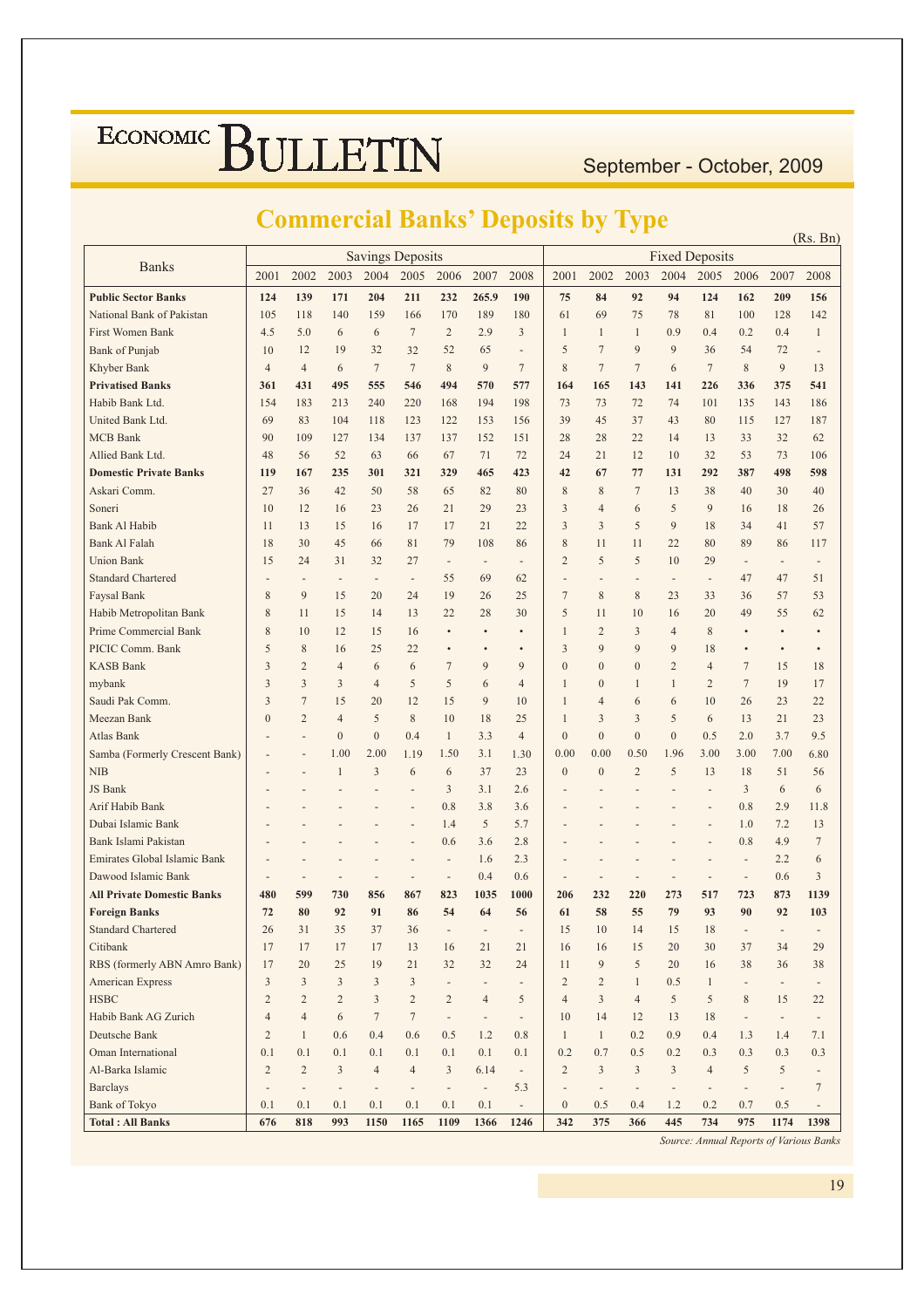September - October, 2009

#### **Commercial Banks' Deposits by Type**

| Commercial Danks' Deposits by Type | <b>Current Deposits</b><br>Total Deposits* |                              |                          |                          |                              |                          |                          |                              |                          |                |                          |                          |                              | (Rs. Bn)                 |                          |                          |
|------------------------------------|--------------------------------------------|------------------------------|--------------------------|--------------------------|------------------------------|--------------------------|--------------------------|------------------------------|--------------------------|----------------|--------------------------|--------------------------|------------------------------|--------------------------|--------------------------|--------------------------|
|                                    |                                            |                              |                          |                          |                              |                          |                          |                              |                          |                |                          |                          |                              |                          |                          |                          |
| <b>Banks</b>                       | 2001                                       | 2002                         | 2003                     | 2004                     | 2005                         | 2006                     | 2007                     | 2008                         | 2001                     | 2002           | 2003                     | 2004                     | 2005                         | 2006                     | 2007                     | 2008                     |
| <b>Public Sector Banks</b>         | 120                                        | 116                          | 143                      | 175                      | 178                          | 200                      | 246                      | 200                          | 389                      | 408            | 453                      | 546                      | 578                          | 666                      | 813                      | 656                      |
| National Bank of Pakistan          | 114                                        | 109                          | 132                      | 159                      | 158                          | 174                      | 217                      | 194                          | 350                      | 363            | 395                      | 466                      | 463                          | 502                      | 592                      | 625                      |
| First Women Bank                   | $\mathbf{1}$                               | $\mathbf{1}$                 | $\mathbf{1}$             | $\mathbf{1}$             | $\overline{c}$               | 4                        | $\overline{4}$           | 2                            | 6                        | 7              | $\,$ 8 $\,$              | 9                        | 9                            | $\tau$                   | 8                        | 6                        |
| <b>Bank of Punjab</b>              | $\overline{4}$                             | 4                            | $\overline{7}$           | 13                       | 15                           | 19                       | 22                       | ÷,                           | 19                       | 24             | 35                       | 55                       | 88                           | 138                      | 192                      | $\overline{\phantom{m}}$ |
| Khyber Bank                        | $\mathbf{1}$                               | 2                            | $\overline{2}$           | $\overline{2}$           | 3                            | 3                        | 3                        | $\overline{4}$               | 14                       | 14             | 15                       | 16                       | 18                           | 19                       | 21                       | 25                       |
| <b>Privatised Banks</b>            | 130                                        | 154                          | 218                      | 271                      | 323                          | 393                      | 503                      | 557                          | 673                      | 783            | 877                      | 981                      | 1113                         | 1257                     | 1488                     | 1708                     |
| Habib Bank Ltd.                    | 46                                         | 51                           | 65                       | 84                       | 105                          | 143                      | 184                      | 206                          | 283                      | 328            | 361                      | 405                      | 433                          | 459                      | 531                      | 597                      |
| United Bank Ltd.                   | 30                                         | 32                           | 44                       | 64                       | 80                           | 89                       | 114                      | 130                          | 141                      | 163            | 190                      | 230                      | 289                          | 335                      | 401                      | 484                      |
| <b>MCB</b> Bank                    | 34                                         | 46                           | 59                       | 70                       | 74                           | 82                       | 95                       | 105                          | 155                      | 188            | 212                      | 220                      | 229                          | 257                      | 292                      | 330                      |
| Allied Bank Ltd.                   | 20                                         | 25                           | 50                       | 53                       | 64                           | 79                       | 110                      | 116                          | 94                       | 104            | 114                      | 126                      | 162                          | 206                      | 264                      | 297                      |
| <b>Domestic Private Banks</b>      | 37                                         | 64                           | 115                      | 176                      | 211                          | 255                      | 324                      | 375                          | 220                      | 314            | 433                      | 621                      | 867                          | 977                      | 1177                     | 1463                     |
| Askari Comm.                       | 5                                          | 6                            | 11                       | 18                       | 20                           | 25                       | 29                       | 43                           | 41                       | 52             | 62                       | 83                       | 119                          | 132                      | 143                      | 168                      |
| Soneri                             | $\overline{c}$                             | 3                            | 5                        | 8                        | 10                           | 10                       | 10                       | 11                           | 16                       | 21             | 28                       | 37                       | 48                           | 53                       | 60                       | 62                       |
| <b>Bank Al Habib</b>               | 10                                         | 17                           | 26                       | 35                       | 40                           | 39                       | 52                       | 60                           | 25                       | 34             | 46                       | 62                       | 76                           | 91                       | 115                      | 144                      |
| Bank Al Falah                      | $\overline{4}$                             | 9                            | 19                       | 34                       | 46                           | 62                       | 68                       | 78                           | 30                       | 52             | 77                       | 128                      | 222                          | 239                      | 273                      | 301                      |
| <b>Union Bank</b>                  | 3                                          | 8                            | 14                       | 20                       | 23                           | $\overline{\phantom{a}}$ | $\overline{\phantom{a}}$ | $\overline{\phantom{a}}$     | 21                       | 38             | 50                       | 63                       | 91                           | 2                        | 10                       | $\overline{a}$           |
| <b>Standard Chartered</b>          |                                            | $\overline{a}$               | $\overline{a}$           | $\overline{\phantom{a}}$ | $\overline{\phantom{a}}$     | 53                       | 60                       | 59.5                         | $\overline{\phantom{a}}$ | $\bar{ }$      | $\overline{a}$           | $\overline{\phantom{a}}$ | $\overline{\phantom{a}}$     | 157                      | 177                      | 174                      |
| Faysal Bank                        | $\overline{2}$                             | 3                            | 6                        | 11                       | 11                           | 17                       | 19                       | 21                           | 32                       | 25             | 31                       | 56                       | 75                           | 74                       | 102                      | 103                      |
| Habib Metropolitan Bank            | $\overline{4}$                             | $\tau$                       | 13                       | 16                       | 18                           | 24                       | 33                       | 31                           | 18                       | 29             | 39                       | 49                       | 57                           | 102                      | 121                      | 128                      |
| Prime Commercial Bank              | $\overline{c}$                             | 3                            | 6                        | 10                       | 11                           | $\bullet$                | $\bullet$                | $\bullet$                    | 11                       | 15             | 22                       | 30                       | 39                           | $\overline{4}$           | 16                       | $\overline{\phantom{a}}$ |
| PICIC Comm. Bank                   | 1                                          | $\overline{2}$               | 5                        | 8                        | 12                           | $\bullet$                | $\bullet$                | $\bullet$                    | 10                       | 21             | 32                       | 44                       | 54                           | $\bullet$                | $\bullet$                | $\bullet$                |
| <b>KASB Bank</b>                   | $\boldsymbol{0}$                           | $\mathbf{1}$                 | 1                        | $\overline{2}$           | 3                            | 3                        | 3                        | 4                            | 3                        | 3              | 5                        | 11                       | 14                           | 21                       | 33                       | 35                       |
| mybank                             | 3                                          | $\overline{4}$               | 5                        | 6                        | 5                            | 5                        | 5                        | 6                            | $\overline{7}$           | 8              | 9                        | 11                       | 13                           | 19                       | 30                       | 28                       |
| Saudi Pak Comm.                    | $\mathbf{0}$                               | $\mathbf{1}$                 | 3                        | 3                        | $\overline{4}$               | $\overline{4}$           | 5                        | 6                            | 5                        | 12             | 25                       | 34                       | 37                           | 49                       | 42                       | 41                       |
| Meezan Bank                        | $\mathbf{0}$                               | $\overline{0}$               | 1                        | 3                        | 5                            | 8                        | 12                       | 21                           | 1                        | 5              | 8                        | 14                       | 23                           | 34                       | 55                       | 70                       |
| Atlas Bank                         | $\mathbf X$                                | X                            | $\mathbf X$              | $\boldsymbol{0}$         | 0.3                          | 0.4                      | 1.2                      | 2.5                          | $\mathbf X$              | $\mathbf X$    | $\mathbf{0}$             | $\boldsymbol{0}$         | $\overline{c}$               | 9                        | 15.3                     | 19                       |
| Samba (Formerly Crescent Bank)     | $\mathbf X$                                | $\mathbf X$                  | 1.50                     | 1.18                     | 1.00                         | 0.80                     | 1.70                     | 1.10                         | $\mathbf X$              | $\mathbf X$    | 3.00                     | 5.14                     | 6.19                         | 6.00                     | 13                       | $\overline{a}$           |
| <b>NIB</b>                         | $\mathbf X$                                | $\mathbf X$                  | 1                        | $\mathbf{1}$             | $\overline{2}$               | $\overline{4}$           | 25                       | 20                           | $\mathbf X$              | $\mathbf X$    | 5                        | 11                       | 22                           | 31                       | 117                      | 105                      |
| JS Bank                            |                                            |                              |                          |                          |                              | $\mathbf{1}$             | $\overline{2}$           | 3                            |                          |                |                          |                          | $\overline{a}$               | 7                        | 13.7                     | 15                       |
| Arif Habib Bank                    |                                            |                              |                          |                          |                              | 0.9                      | 2.8                      | 0.8                          |                          |                |                          |                          |                              | 2.5                      | 9.5                      | 17                       |
| Dubai Islamic Bank                 |                                            |                              |                          |                          |                              | 1.9                      | 3.9                      | 4                            |                          |                |                          |                          |                              | 4                        | 16.1                     | 26                       |
| Bank Islami Pakistan               |                                            |                              |                          |                          |                              | 0.3                      | 1.4                      | 3                            |                          |                |                          |                          |                              | 1.8                      | 9.9                      | 12                       |
| Emirates Global Islamic Bank       |                                            |                              |                          |                          |                              | ÷,                       | 0.5                      | 2                            |                          |                |                          |                          |                              | $\overline{a}$           | 4.6                      | 11                       |
| Dawood Islamic Bank                |                                            |                              | $\overline{a}$           |                          |                              | $\overline{\phantom{a}}$ | 0.1                      | 0.4                          |                          |                |                          |                          |                              | $\overline{a}$           | 2.9                      | 5                        |
| <b>All Private Domestic Banks</b>  | 167                                        | 218                          | 334                      | 447                      | 534                          | 648                      | 827                      | 932                          | 893                      | 1097           | 1310                     | 1602                     | 1980                         | 2234                     | 2665                     | 3171                     |
| <b>Foreign Banks</b>               | 31                                         | 32                           | 43                       | 51                       | 63                           | 38                       | 42                       | 41                           | 178                      | 179            | 194                      | 227                      | 245                          | 198                      | 221                      | 206                      |
| <b>Standard Chartered</b>          | 11                                         | 14                           | 18                       | 23                       | 29                           | $\overline{\phantom{a}}$ | $\overline{\phantom{a}}$ | $\overline{\phantom{a}}$     | 57                       | 58             | 68                       | 77                       | 84                           | $\overline{\phantom{a}}$ | $\overline{\phantom{m}}$ | $\overline{\phantom{a}}$ |
| Citibank                           | $\overline{4}$                             | 6                            | $\tau$                   | $\,$ 8 $\,$              | $10\,$                       | 10                       | 11                       | 11                           | 41                       | 41             | 40                       | 47                       | 53                           | 63                       | 69                       | 65                       |
| RBS (formerly ABN Amro Bank)       | 5                                          | 5                            | $\tau$                   | $\,$ 8 $\,$              | 10                           | 21                       | 21                       | 16                           | 34                       | 35             | 38                       | 48                       | 48                           | 94                       | 90                       | 79                       |
| American Express                   | $\mathbf{1}$                               | $\mathbf{1}$                 | $\overline{2}$           | $\sqrt{2}$               | $\sqrt{2}$                   | $\overline{\phantom{0}}$ | -                        | $\qquad \qquad \blacksquare$ | 6                        | 6              | 5                        | $\sqrt{5}$               | 6                            | $7\phantom{.0}$          | 14                       | $\overline{\phantom{m}}$ |
| <b>HSBC</b>                        | $\boldsymbol{0}$                           | $\boldsymbol{0}$             | $\mathbf{1}$             | $\mathbf{1}$             | $\overline{c}$               | $\overline{4}$           | 6                        | 9                            | 6                        | 6              | $\boldsymbol{7}$         | 9                        | 9                            | 15                       | 25                       | 37                       |
| Habib Bank AG Zurich               | 3                                          | 3                            | $\overline{4}$           | $\boldsymbol{7}$         | $\,$ 8 $\,$                  | $\overline{\phantom{a}}$ | $\overline{\phantom{a}}$ | $\overline{\phantom{a}}$     | 17                       | 20             | 23                       | 28                       | 33                           | $\boldsymbol{0}$         | $\boldsymbol{0}$         |                          |
| Deutsche Bank                      | $\mathbf{1}$                               | $\mathbf{1}$                 | 0.6                      | 0.6                      | 0.4                          | 1.5                      | 2.3                      | 2.1                          | $\overline{4}$           | 2.7            | 1.5                      | 2.1                      | $\overline{c}$               | 3.3                      | 5.1                      | 10                       |
| Oman International                 | 0.0                                        | 0.3                          | 0.1                      | 0.1                      | 0.1                          | 0.1                      | 0.1                      | 0.1                          | 2.1                      | 1.1            | 0.7                      | 0.5                      | 0.5                          | 0.6                      | 0.5                      | $\mathbf{1}$             |
| Al-Barka Islamic                   | $\mathbf{1}$                               | $\mathbf{1}$                 | $\mathbf{1}$             | $\mathbf{1}$             | $\mathbf{1}$                 | $\mathbf{1}$             | $\overline{2}$           | $\blacksquare$               | 5                        | 5              | $\boldsymbol{7}$         | $\,$ 8 $\,$              | 10                           | 14                       | 17                       | $\frac{1}{2}$            |
| <b>Barclays</b>                    | $\qquad \qquad -$                          | $\qquad \qquad \blacksquare$ | $\overline{\phantom{a}}$ | $\overline{\phantom{a}}$ | $\qquad \qquad \blacksquare$ | $\overline{\phantom{a}}$ | -                        | $\sqrt{2}$                   | $\overline{a}$           | $\blacksquare$ | $\overline{\phantom{a}}$ | $\overline{\phantom{a}}$ | $\qquad \qquad \blacksquare$ | $\blacksquare$           | $\blacksquare$           | 15                       |
| <b>Bank of Tokyo</b>               | $\overline{4}$                             | 1.2                          | $\overline{c}$           | 0.8                      | 0.6                          | 0.6                      | $\overline{\phantom{a}}$ | $\overline{\phantom{a}}$     | 6.5                      | 3.0            | 3                        | $\mathfrak{Z}$           | $\mathbf{1}$                 | $\mathbf{1}$             | $\mathbf{1}$             | $\overline{\phantom{a}}$ |
| <b>Total: All Banks</b>            | 317                                        | 366                          | 519                      | 674                      | 775                          | 886                      | 1115                     | 1173                         | 1459                     | 1683           | 1957                     | 2375                     | 2804                         | 3098                     | 3699                     | 4034                     |

Source: Annual Reports of Various Banks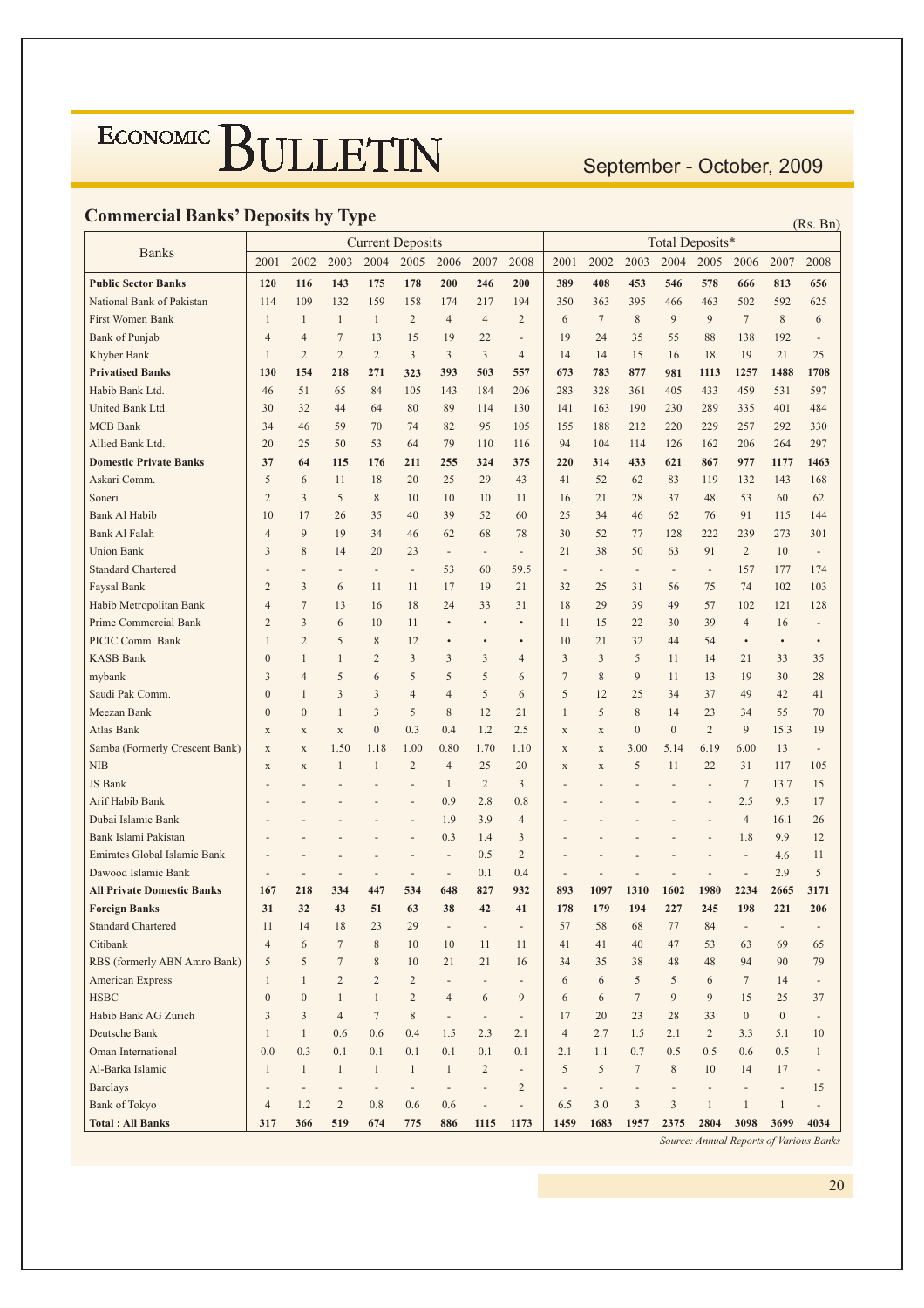#### **Book/Report Reviews**

**Between Dreams and Realities** Some Milestones in Pakistan's History Sartai Aziz Oxford University Press, 2009

The book offers an insiders view of the political developments that took place in Pakistan from 1984 onwards. It records the milestones and turning points in Pakistan's political history. Through this journey the author has highlighted the significant landmarks, in the expectation that it will provide some guidance to present and future rulers in evolving a wider national consensus on certain basic issues of state and governance without which no nation can survive or prosper.

In the first few chapters of the book the author writes about his early life, the 1965 war, the separation of East Pakistan, which the author feels would not have taken place had Pakistan evolved a genuine democratic system. During Prime Minister Junejo's tenure the author wrote the five point programme for economic development where agriculture and rural development received great focus. Earlier the author had been actively involved in developing rural development models and had written a book titled Rural Development: Learning from China.

The economic reforms initiated during 1990-93 have been discussed in chapter 8. These included privatisation and deregulation, exchange & payments system, tax reforms, industrial policy, export policy and self reliance. The economic reform programme was however, neutralized to some extent by macroeconomic problems. The sanctions imposed on Pakistan after the nuclear test, the stoppage of American military assistance in 1990 (Pressler sanctions) and recurring political stability took a toll on the economy.

In the last two chapters of the book, the author writes about the Kargil Crisis of 1999 and the military takeover in October 1999. In the last chapter the author writes, "No matter, how

efficient and effective a military regime may look on the surface, the real tasks of strengthening the foundations of the federation, creating inter-provincial harmony, and providing participatory governance for the benefit of the common people can be accomplished only by a legitimate government with strong democratic institutions."

The book concludes with "Pakistan is located at a geo-strategic crossroad in Asia, linking Western Asia and Central Asia with South Asia. It can build a strong and prosperous economy on these geo-strategic foundations if it can put its own house in order by strengthening its constitutional, political and moral foundations. This is a gigantic task that will require the collective will and efforts of all the stakeholders including the armed forces. Once the foundations of democracy are well established, the focus of the entire nation should shift to development and good governance. The dream of Pakistan should never be allowed to die."

**Replicating Dreams** A Comparative Study of Grameen Bank and its replication, Kashf Foundation, Pakistan Nabiha Sved Oxford University Press, 2009

Microcredit has played an important role in many countries for alleviating poverty and has emerged as a key component of their development strategy. Grameen Bank of Bangladesh has been widely lauded as a development miracle and has received attention as a development strategy of countries worldwide. Today there are about 200 replications of Grameen-type credit programmes worldwide.

This book introduces the basic structure of Grameen Bank's pioneering model and compares the translation of this institution to the Kashf Foundation — in Pakistan, Kashf has made adjustment and other modifications given the environmental and institutional differences. Kashf is widely recognized as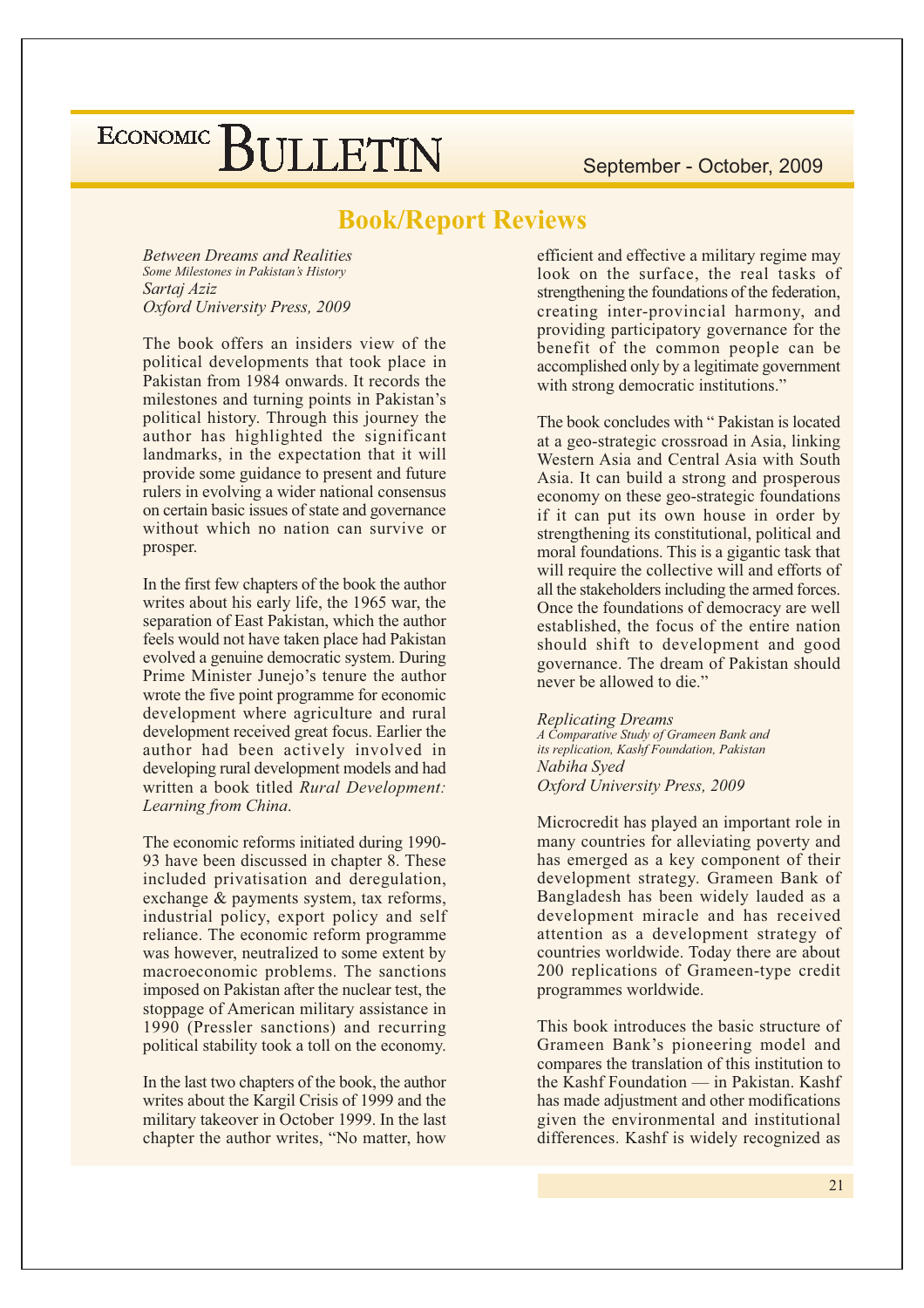one of the leaders of microfinance in Pakistan. The book studies the basic structure of both Grameen and Kashf, analyzes their institutional differences, and then conceptualizes outreach in a shifting microcredit market as a means of achieving empowerment.

Chapter 1 gives a detailed overview of the Grameen Group Lending Programme, followed by a chapter — Kashf Lending Model Overview. This is followed by an evaluation/assessment of the Grameen Model and Kashf Model

There are some key differences in both the models, besides the environmental differences. These include differences with regard to designation of loans, gender access to loans, the stage in which the loan is received, training, interest rates, savings aspect of the model, and disciplinary issues. After evaluating the particularities of each institution, the concept of empowerment is examined to understand the aims of both Grameen and Kashf.

Pakistan Energy Outlook 2007-08 to 2021-2022 Petroleum Institute of Pakistan

Recent years have seen a widening gap between energy demand and supply in Pakistan. This comprehensive report offers an analysis of the energy consumption trend and assessment of energy supply position to enable the development of a strategy to meet the energy shortages which has created problems for the country.

Given the growing energy demand the Report indicates the need to enhance the pace of development of indigenous resources, especially coal, hydel and renewables on warfooting and also proceed to execute the LNG and cross border natural gas pipeline projects. Energy infrastructure needs to be modernized, alongwith an energy conservation programme and bringing about a reduction in the transmission distribution losses.

#### September - October, 2009

While economic growth is closely correlated to energy demand, the strength varies from country to country. The Report has shown that in case of Pakistan there exists a strong relationship between economic growth and energy demand.

The Report has developed two cases of energy forecast based on economic growth.

> Case I: GNP/GDP@4.5% per annum Case II: GNP/GDP@6.5% per annum

The final energy demand during 2008-2022 will grow at an annual rate of 4.7 percent in case I and by 6.6 percent in case II. By the year 2022, natural gas will maintain the largest share at 46 percent under both cases, followed by petroleum products  $(28\%)$ , electricity  $(15\%)$ and coal  $(11\%)$ .

In sector-wise final energy demand, industrial sector will maintain its dominant position with a share of 47 percent, followed by transport  $(26\%)$ , residential & commercial  $(24\%)$ , agriculture  $(2\%)$  and government/defence  $(1\%)$  sector under both the cases.

Domestic energy deficit will continue to grow and it is expected that over 60-70 percent of energy demand of the country in 2022 will be met by gas, oil and coal imports with consequent adverse impact on the domestic economy.

Natural gas which currently meets 50 percent of the country's energy needs, is expected to start to show a deficit from 2012. Technically a deficit already exists since additional gas is not available for the power and industrial units until 2012 when LNG imports and cross border natural gas pipeline are expected to be begin from gas rich countries. The current deficit in crude and petroleum products is expected to grow in view of increased furnace oil requirements for power sector and demand for diesel in transport sector. It is expected that over 60-70 percent of the energy demand of the country in 2022 will be met by gas, oil and coal imports with consequent adverse impact on the country's economy.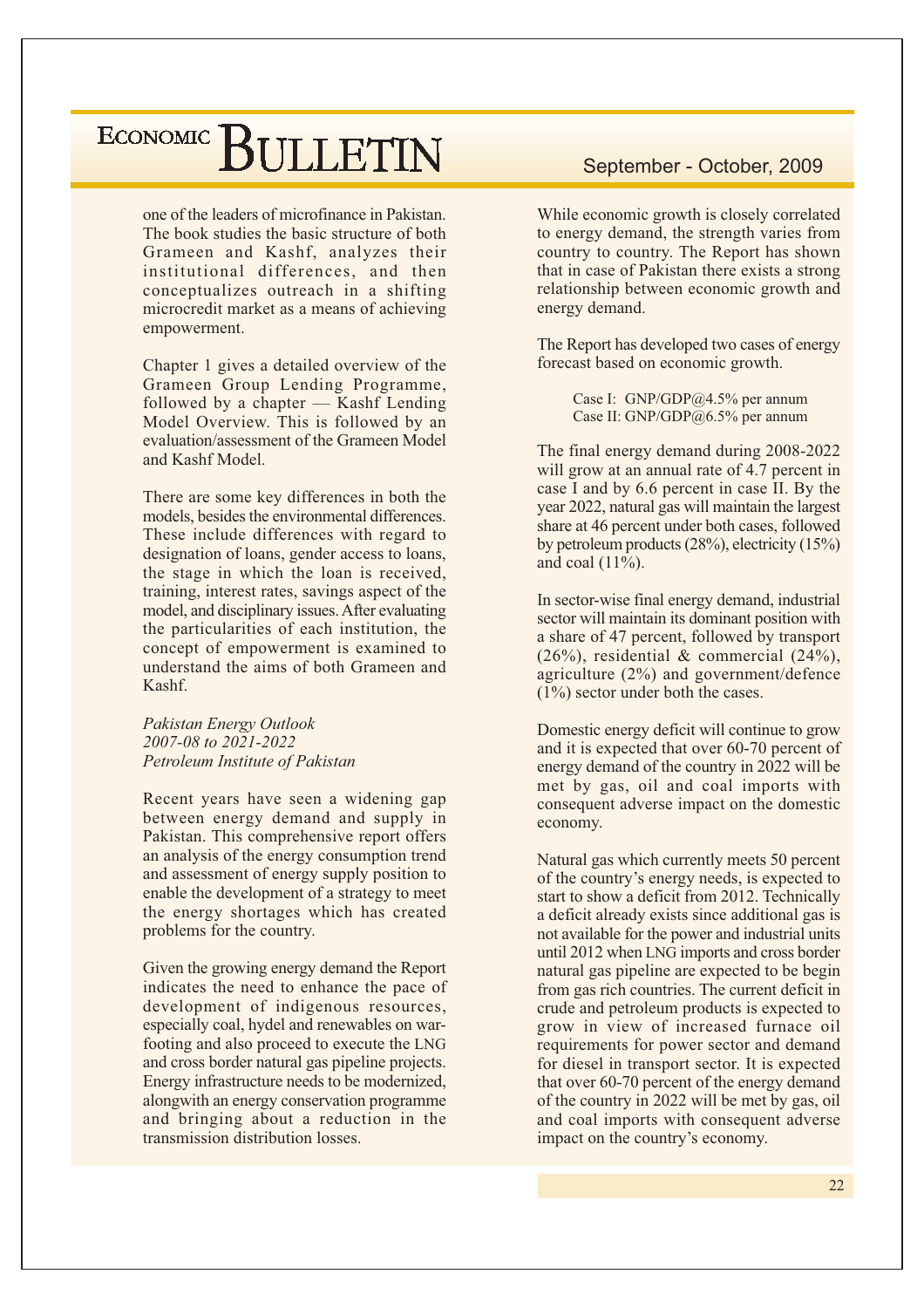September - October, 2009

#### **Pakistan Economy - Key Economic Indicators**

|                                | Unit                 | 2001-02 | 2002-03 | 2003-04 | 2004-05 | 2005-06 | 2006-07 | 2007-08 | 2008-09           |
|--------------------------------|----------------------|---------|---------|---------|---------|---------|---------|---------|-------------------|
| <b>Output and Prices</b>       |                      |         |         |         |         |         |         |         |                   |
| <b>GNP</b> Size                | \$ bn                | 72.1    | 85.0    | 100.1   | 111.7   | 129.8   | 145.6   | 167.7   | 171.3             |
| <b>GDP</b> Size                | \$ bn                | 71.7    | 82.4    | 97.9    | 109.4   | 127.3   | 143.0   | 164.4   | 166.1             |
| Income Per Capita              | \$                   | 504     | 579     | 669     | 732     | 835     | 927     | 1042    | 1046              |
| Real Growth                    | $(^{0}_{0})$         |         |         |         |         |         |         |         |                   |
| <b>GNP</b>                     |                      | 5.1     | 7.9     | 6.4     | 8.3     | 5.6     | 6.7     | 4.1     | 2.6               |
| <b>GDP</b>                     |                      | 3.1     | 4.7     | 7.5     | 8.6     | 5.8     | 6.8     | 4.1     | 2.0               |
| Agriculture                    |                      | 0.1     | 4.1     | 2.4     | 6.7     | 6.3     | 3.7     | 1.1     | 4.7               |
| Manufacturing                  |                      | 4.5     | 6.9     | 14.0    | 12.6    | 8.7     | 8.2     | 4.8     | $-3.3$            |
| Services Sector                |                      | 4.8     | 5.2     | 5.8     | 8.0     | 6.5     | 7.6     | 6.6     | 3.6               |
| Prices                         |                      |         |         |         |         |         |         |         |                   |
| Consumer Price Inflation*      | $(\%)$               | 3.5     | 3.1     | 4.6     | 9.3     | 7.9     | 7.8     | 12.0    | $21.5^{\dagger}$  |
| Wholesale Price Inflation*     | $(\%)$               | 2.1     | 5.6     | 7.9     | 6.8     | 10.1    | 6.9     | 16.4    | $19.7^{\dagger}$  |
| Food Inflation*                | $(\%)$               | 2.5     | 2.8     | 6.0     | 12.5    | 6.9     | 10.3    | 17.6    | $25.1^{\dagger}$  |
| Non Food Inflation*            | $(\%)$               | 4.2     | 3.3     | 3.6     | 7.1     | 8.6     | 6.0     | 7.9     | $18.7^{\dagger}$  |
| Core Inflation*                | $(\%)$               | 2.0     | 2.5     | 3.8     | 7.2     | 7.5     | 5.9     | 8.4     | $17.8^{\dagger}$  |
| Gold Tezabi                    | $\frac{$}{10}$ grams | 95.5    | 109.0   | 127.2   | 138.3   | 172.2   | 208.2   | 267.1   | 312.7             |
| Motor Gasoline Premium         | Rs/Ltr               | 31.60   | 33.08   | 33.91   | 40.75   | 55.21   | 56.09   | 57.83   | 57.83             |
| Kerosene oil                   | Rs/Ltr               | 18.58   | 22.48   | 24.95   | 29.11   | 36.19   | 39.09   | 43.44   | 43.44             |
| <b>Light Speed Diesel</b>      | Rs/Ltr               | 16.70   | 21.15   | 22.72   | 26.50   | 36.45   | 38.40   | 40.97   | 40.97             |
| <b>GDP</b> Deflator            | $\%$                 | 2.49    | 4.42    | 7.74    | 7.02    | 9.20    | 7.80    | 16.21   | 22.62             |
| <b>Savings and Investment</b>  |                      |         |         |         |         |         |         |         |                   |
| National Savings               | $%$ GDP              | 18.4    | 20.6    | 17.9    | 17.5    | 18.2    | 17.4    | 13.5    | 14.3              |
| <b>Domestic Savings</b>        | $%$ GDP              | 17.9    | 17.4    | 15.7    | 15.4    | 16.3    | 15.6    | 11.5    | 11.2              |
| <b>Gross Capital Formation</b> | $%$ GDP              | 15.5    | 15.3    | 15.0    | 17.5    | 20.5    | 20.9    | 20.4    | 18.1              |
| Public                         | $%$ GDP              | 4.1     | 3.9     | $4.0\,$ | 4.3     | 4.8     | 5.6     | 5.4     | 4.9               |
| Private                        | %GDP                 | 11.2    | 11.2    | 10.9    | 13.1    | 15.7    | 15.4    | 15.0    | 13.2              |
| <b>Public Finance</b>          |                      |         |         |         |         |         |         |         |                   |
| <b>Revenue Receipts</b>        | $%$ GDP              | 14.0    | 14.8    | 14.2    | 13.8    | 14.1    | 14.9    | 14.8    | 14.6              |
| <b>Tax Revenue</b>             | $%$ GDP              | 10.7    | 11.4    | 10.8    | 10.1    | 10.5    | 10.3    | 10.2    | 11.3              |
| <b>Total Expenditure</b>       | $%$ GDP              | 18.5    | 18.8    | 16.5    | 16.8    | 18.4    | 20.8    | 22.1    | 18.6              |
| <b>Fiscal Deficit</b>          | $%$ GDP              | 4.3     | 3.7     | 2.4     | 3.3     | 4.3     | 4.3     | 7.4     | 4.3               |
| Domestic Debt                  | Rs.bn                | 1718    | 1854    | 1979    | 2150    | 2322    | 2601    | 3266    | 3884              |
| Funded                         | % Domestic Debt      | 53.9    | 51.0    | 54.6    | 59.4    | 62.0    | 63.9    | 68.8    | 67.7              |
| Non Funded                     | % Domestic Debt      | 46.1    | 49.0    | 45.4    | 40.6    | 38.0    | 36.1    | 31.2    | 32.3              |
| FBR Tax Collection             | Rs.bn                | 404     | 461     | 521     | 590     | 713     | 847     | 1001    | 989               |
| <b>Direct Taxes</b>            | $%$ share            | 34.9    | 33.0    | 31.7    | 31.0    | 31.6    | 39.4    | 38.3    | 36.5              |
| <b>Indirect Taxes</b>          | $%$ share            | 65.1    | 67.0    | 68.3    | 69.0    | 68.4    | 60.6    | 61.7    | 63.5              |
| <b>Monetary Sector</b>         |                      |         |         |         |         |         |         |         |                   |
| Net Domestic Assets (NDA)**    | Rs.bn                | 1531    | 1539    | 1903    | 2329    | 2697    | 3080    | 4022    | 4395 <sup>†</sup> |
| Net Foreign Assets (NFA)**     | Rs.bn                | 231     | 540     | 583     | 637     | 710     | 985     | 667     | $372^{\dagger}$   |

\* Period Average \*\* End-June Stocks <sup>†</sup> July-May